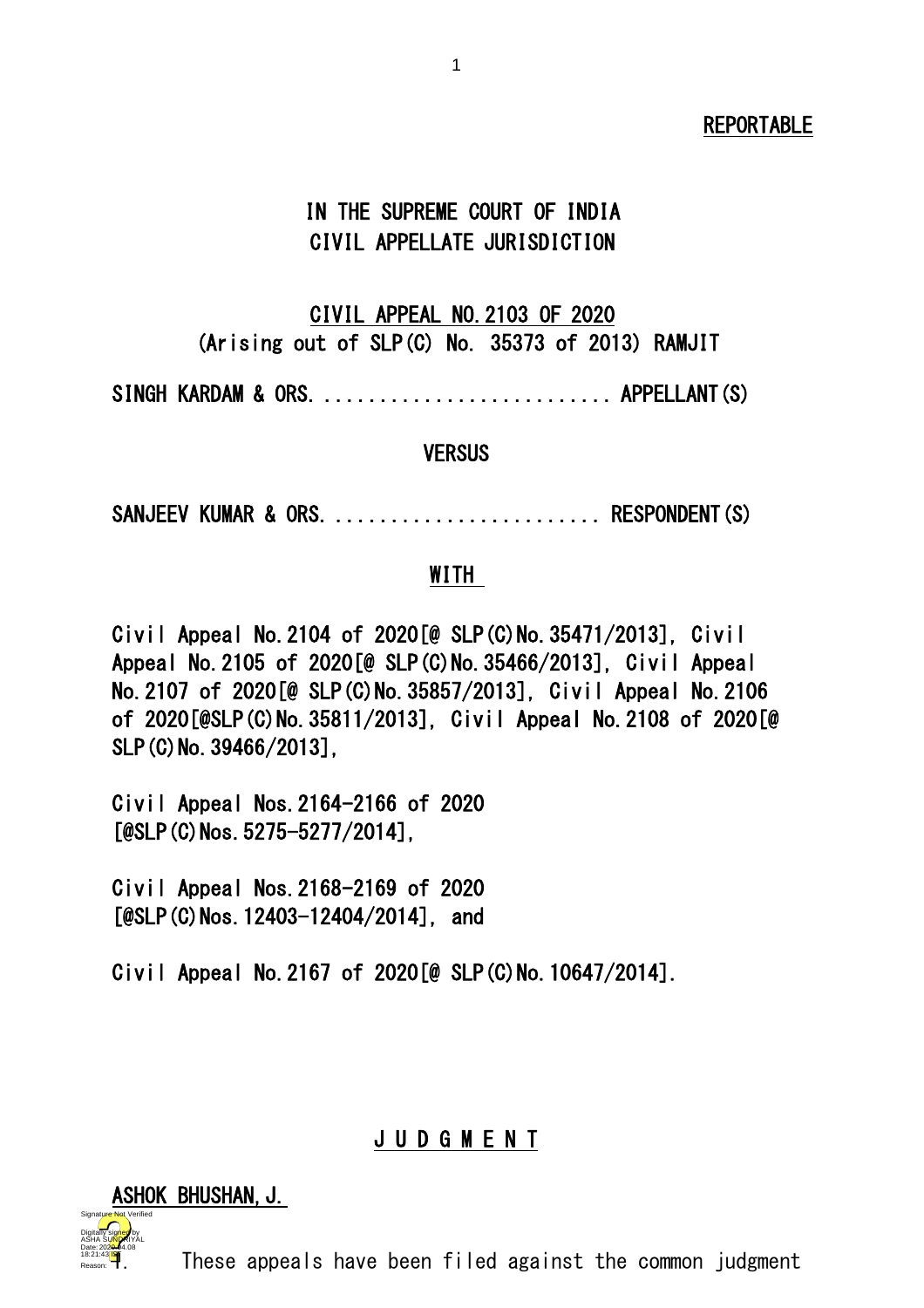dated 30.09.2013 of High Court of Punjab and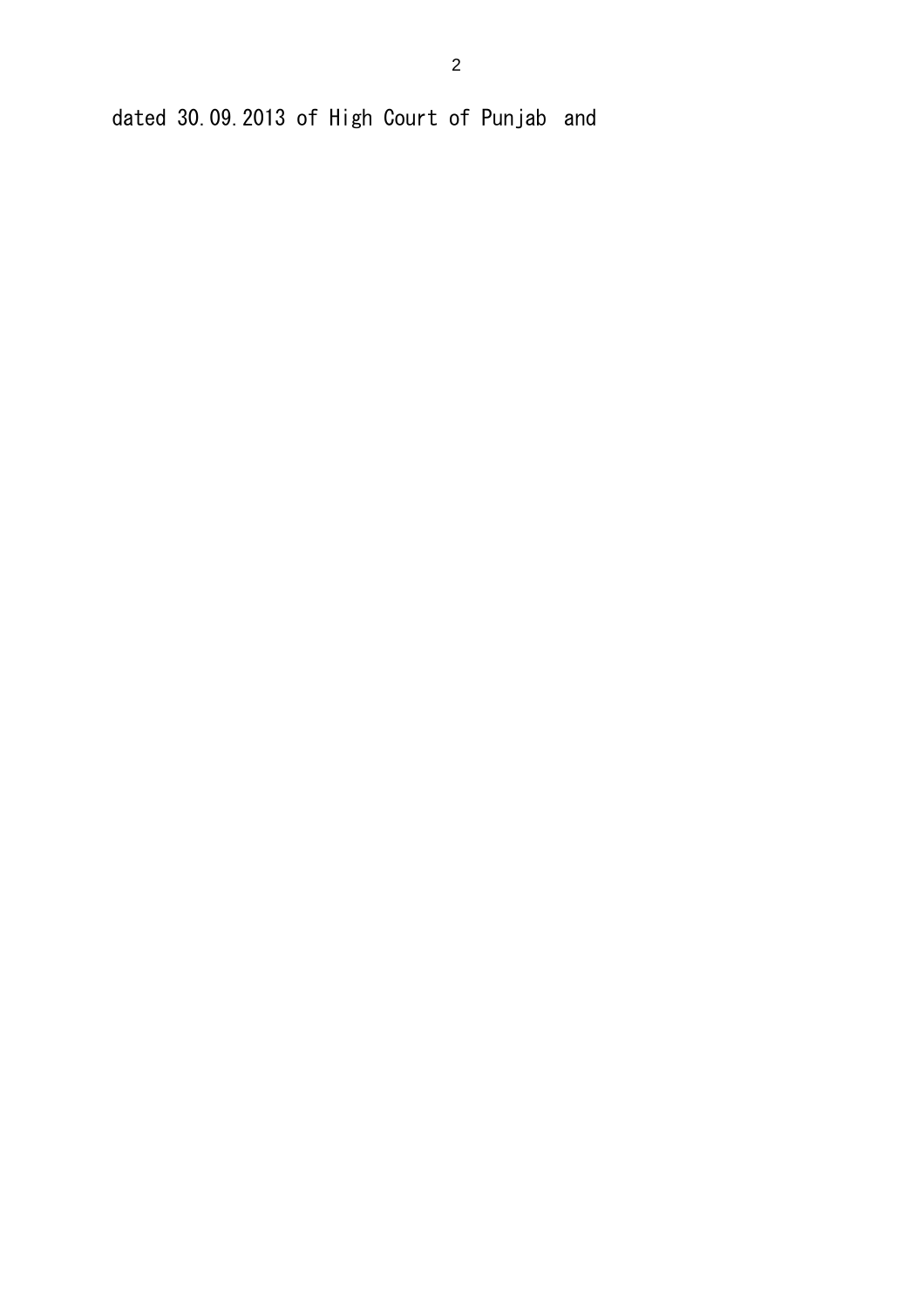Haryana dismissing LPA filed by the appellants affirming the judgment of learned Single Judge dated 11.09.2012 by which the Selection dated 10.04.2010 selecting appellants on the post of Physical Training Instructor (PTI) was set aside. All the appeals having been filed against the common judgment involving common facts and questions of law, for deciding the batch of appeals, it shall be sufficient to refer pleadings in Civil Appeal No.2103/2020, Ramjit Singh Kardam and others versus Sanjeev Kumar and others.

2. The brief facts necessary to be noted for deciding these appeals are: -

> The Haryana Staff Selection Commission (hereinafter referred to as Commission) vide Advertisement No.6 of 2006 dated 20.07.2006 invited applications for various posts enumerated in different category numbers in the Advertisement. Under category No.23, 1,983 posts of PTI (Physical Training Instructor) were

3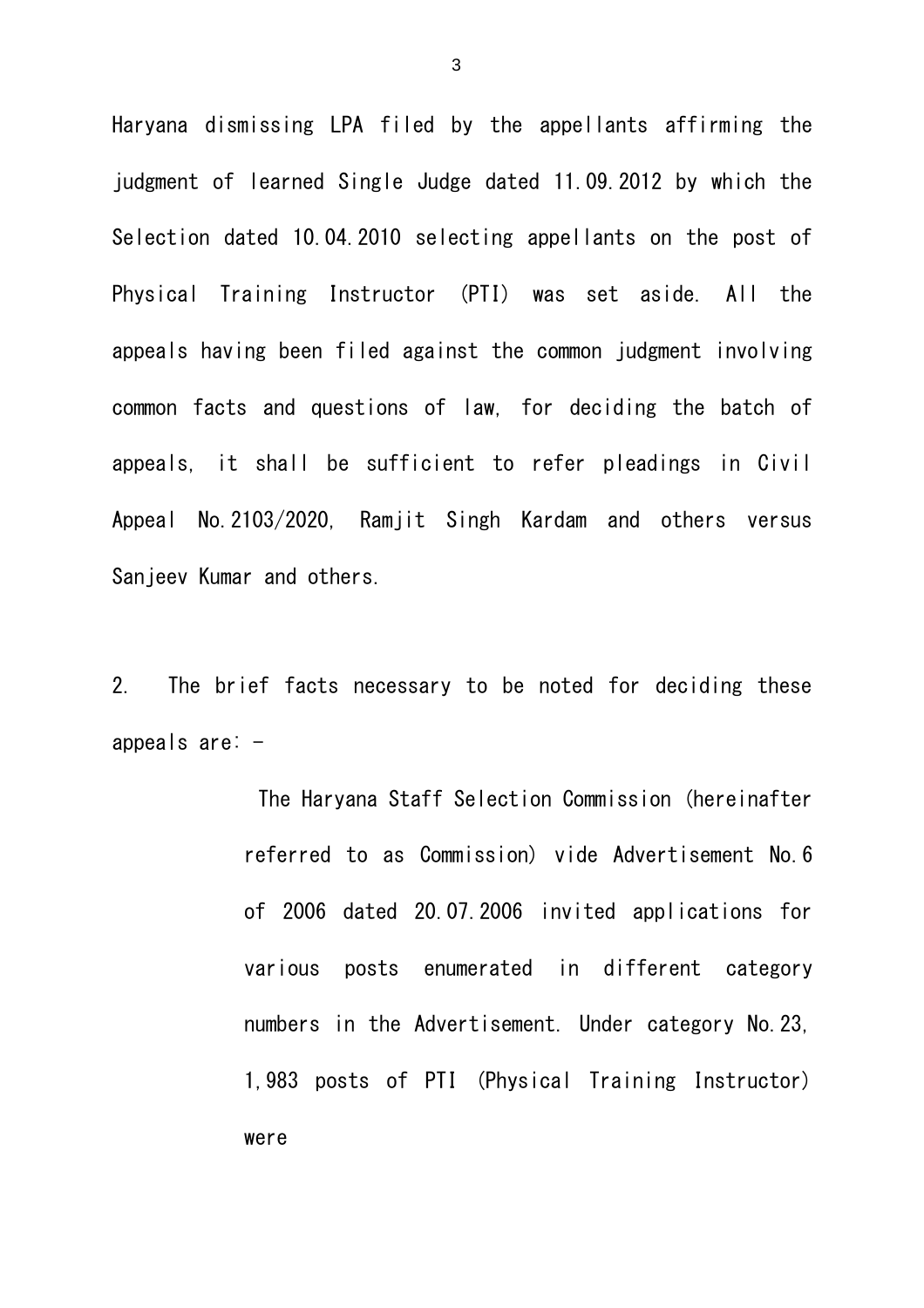advertised. The Advertisement mentioned the educational qualifications for the post. Advertisement contained a special instruction in following words:  $-$ 

#### "SPECIAL INSTRUCTIONS:

The prescribed essential qualification does not entitle a candidate to be called for interview. The Commission may short list the candidates for interview by holding a written examination or on the basis of a rational criteria to be adopted by the Commission. The decisionof the Commission in all matters relating to acceptance or rejection of an application, eligibility/suitability of the candidates, mode of and criteria for selection etc. will be final and binding on the candidates. No inquiry or correspondence will be entertained in this regard."

In pursuance of advertisement for the posts of PTI, 20,836 applications were received by the Commission. The notification dated 28.12.2006 was published by the Commission to the effect that the Commission has decided to hold the written examination on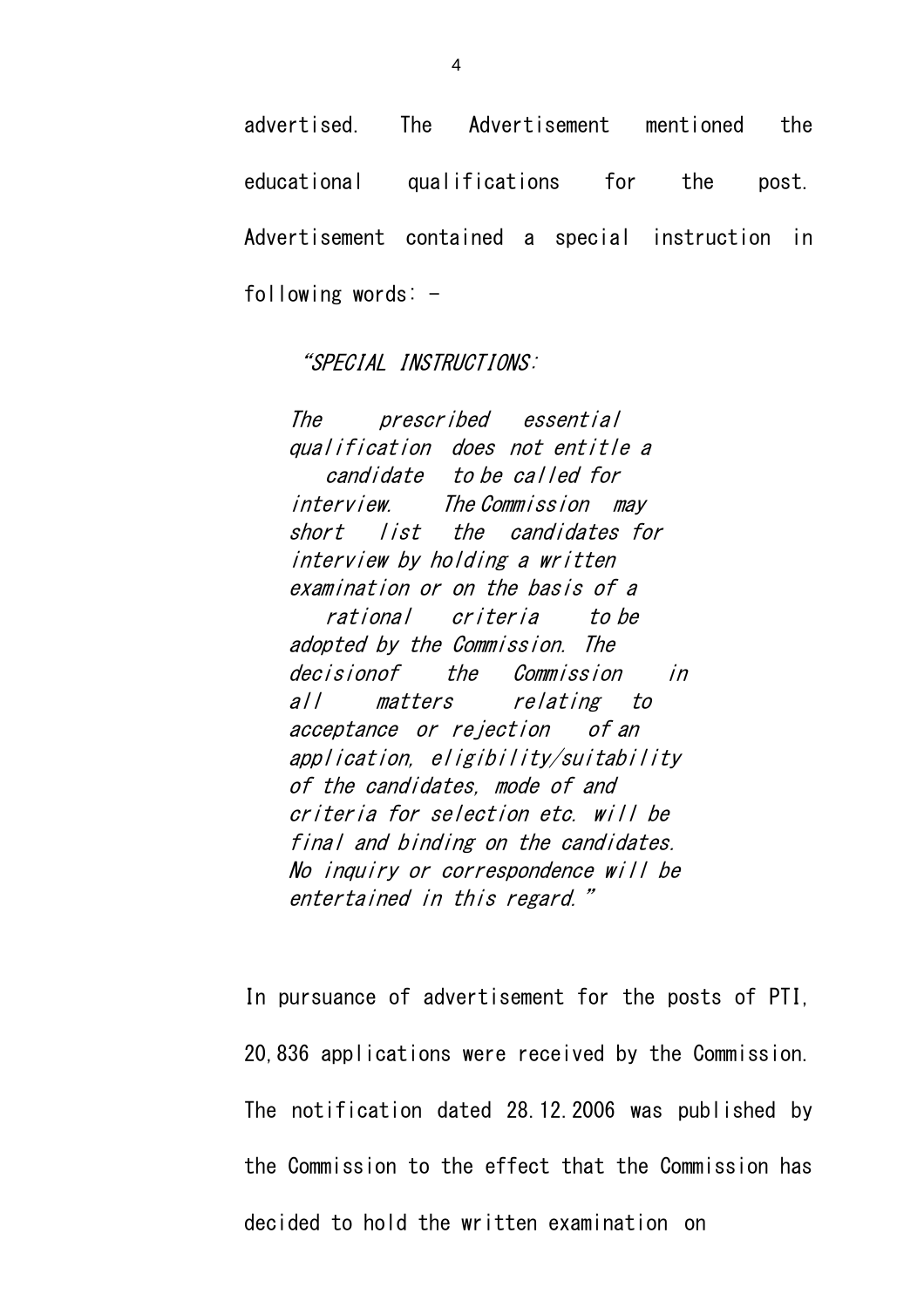21.01.2007. Notification further mentioned there shall be 100 objective type Multiple Choice Questions, 60 Questions relating to Academic Knowledge of the respective subject for which a candidate is appearing in the test and 40 Questions related to General Knowledge, General English and Hindi upto Matric Standard. Each question was to carry two marks. The candidates were required to secure minimum qualifying marks in written test i.e. 50% for General Category and 45% for SC/BC. Notification further mentioned that Viva-voice will be of 25 marks. The notification further provided that candidates equal to three times of the vacancies will be called for interview based on their performance in the written test. The written examination was held on 21.02.2007.

A public notice was issued on 01.02.2007 by the Commission that due to several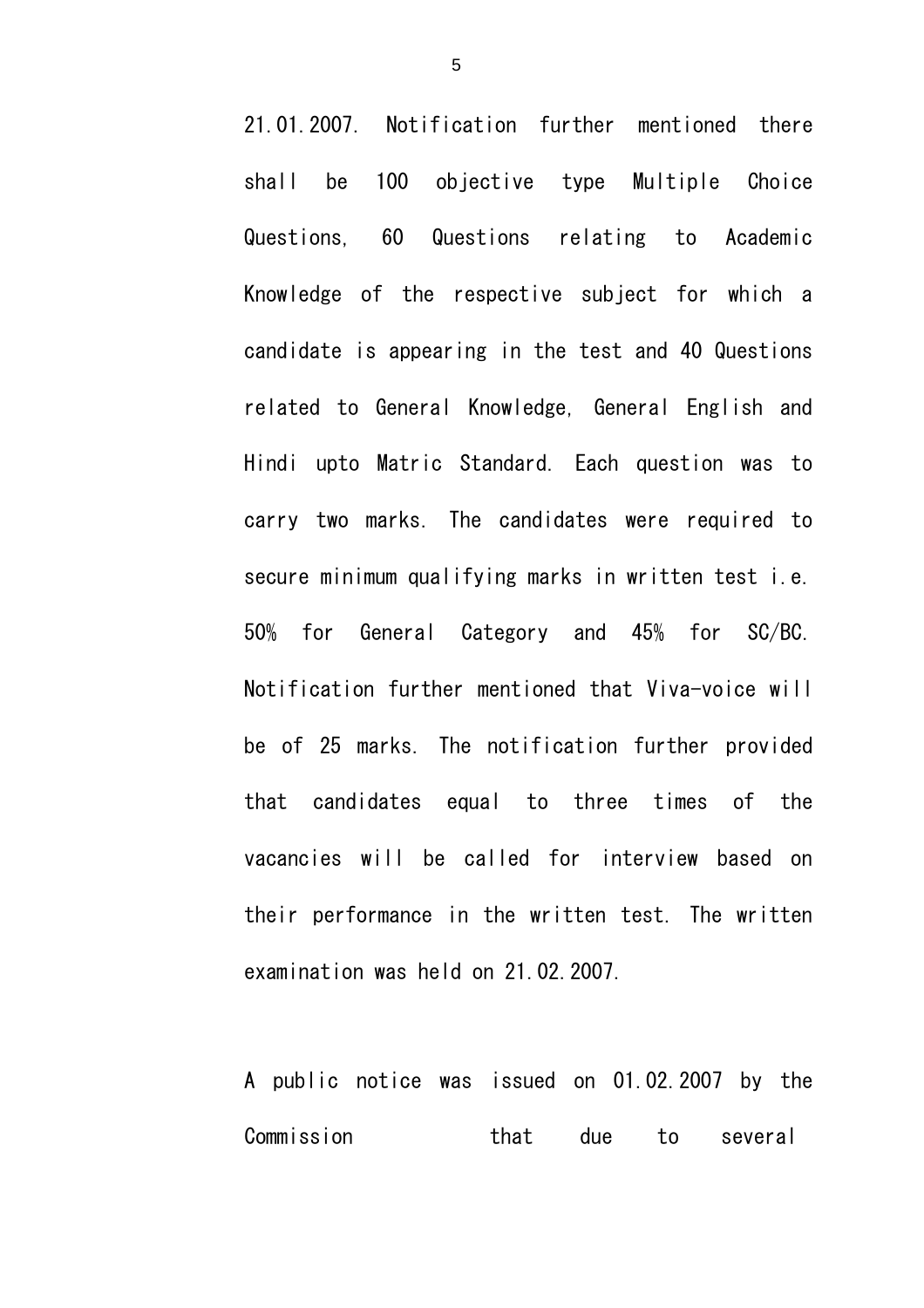complaints/reports with regard to malpractices and cheating committed in written examination held on 21.01.2007, Commission has decided to cancel the aforesaid examination.

Another notice dated 11.06.2008 was issued by the Commission re-notifying the written examination for the PTI on 20.07.2008. However, before the written examination could take place on 20.07.2008, another notice dated 30.06.2008 was issued by the Commission cancelling the written examination to be held on 20.07.2008. Another notice dated 11.07.2008 was published by the Commission to shortlist the candidates for interview. The notice mentioned that keeping in view the large number of applications, Commission has decided to shortlist eight times candidates of the advertised post in the respective category for interview on the basis of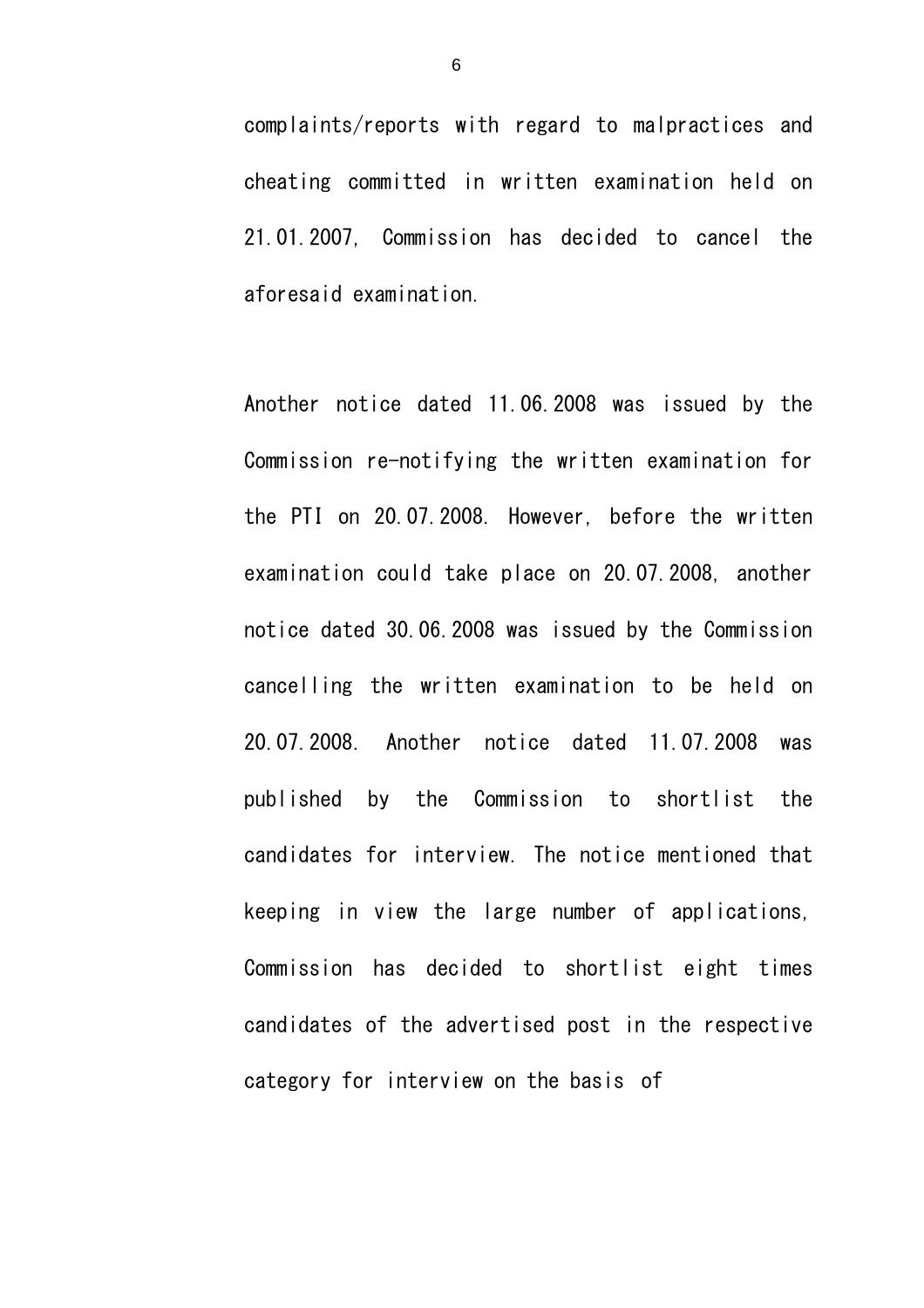essential academic advertised qualification. Notice also mentioned the minimum weighted score of each category.

On 18.07.2008, the interview schedule was published by the Commission which provided that Interview was notified from 02.09.2008 to 17.10.2008. 15,582 candidates appeared in the interview. One member of the Commission and one expert member headed each Interview Committee from A to H. Although the interview was completed in the year 2008 itself, the Commission could declare the result of the selection after one and half years only on 10.04.2010 which was published on 11.04.2010. At the end of the result as published in the newspaper, criteria adopted for selection was also mentioned to the following effect:  $-$ 

"CRITERIA ADOPTED FOR SELECTION:

The criteria adopted by the Commission for making selection is given below: -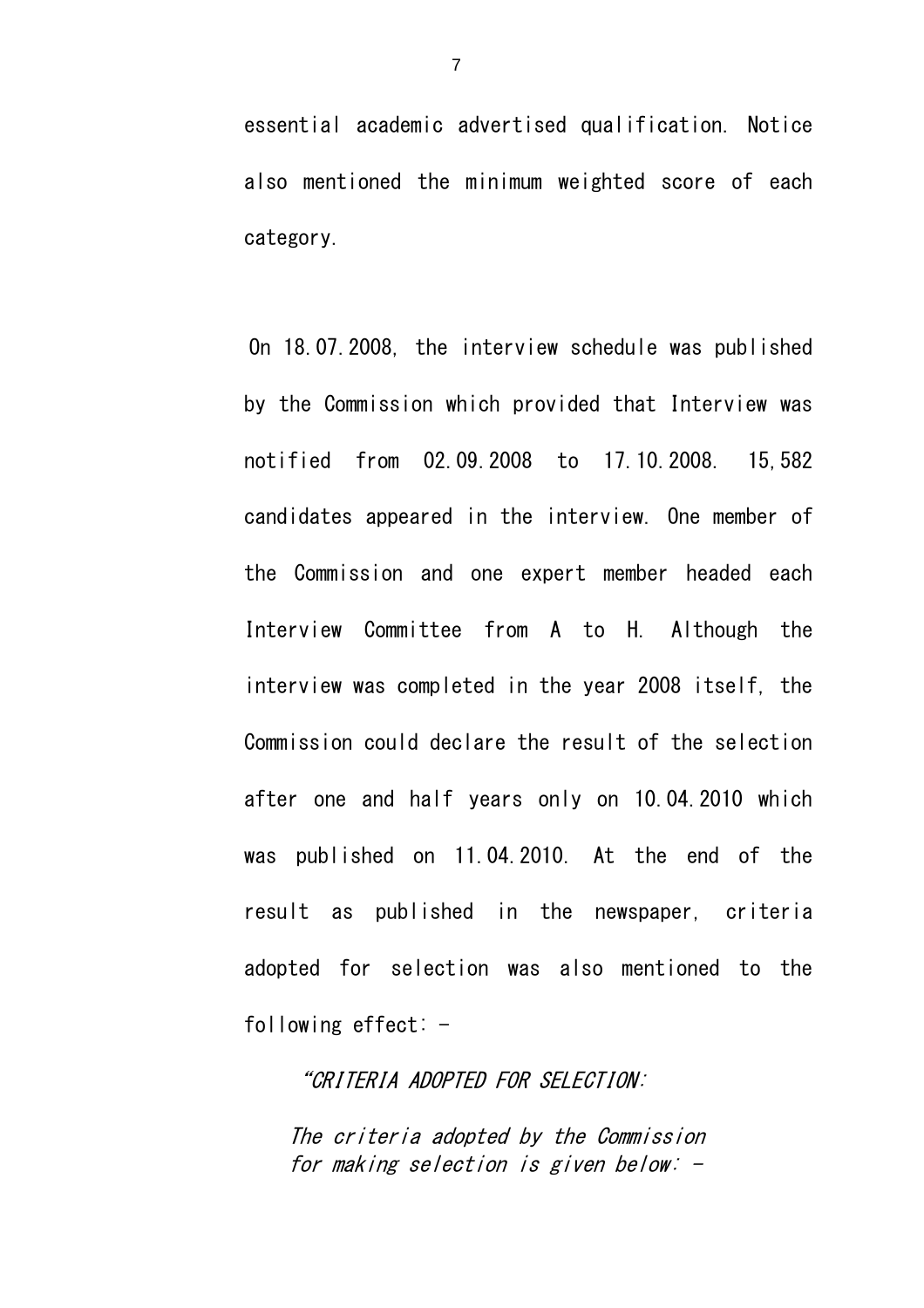1) Academic marks…………60 Marks 2) Marks obtained in the Viva voice out of ...............30 Marks

Total: 90- Marks"

3. Challenging the Select list dated 10.04.2010, large number of writ petitions were filed in the Punjab and Haryana High Court including CWP No.15656 of 2010, Sanjeev Kumar and others versus State of Haryana and others.

The writ petitioners before filing writ petitions had obtained information under Right to Information Act details of which information were mentioned in the writ petition. Various grounds were taken in the writ petition to challenge the selection. The writ petitioners pleaded in the writ petition that some of the candidates have been awarded more than 25 marks in viva-voice. Further, some of the candidates have been selected and appointed who did not possess the requisite qualification of certificate in Physical Education conducted by Haryana Education Department or an equivalent qualification recognized by Haryana Education Department. The petitioners further pleaded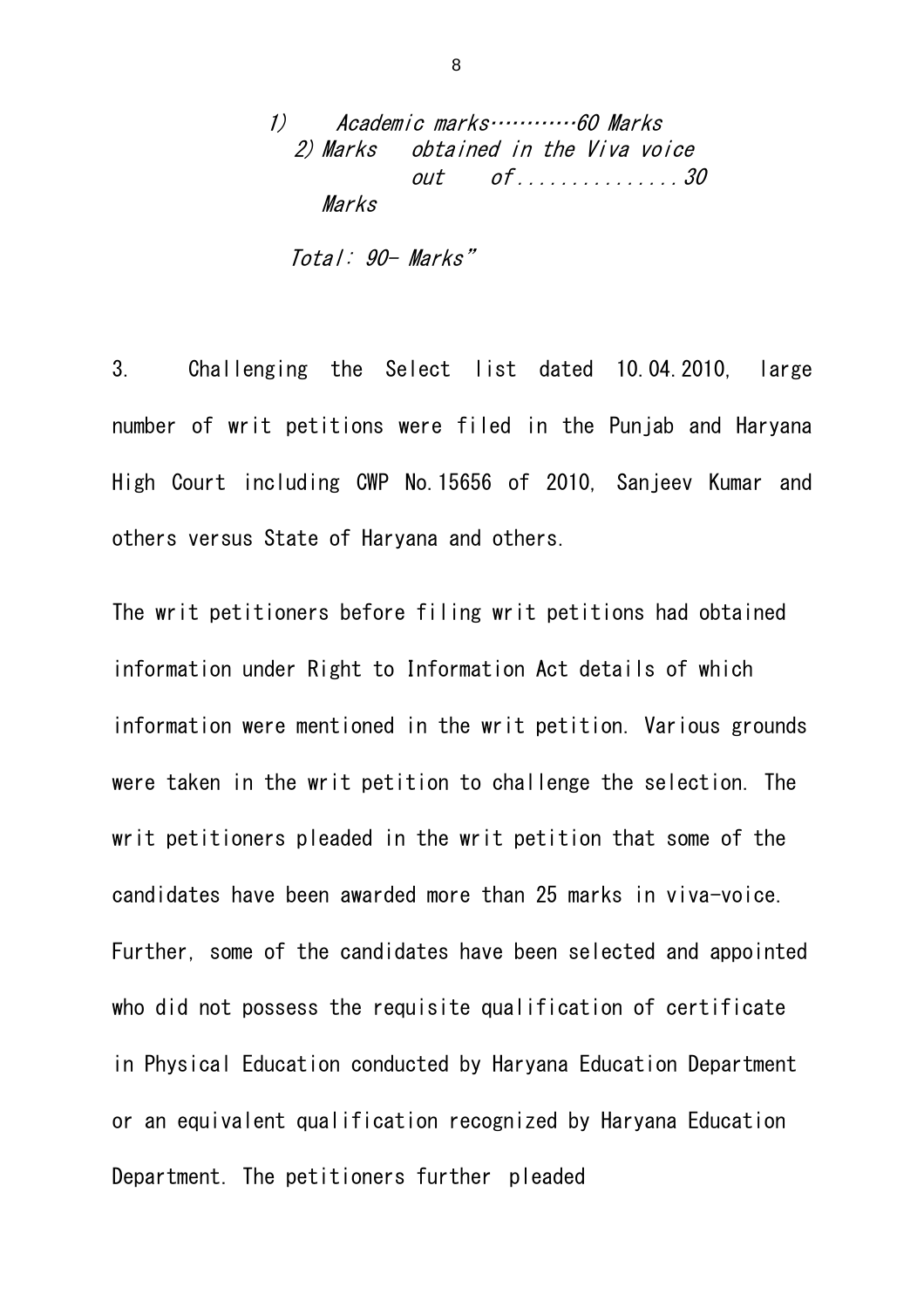that once the criteria was laid down by the Commission, the same was required to be followed strictly while making the selection and it was not proper to change the criteria. The petitioners pleaded that criteria has been changed by the respondent authority to get the desired result and in order to bring the candidates within the zone of selection in order to grant them undue benefits for the reasons best known to the respondent authorities.

4. The Petitioner No.1 of CWP No.15656 of 2010 pleaded that out of 62 Candidates who have been appointed in district Yamuna Nagar, 61 are less meritorious as compared to petitioner No.1. The petitioner No.1 although secured 41.68 marks in academic qualifications but could get only 8 marks in the interview. Petitioner further pleaded that all other petitioners secured good marks in academic qualifications but they received less marks in viva- voice due to which they could not be included in the Select list.

9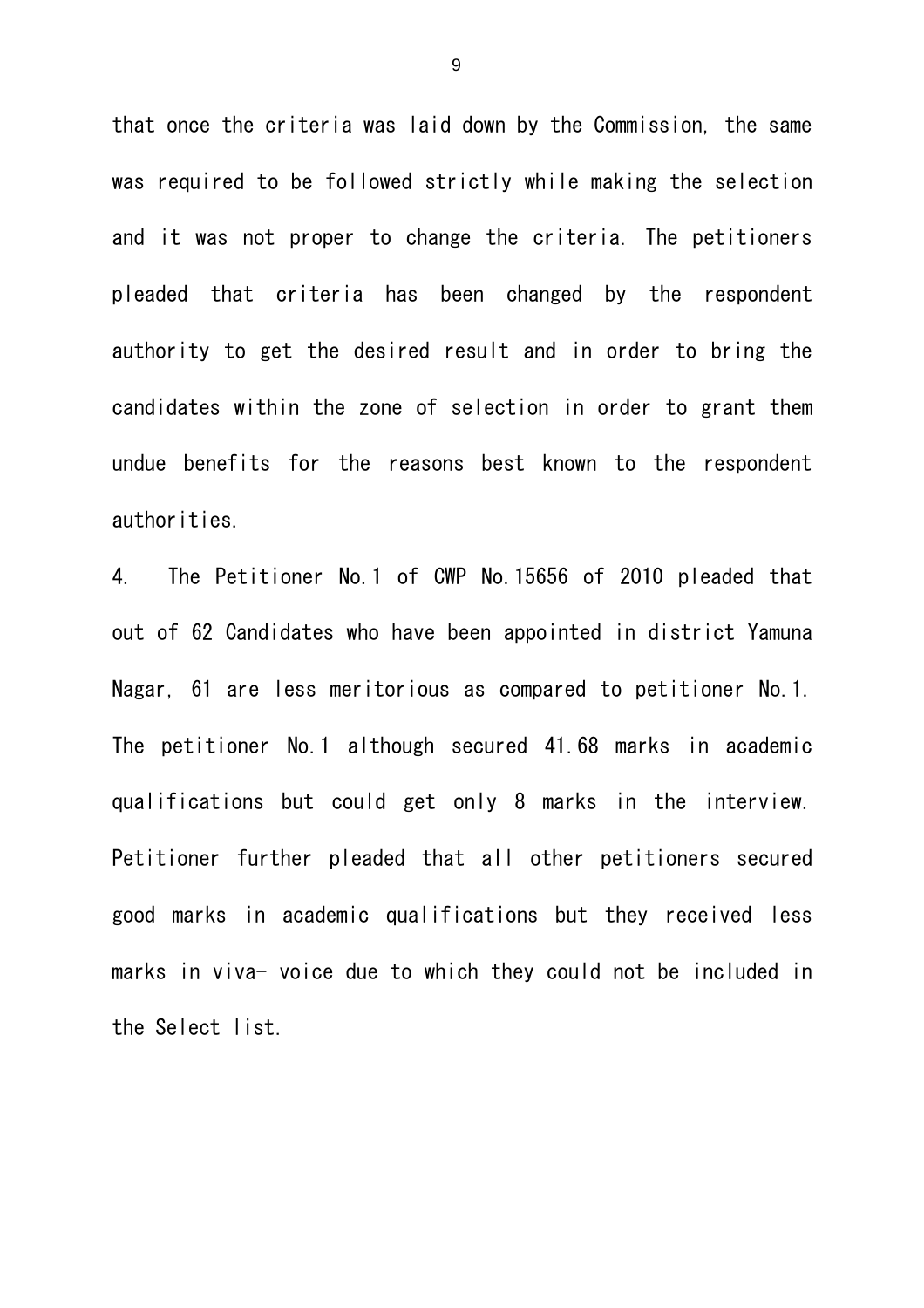5. On an application given under RTI asking for a copy of the criteria, it was only on 17.06.2010 the criteria was supplied. The writ petitioners further pleaded that authorities while making selection neither adopted any rationale criteria nor selected the candidates on the basis of merit. The criteria was changed from time to time in order to select some favourites. Entire selection appears to be a fraud played upon the general public. 25 marks were mentioned for viva-voice but when the result was finalized the candidates were awarded marks more than

25 marks. Paragraph 51 of the W.P.No.15656 of 2010 enumerated the main points involved in the writ petition.

"51. That the main law points involved in the writ petition are: -

i) Whether the respondent – authorities have adopted pick and choose policy while selecting the private respondents?

ii) Whether the marks allocated for the interview as per the advertisement could be changed subsequently after the commencement of the selection procedure at the whims of the respondent authorities?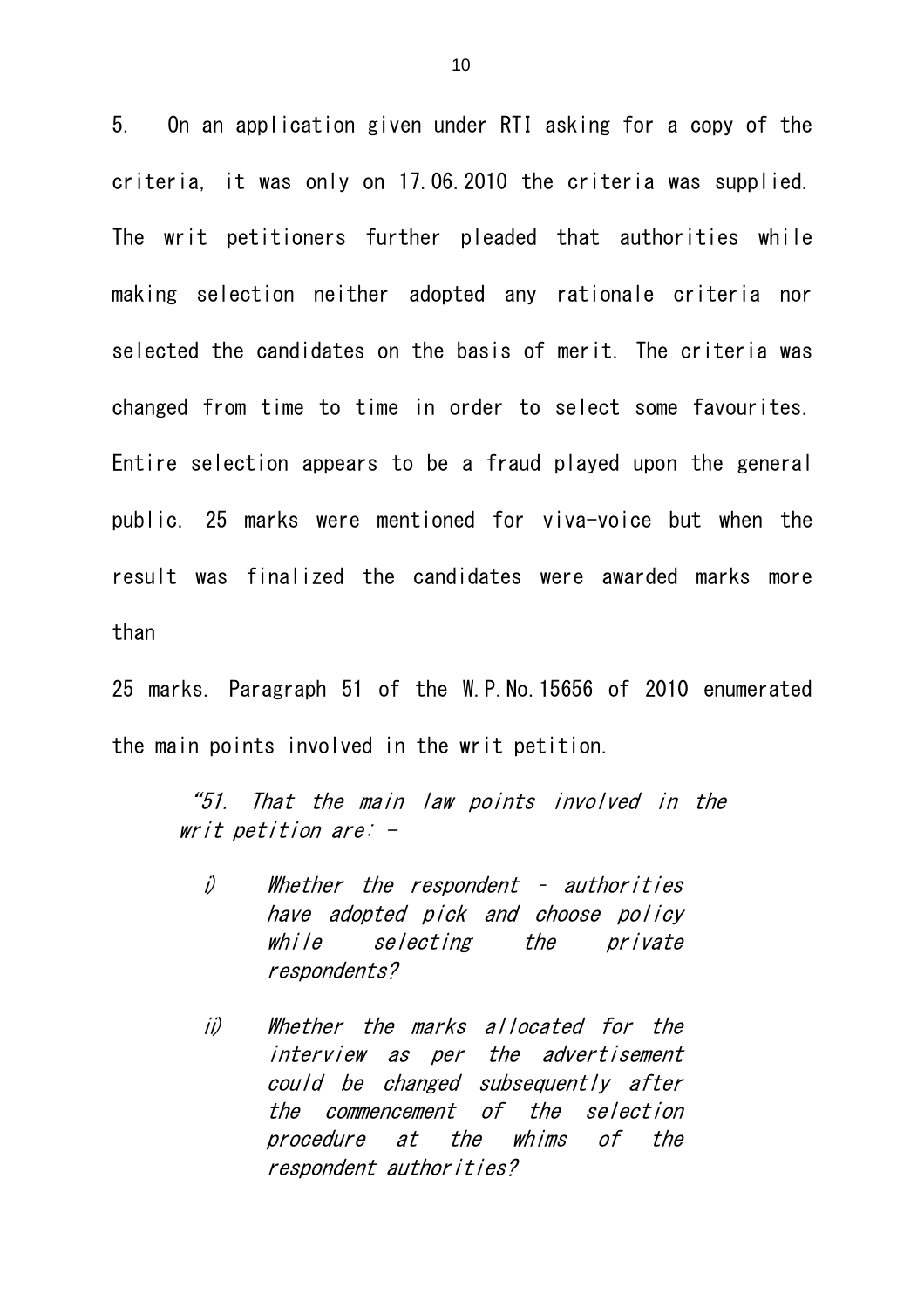- iii) Whether any rational criteria was adopted by the respondent authorities while awarding the marks for the viva-voce?
- iv) Whether the marks for the viva- voice were required to be bifurcated under various heads?
- v) Whether the persons who did not possess even the requisite educational qualification could be selected for the post?
- vi) Whether the selection conducted by the respondent – authorities is fair transparent and sustainable in the eyes of law?
- vii) Whether while making the selection Articles 14 and 16 of the Constitution of India have been violated?
- viii) Whether the action of the respondentauthorities is arbitrary, discriminatory and unsustainable in the eyes of law?
- ix) Whether the petitioners should be allowed to suffer for no fault on their part especially when the petitioners possess better academic record as compared to the selected candidates?"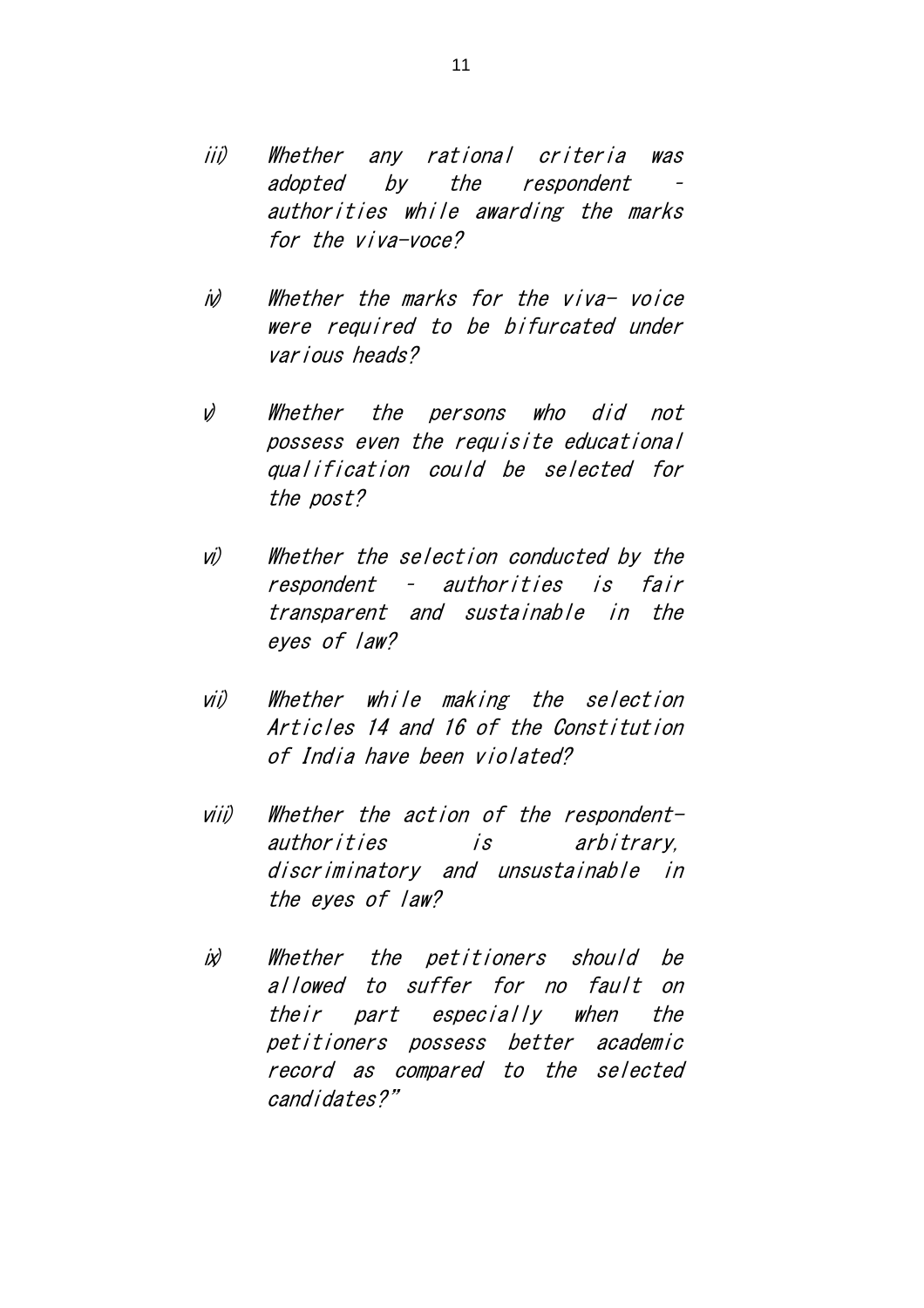6. In the writ petition No.15656 of 2010, following prayers were made:-

 $^{\prime\prime}$ 

- i. relevant records of the case be summoned;
- ii. to issue a writ in the nature of Certiorari quashing the selection list Annexure P-9 dated 10.04.2010 and to issue a writ in the nature of Mandamus directing the respondent authorities to select and appoint the petitioners as PTI's and it is further prayed that during the pendency of the writ petition the respondents may kindly be restrained from appointing the selected candidates to the posts of PTI's.
- iii. To issue any other appropriate writ, order or direction as this Hon'ble Court may deem fir and proper in the facts and circumstances of the present case;
- iv. To dispense with from filing the certified copies of the Annexures;
	- v. Prior notices to the respondents may kindly be dispensed with;
- vi. To allow the petitioners to file photostat copies of the Annexures;
- vii. Costs of the writ petition be awarded in favour of the petitioners and against the respondents,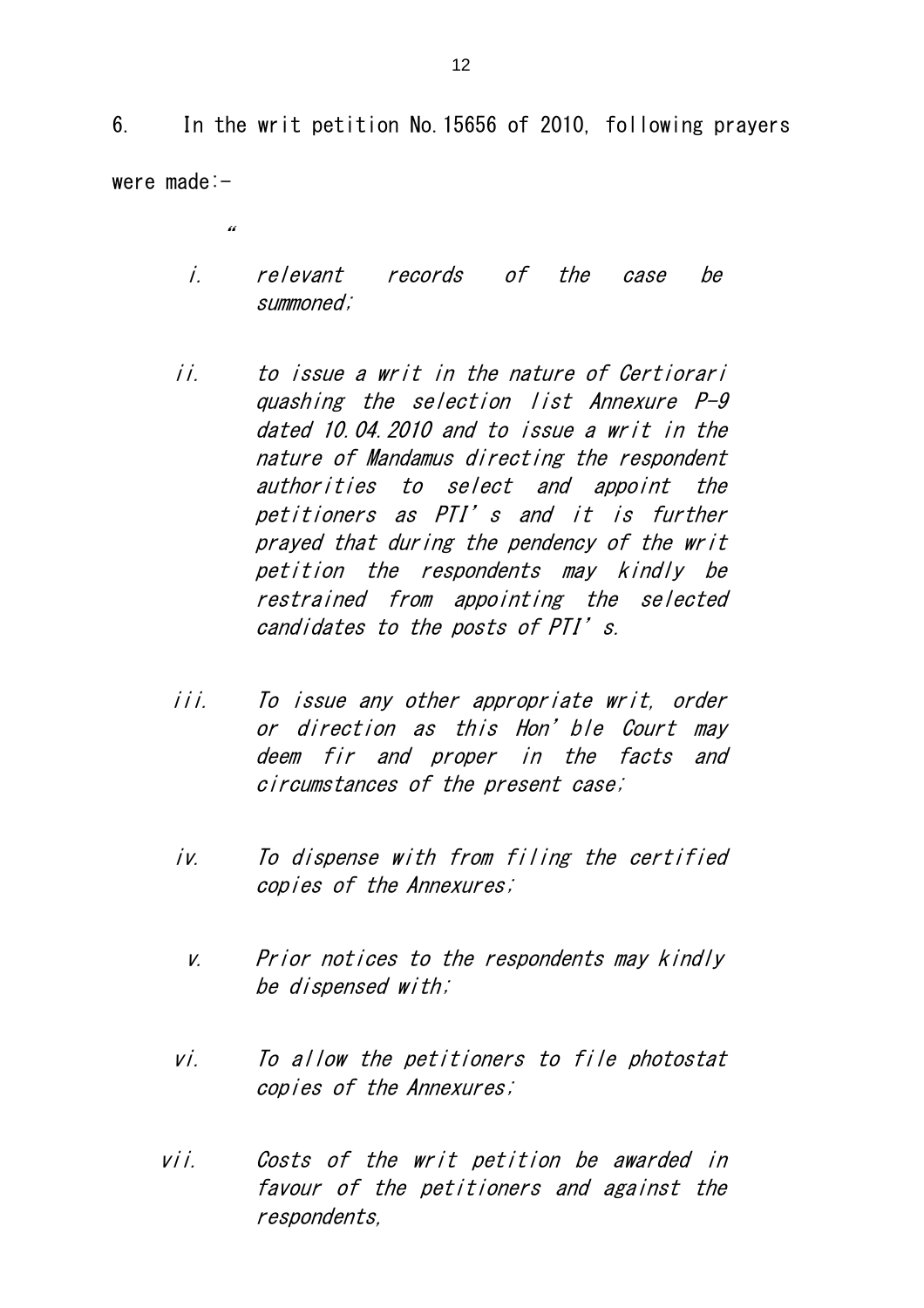### Any other order which this Hon' ble Court may deem fir may kindly be passed."

7. The selected candidates were also subsequently impleaded as parties in most of the writ petitions and repeated efforts were made to serve them. Hundreds of selected candidates were duly served. Written statements were also filed by selected candidates in the writ petitions. The High Court noticed that several respondents have not been served due to various reasons. Rest of candidates were served through substituted service for which public notice was published in the daily "The Tribune" on 21.03.2012.

8. A counter affidavit was also filed by the Commission opposing the writ petition. Learned Single Judge had also called for the original record from the Commission which were produced by the Commission before the Court.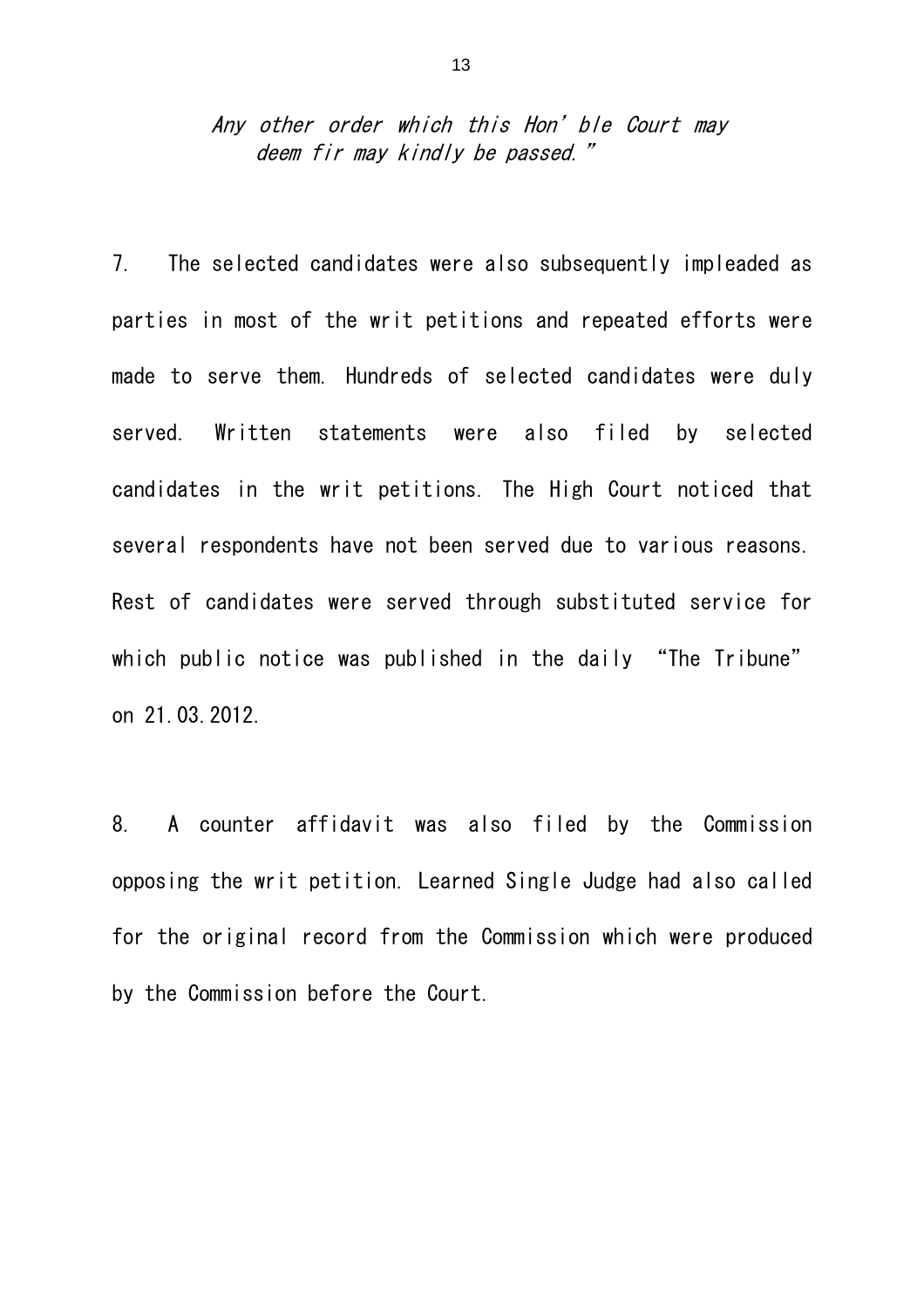9. Learned Single Judge after hearing the counsel for the parties and after perusing the record allowed all the writ petitions by judgment and order dated 11.09.2012. Operative portion of the judgment of the learned Single Judge is as  $follows: -$ 

"...These writ petitions are thus allowed. The purported selection made by the Haryana Staff Selection Commission in pursuance to the advertisement No.6/2006, result whereof was published on 11.04.2010 relating to category No.23 for the posts of PTIs, is hereby quashed. A direction is issued to the Haryana Staff Selection Commission to hold a fresh selection, in accordance with law, within a period of five months from the date of receipt of certified copy of this order.

Photocopies of the original noting files produced in Court as also the purported criteria laid down by the Commission dated 03.08.2008 have been got prepared, kept in a sealed cover and placed on the records of CWP No.15656 of 2010 to be opened only on Court orders. Produced original records be handed over to Mr. Harish Rathee, learned Senior Deputy Advocate General, Haryana.

> (AUGUSTINE GEORGE MASH) JUDGE 11.09.2012"

10. LPA No.1594 of 2012 and several other LPAs were filed before the Division Bench challenging the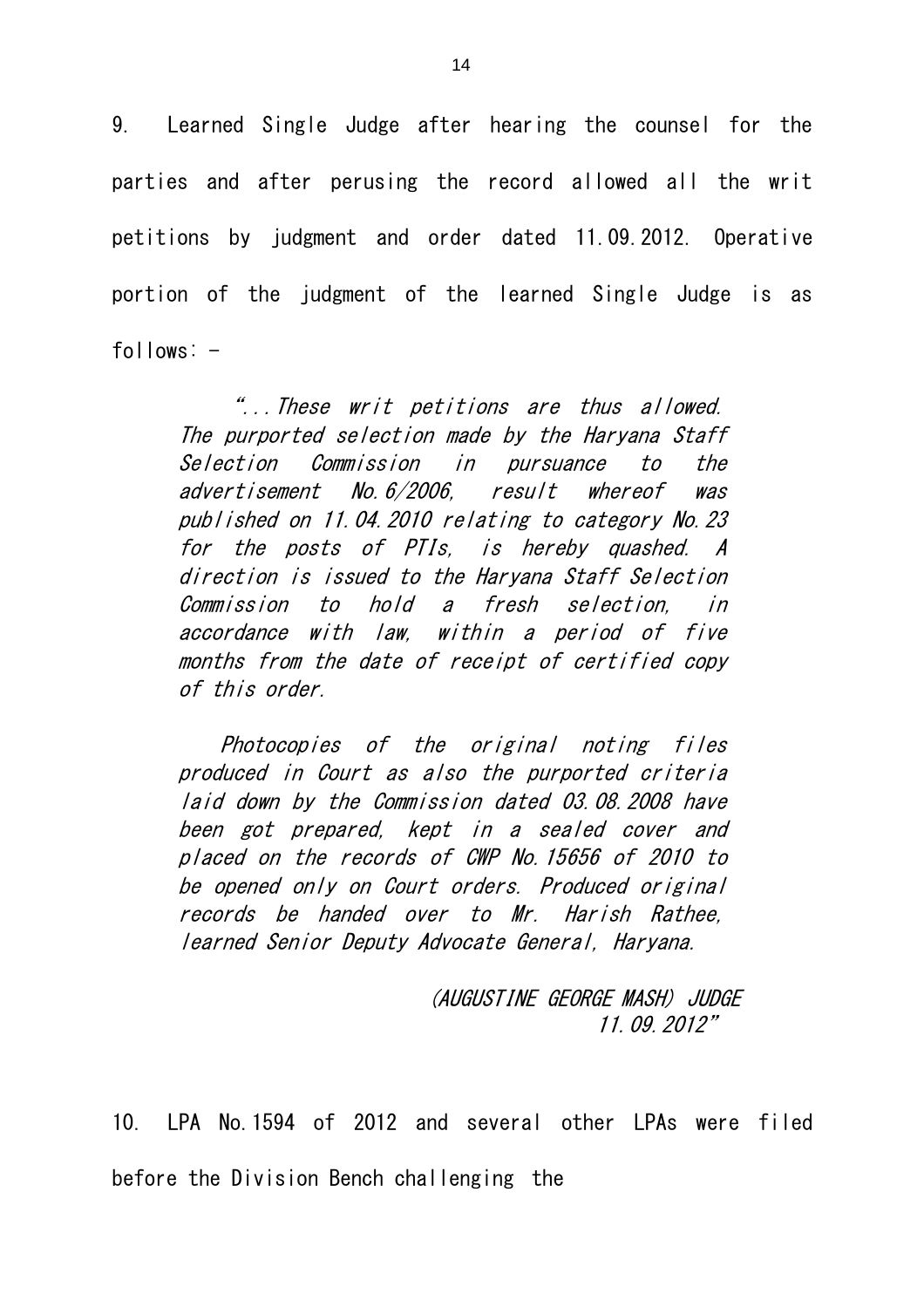judgment dated 11.09.2012. Apart from LPAs filed by selected candidates, few of the LPAs were also filed by some of the writ petitioners they being partly dissatisfied by the order of the Single Judge as the issue of ineligibility and disqualification of selected candidates expressly raised by them have not been gone into by learned Single Judge.

11. The State of Haryana as well as Haryana Staff Selection Commission had also filed LPA challenging the judgment of the learned Single Judge. All the LPAs were heard and decided by the Division Bench vide its judgment dated 30.09.2013. The Division Bench upheld the order of learned Single Judge. Operative portion of the judgment of the Division Bench dated 30.09.2013 is as follows:  $-$ 

"54) For the reasons afore-stated, we uphold the decision of the learned Single Judge and  $consequent/V: -$ 

> i) LPA Nos. 1841 and 1903 of 2012 filed by the Haryana Staff Selection Commission are dismissed with cost of Rs.50,000/- each to be deposited with the High Court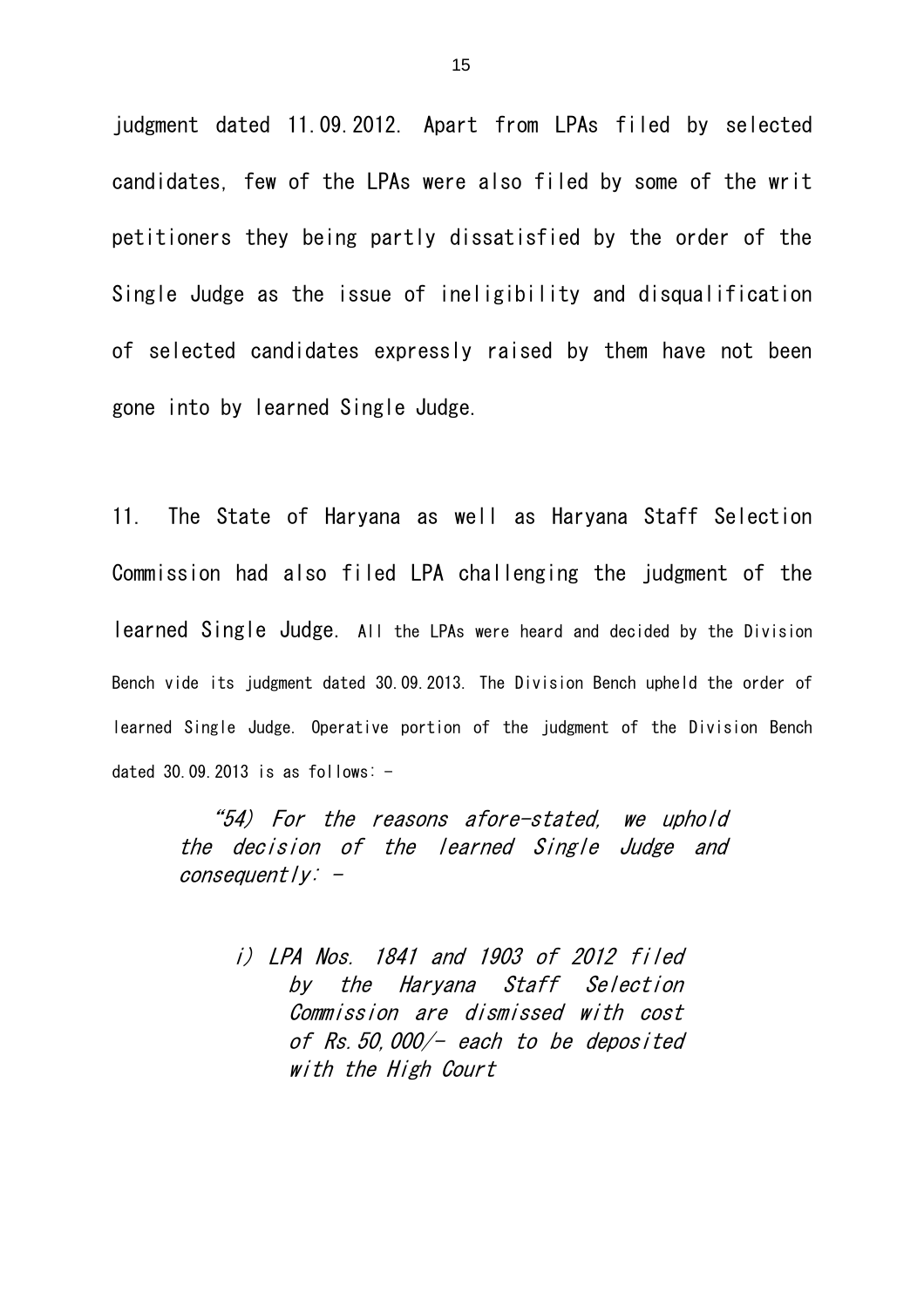Legal Services Committee within a period of one month;

- ii) LPA No.1562, 1831 to 1839, 1842 to 1855, 1879 to 1902, 1904 to 1917, 1997, 2002, 2028 of 2012; 248 & 262 of 2013 jointly filed by the State of Haryana and the Haryana Staff Selection Commission are dismissed with cost of Rs. 10,000/-in each case to be deposited with the High Court Legal Services Committee within one month;
- iii) LPA Nos. 1555,1557,1592,1594, 1856 to 1860, 1870 to 1878, 1918 to 1920, 1950 of 2012; 529 of 2013 filed by the selected candidates are dismissed with cost of Rs.10,000/- each to be deposited in the High Court Lawyer Welfare Fund within one month;
- iv) LPA Nos. 1595, 1760,1967,2194 of 2012; and 303 of 2013 filed by the writ petitioners are disposed of in the light of the observations made in para-53 of this Court;

55) Photostat copies of the four files containing original notings and decisions taken by the Commission or its Chairman from time to time, the decision dated 03.08.2008 have been retained and shall be kept as a part of the judicial record. The original record be returned to the Commission under receipt.

56) Ordered accordingly. Dasti."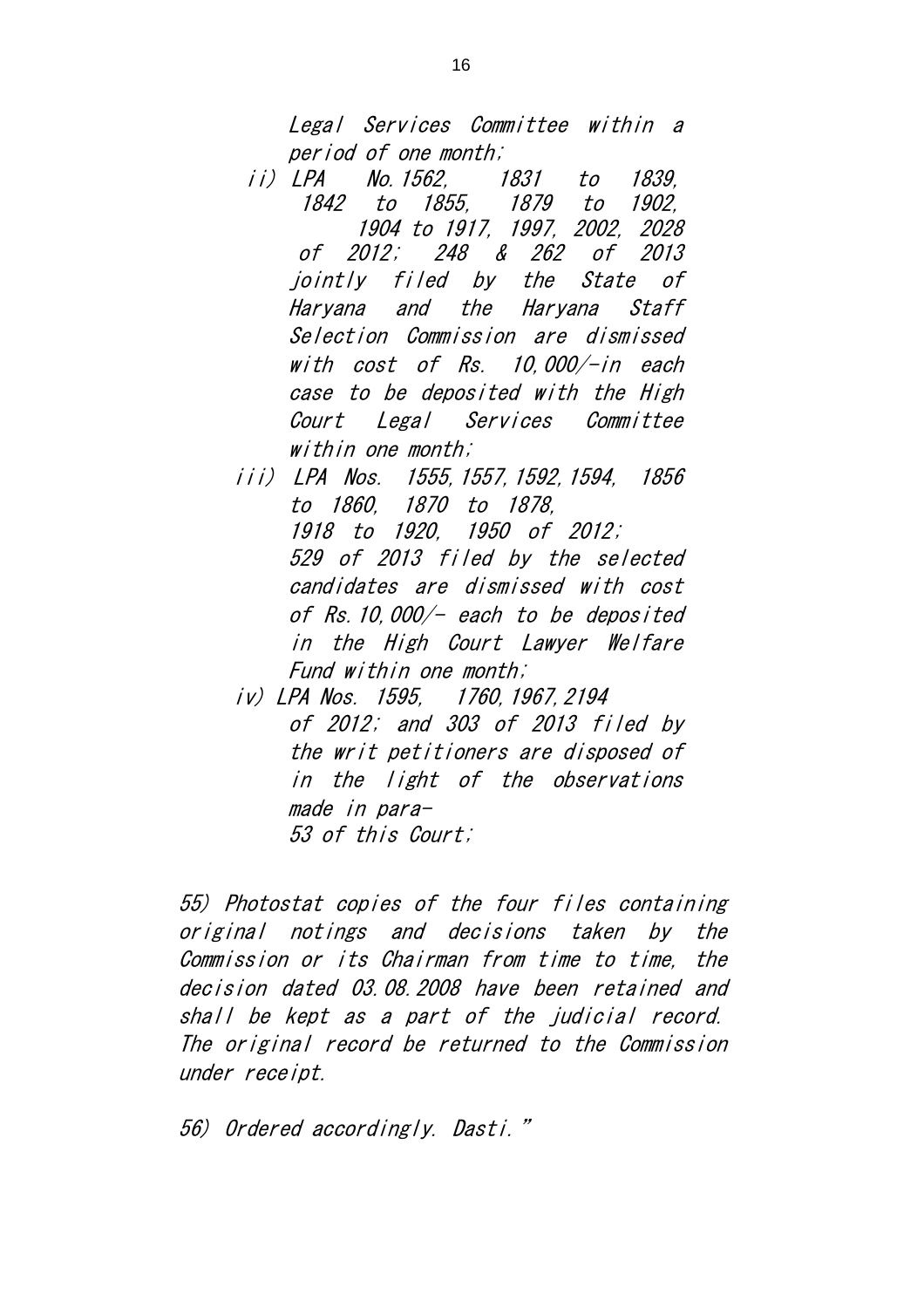12. These appeals have been filed by the selected candidates whose selection had been set aside by learned Single Judge and affirmed by the Division Bench. The State of Haryana as well as Haryana Staff Selection Commission had also filed Special Leave to Appeal being SLP(Civil) No. 11143-11210 of 2014 which was disposed of by this Court by following order dated 30.07.2014:  $-$ 

"Delay condoned.

The issue arising in this group of special leave petitions is pending before this Court in SLP(C) No.35373 of 2013 etc. filed at the instance of selected candidates. All the questions raised herein would be open to the petitioner State to be urged in SLP(C) No. 35373 of 2013. In that view of the matter, we do not consider it necessary to issue formal notice in these special leave petitions. Accordingly, they are not being entertained. The special leave petitions are disposed in terms of the above."

13. While entertaining the SLP No.35373 of 2013, Ramjit Singh Kardam and others versus Sanjeev Kumar and others, and other special leave petitions, this Court passed following order on  $29.11.2013: -$ 

"Issue Notice.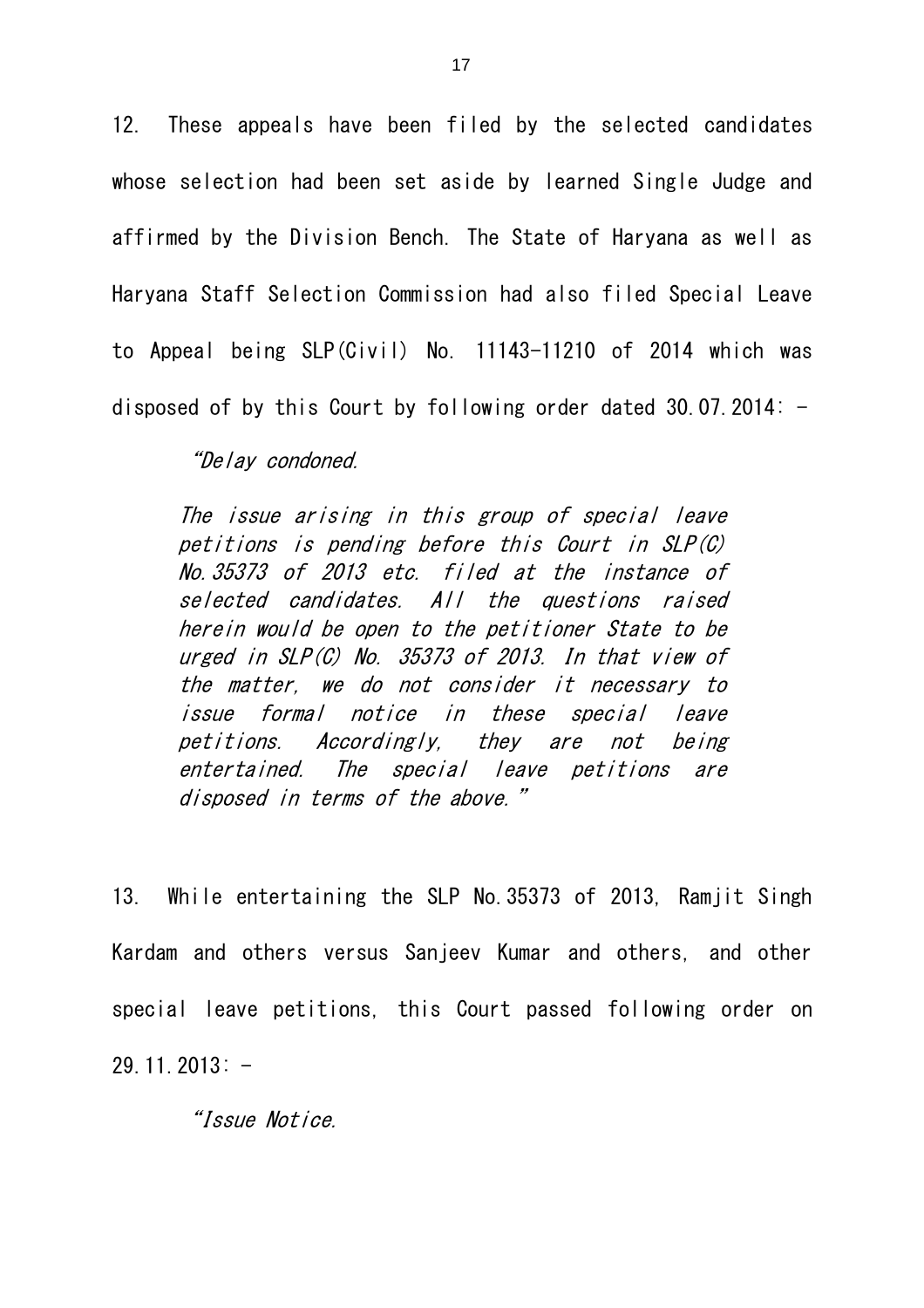Returnable in three weeks.

Status Quo, as on today shall be maintained in the meantime."

14. These appeals were heard on various dates by this Court. On 22.01.2020, this Court passed following order:  $-$ 

"Hearing to continue tomorrow (23.01.2020).

Learned counsel for the State may produce the original record of selection."

15. Further, when the matter was heard on 23.01.2020, learned counsel for the State as well as Commission produced certain original records on which date following order was  $passed: -$ 

"Learned counsel for the State today placed before this Court an original tabulation register of the result sheet, selection list register, interview marks register of the member as well as of expert, which indicate that marking have been done separately. The letter dated 03.08.2008, in original, has also been placed before the Court, which was also placed before the High Court.

Heard in part.

List for continuation of arguments on 29.01.2020.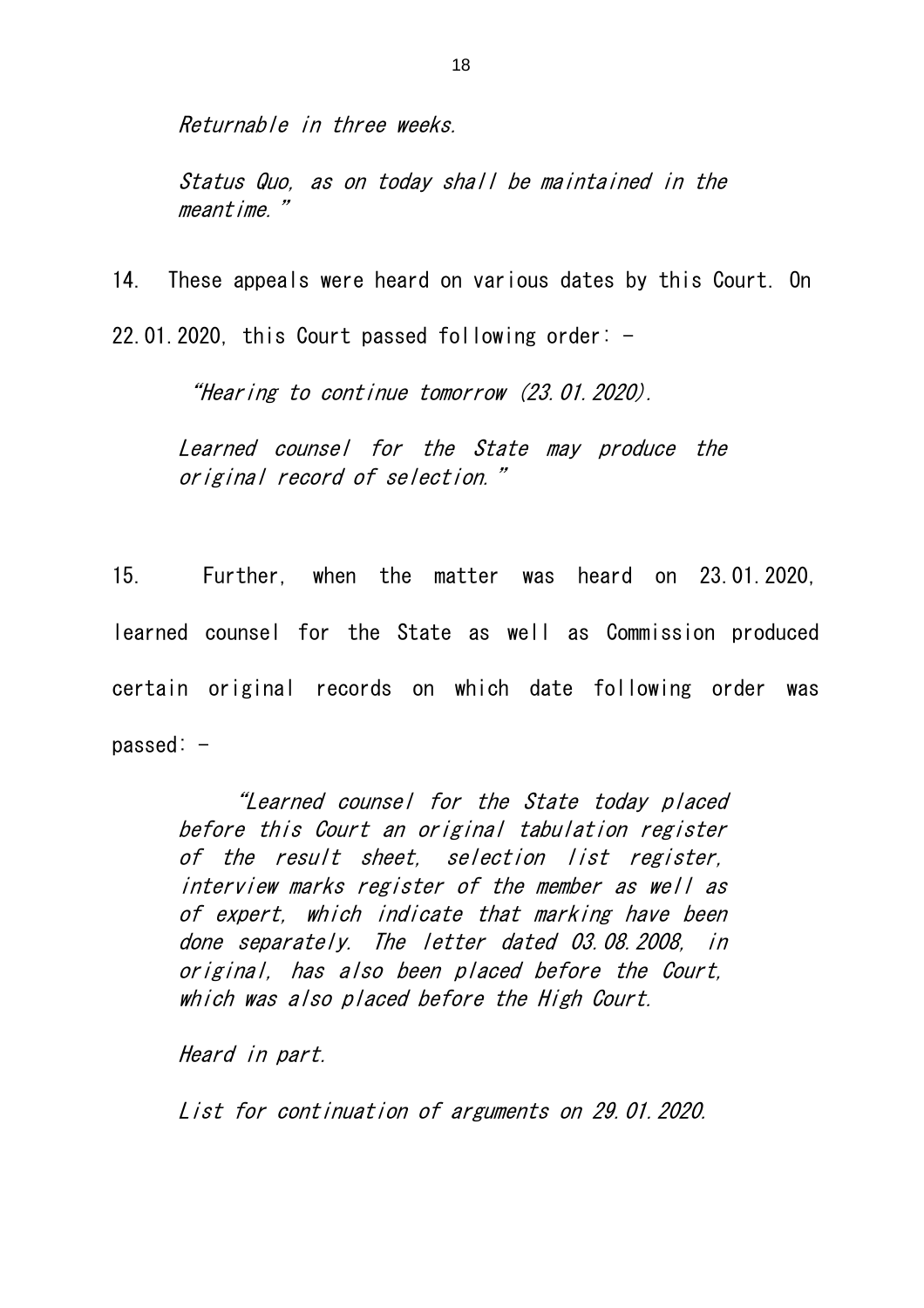Learned counsel for the State shall produce rest of the original records on the next date of hearing i.e. 29.01.2020."

16. Matter was further heard by this Court on 29.01.2020 when following order was passed:-

"We have heard learned counsel for the parties.

Learned counsel appearing for the Commission has placed before us further original records i.e. File No.1 containing correspondence and another original file. On the earlier occasion learned counsel for the Commission has produced the original records which we have noticed in our order dated 23.01.2020. The register containing marking by expert member of the Commission were produced from which it appears that the expert member has graded the candidates in A, B and C category whereas the member of the Commission has given marks out of 30. On our query as to whether there was any guidelines to reflect the evaluation by the Commission member or how both were to be correlated, learned counsel for the Commission could not give any reply.

Learned counsel for the petitioners has further submitted that in above facts situation, Commission be directed to file an affidavit explaining the relevant procedure and the guidelines, if any, with regard to selection in question and other selection at the relevant time. With regard to letter dated 03.08.2008, which was produced in an envelope on the last occasion, learned counsel for the Commission submitted that the said letter as well as the proceeding sheets are not

19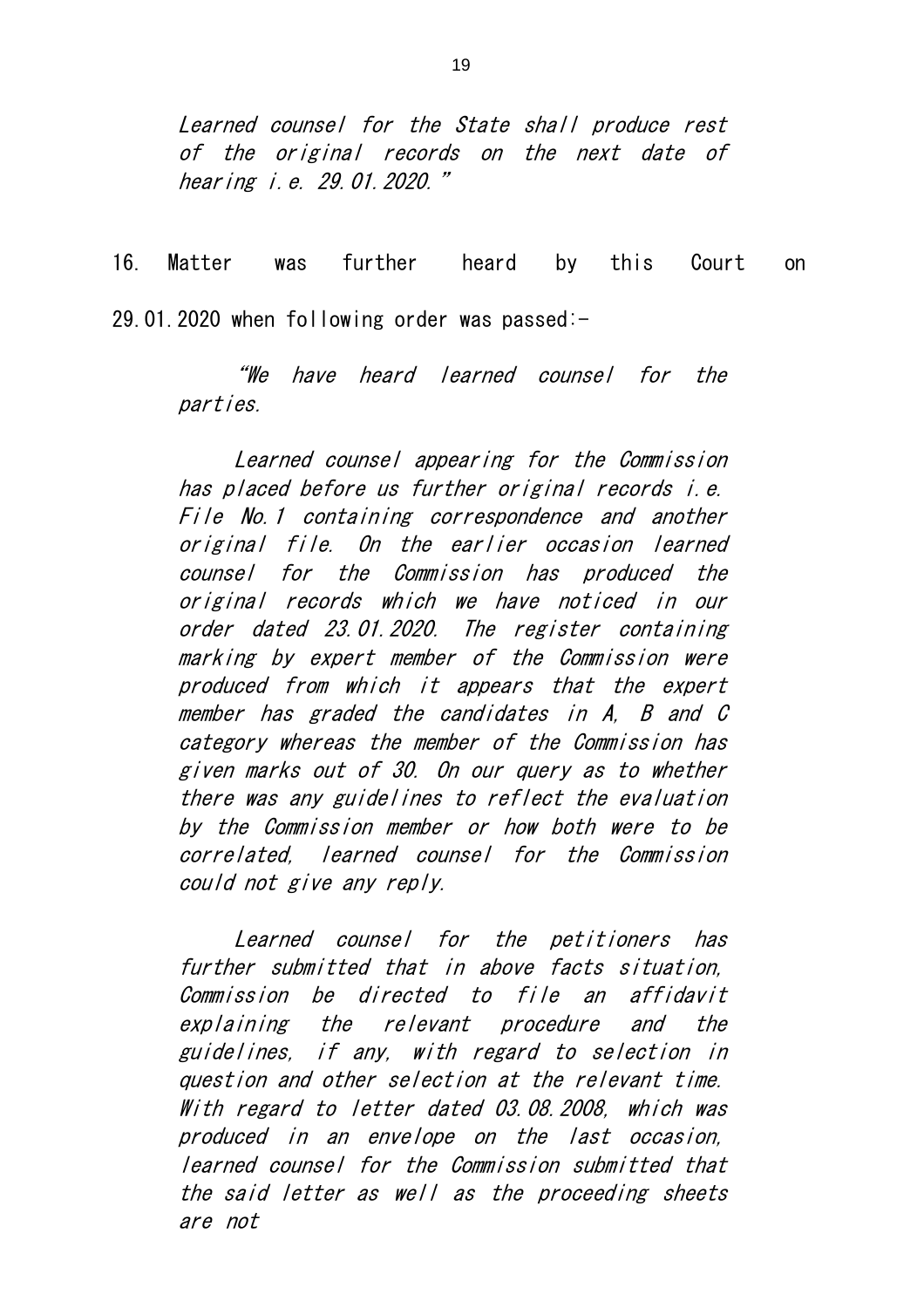on the original records which have been produced today.

Learned counsel for the respondents, who were writ petitioners, submits that the State Government may also be directed to give details of the vacancies, existing as on date in the relevant PTI Cadre.

We allow two weeks' time to the learned counsel for the Commission to file an affidavit giving details as indicated above after serving the same on the learned counsel for the petitioners, who may also file response thereof within a week thereafter.

List on 26.02.2020."

17. In pursuance of the order of this Court dated 29.01.2020, an affidavit dated 11.02.2020 sworn by Isha Kamboz, Secretary, Haryana Staff Selection Commission, has been filed.

18. For the appellants, we have heard Shri Kapil Sibal, learned senior counsel, Shri V.Giri, learned senior counsel, Shri Ravindra Srivastava, learned senior counsel, Shri Navneeti Prasad Singh, learned senior counsel, Shri Rameswar Malik, learned senior counsel and other learned counsel. Shri Manoj Swarup has appeared for the respondent writ petitioners. We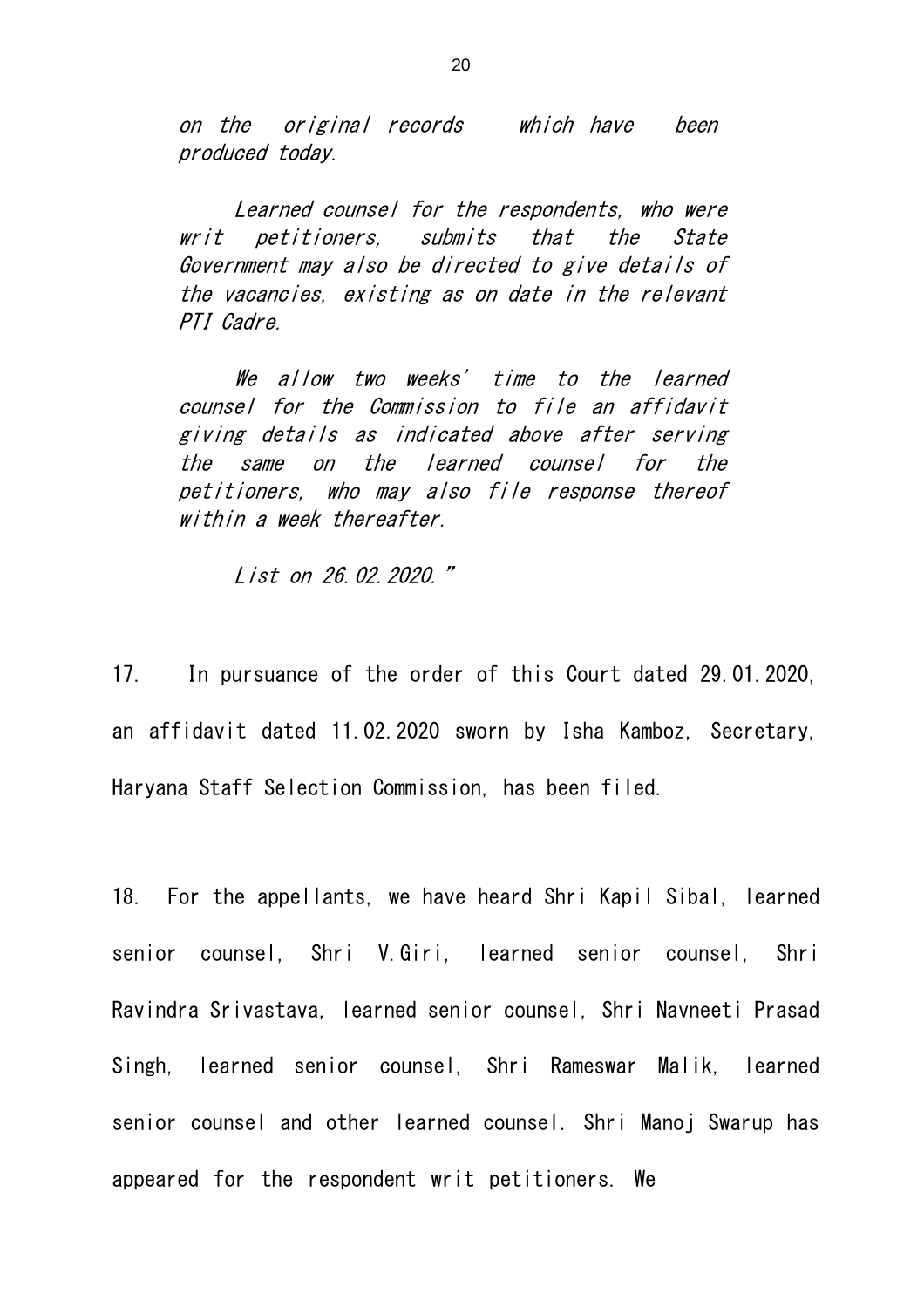have also heard other counsel appearing for respondent writ petitioners. Shri A.K. Sinha and other counsels for intervenors. We have heard Shri Anil Grover, Additional Advocate General for State of Haryana as well as Haryana State Selection Commission.

19. Learned counsel for the appellants challenging the judgment and order of both learned Single Judge and Division Bench of the High Court submits that there were no sufficient grounds and materials before the High Court to set aside the entire selection, which was held for 1983 posts of PTI. It is submitted that the respondent writ petitioners have participated in selection without any demur or protest, hence, they are not entitled to challenge the selection after having been declared unsuccessful. On the principle of

estoppel, they are precluded from challenging the selection.

20. It is submitted that criteria for selection was uniformly applied to all the candidates and respondent writ petitioners having not challenged the criteria of

21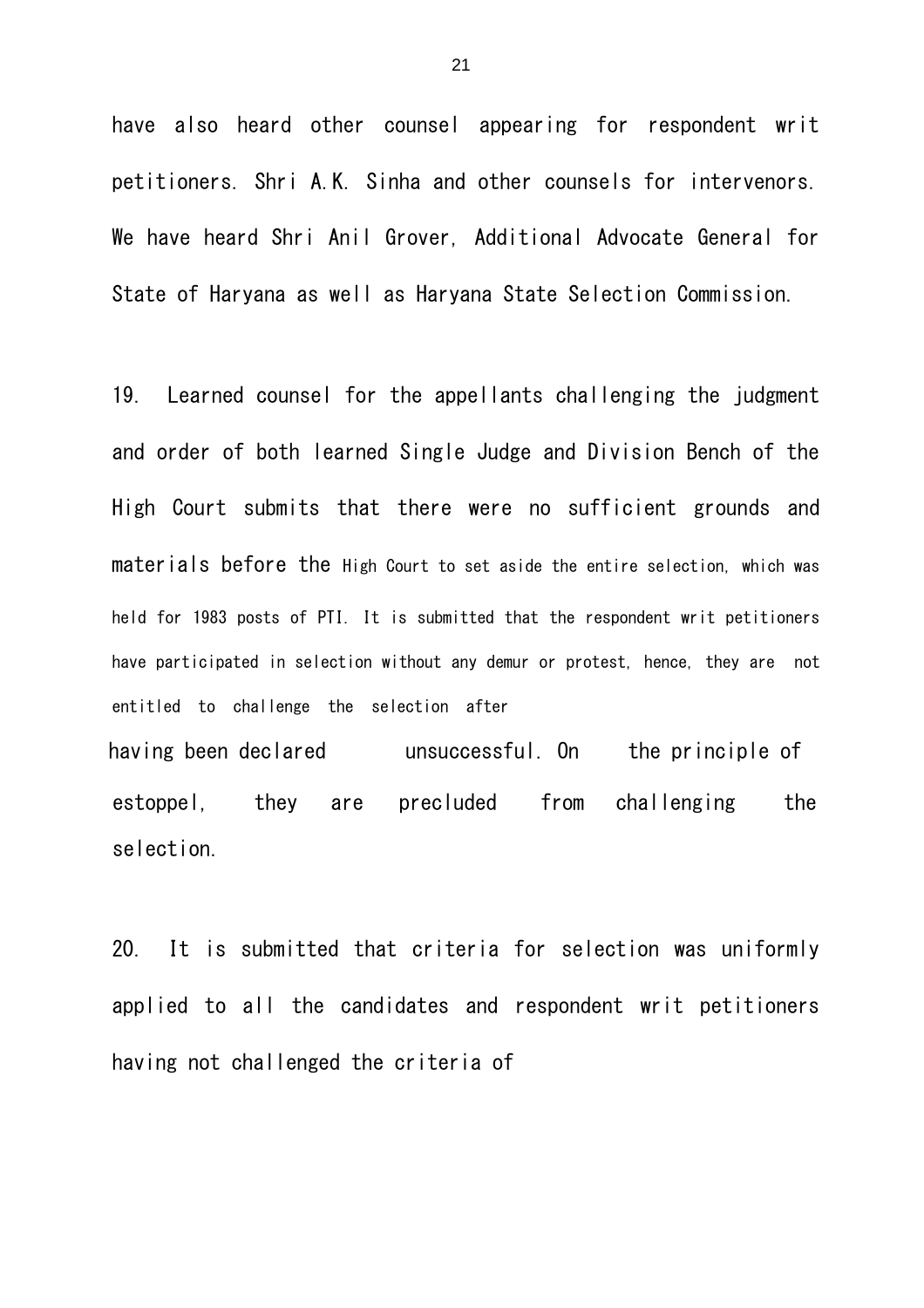selection cannot be allowed to challenge the criteria after declaration of the select list.

21. It is submitted that there are no allegations of any mala fide against the Chairman or any member of the Commission or any candidate. The High Court committed error in accepting the grounds of challenge by the writ petitioners that those candidates who secured good marks in Academics were deliberately given less marks in the viva-voice so that they may go out of select list. Insofar as not holding of the written examination it is submitted that there were grounds for scrapping the written examination which was held on 01.02.2007.

22. The Commission decided not to hold the written examination and proceeded to hold the selection on the basis of criteria which was applied in the earlier selection i.e. 2003 selection i.e. 60 marks for Academics and qualification and 30 marks on the Viva- voice to which no exception can be taken by respondent writ petitioners. The criteria which was applied in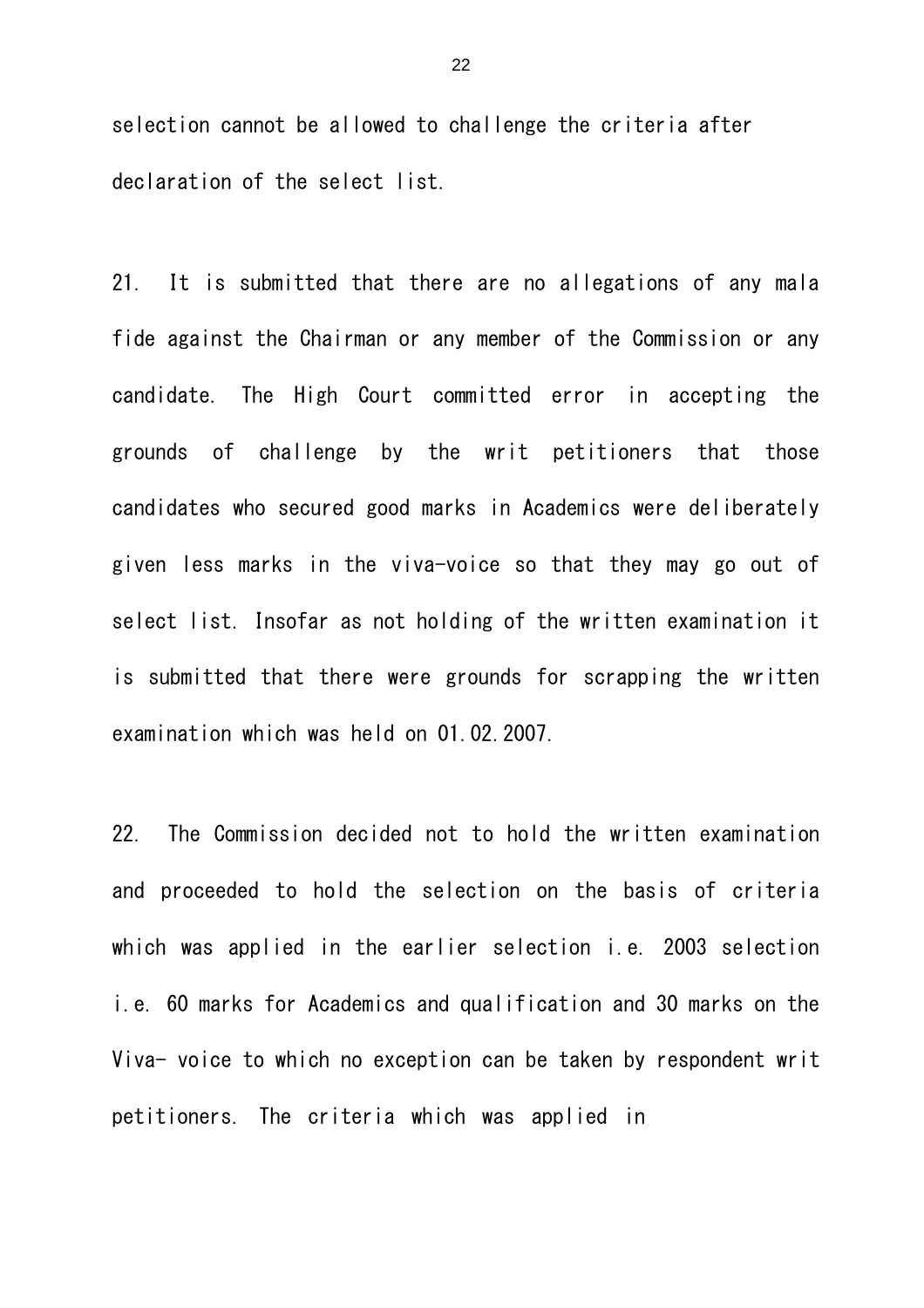the Selection was signed by all members of the Commission on 03.08.2008 to which no exception can be taken by the respondent writ petitioners.

23. The Courts cannot start looking on the marks allocated in Viva-voice nor the same is in the domain of the Court. The appellants are now over age and having worked for 10 about years, at this stage, they cannot be displaced. Increase of marks from 25 to 30 for viva-voice was not violative of any norms. Jurisdiction under Article 226 is not an investigative jurisdiction but it is adjudicatory jurisdiction.

24. Shri Manoj Swarup, learned senior counsel appearing for the respondent writ petitioners submits that the writ petitioners were unaware of the criteria which was to be applied by the Commission in the Selection and they came to know about the criteria of

60 marks for Academics Qualifications and 30 marks for Interview only by final result dated 10.04.2010 when it was mentioned in the final result.

23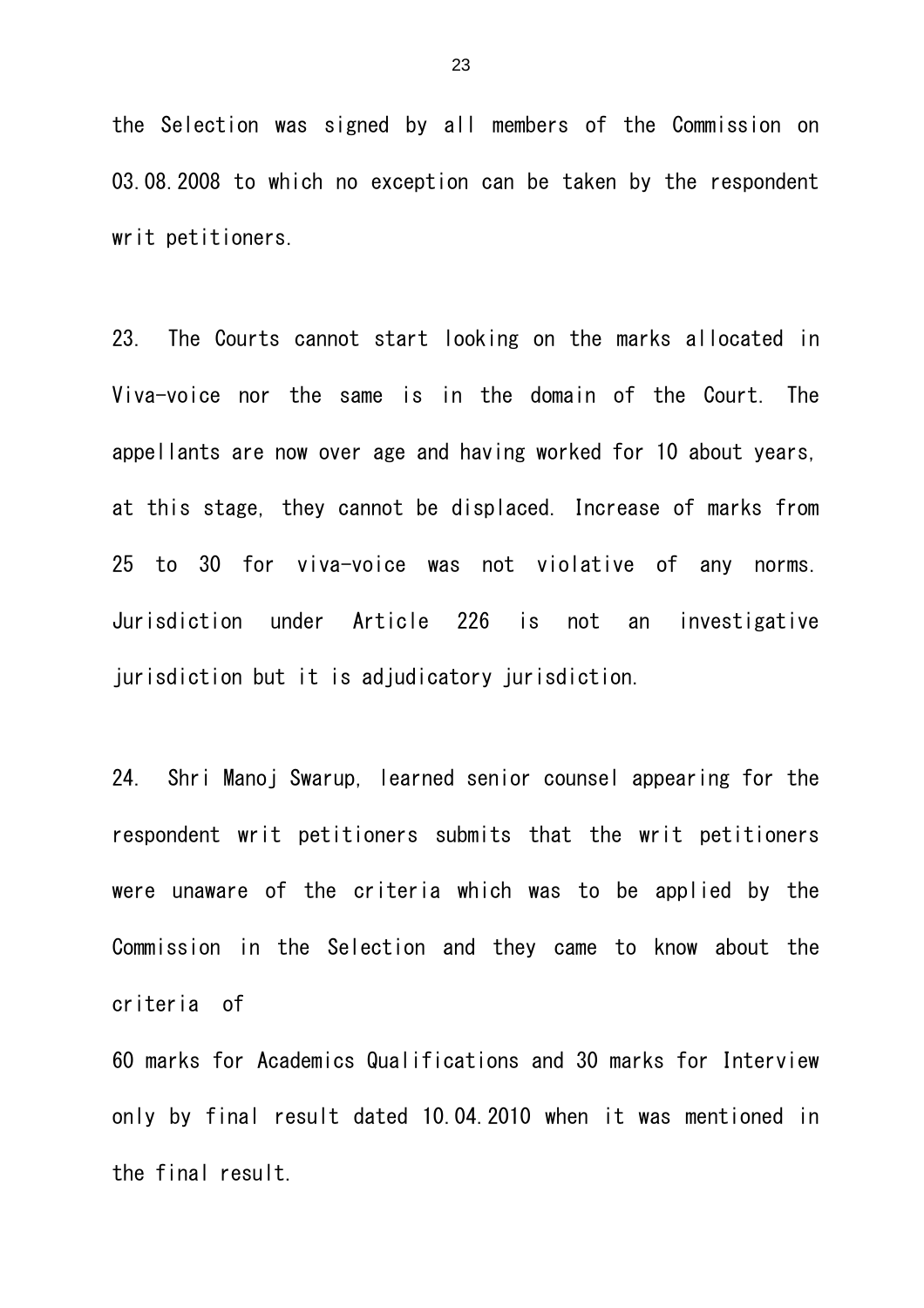25. The Commission could not have held any selection without declaring the criteria beforehand. The written examination which was re-notified on 11.06.2008 was not proceeded with without any valid reason. Written examination is sure mode of finding out merit in the candidates and looking to number of the candidates which was more than 20,000, the Commission has rightly taken a decision to hold a written test of 200 marks and interview of 25 marks which ought to have adhered by the Commission.

26. The Commission never informed the candidates that no written examination shall be held. The High Court had summoned the original records and found out from the original records that those candidates who were meritorious as per the qualification and academic marks were deliberately given marks ranging from 7 to

13 so that they may go out of the Select list. Those candidates who had poor academic records were given marks in interview ranging from 18 to 28 so that they may get selected.

24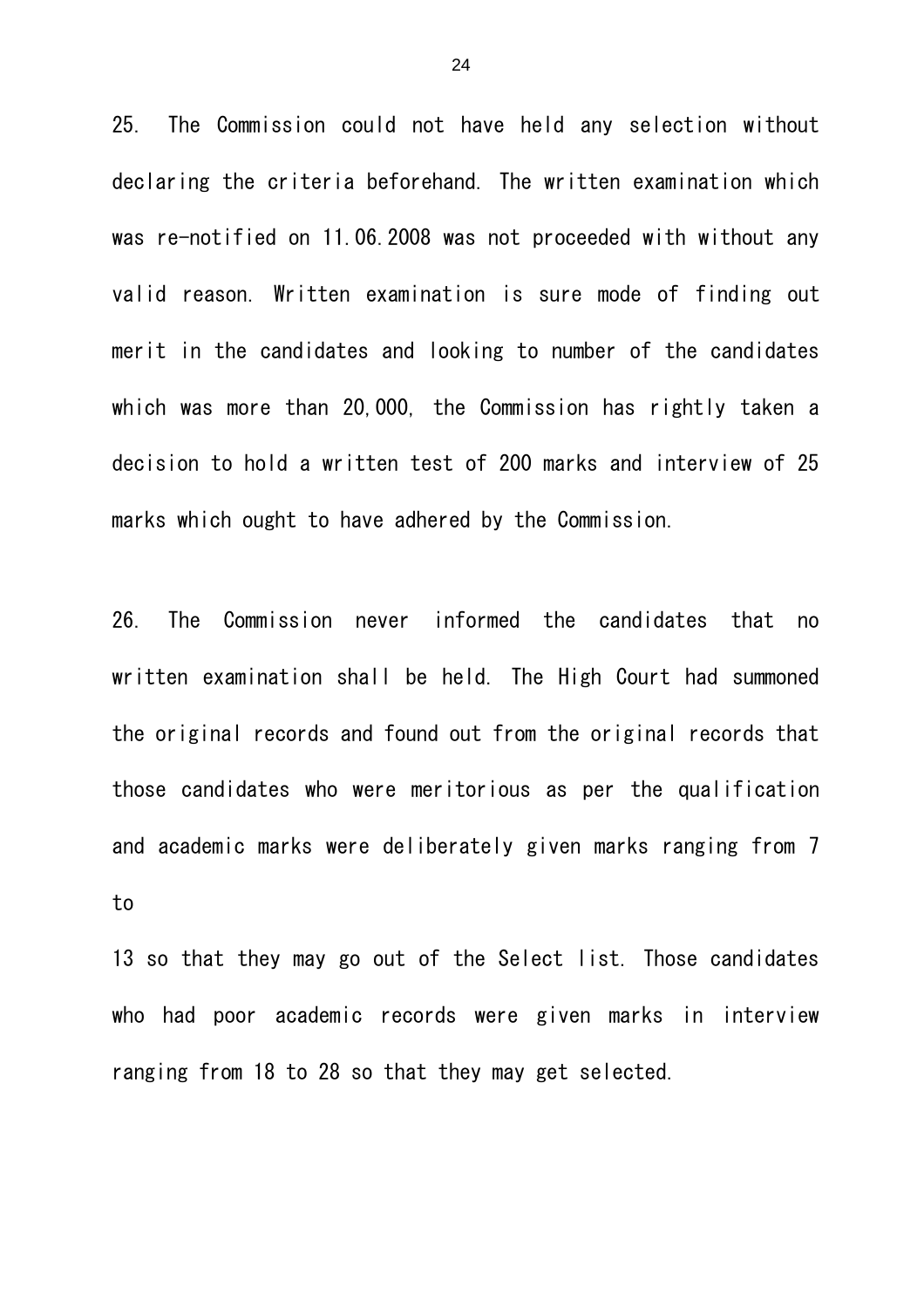27. The Commission after taking a decision on 30.06.2008 not to hold the written examination, decided to shortlist the candidates for interview on the basis of marks obtained by them in the academics and educational qualification and called the candidates 8 times of the number of vacancies. Minimum marks were also prescribed for candidates to be called in the interview. The Commission subsequently did not even adhere to their notification dated 11.07.2008 and decided to call all eligible candidates for interview with intend to help those who could not have come in the criteria of 8 times of the number of vacancies on the basis of Academic record.

28. The Commission from the very beginning has proceeded in a manner which indicate that the merit criteria was deliberately given up to accommodate favourites. The entire selection has rightly been set aside by learned Single Judge and affirmed by the Division Bench. The respondent writ petitioners were meritorious and deserved selection in event the Commission could have proceeded to examine the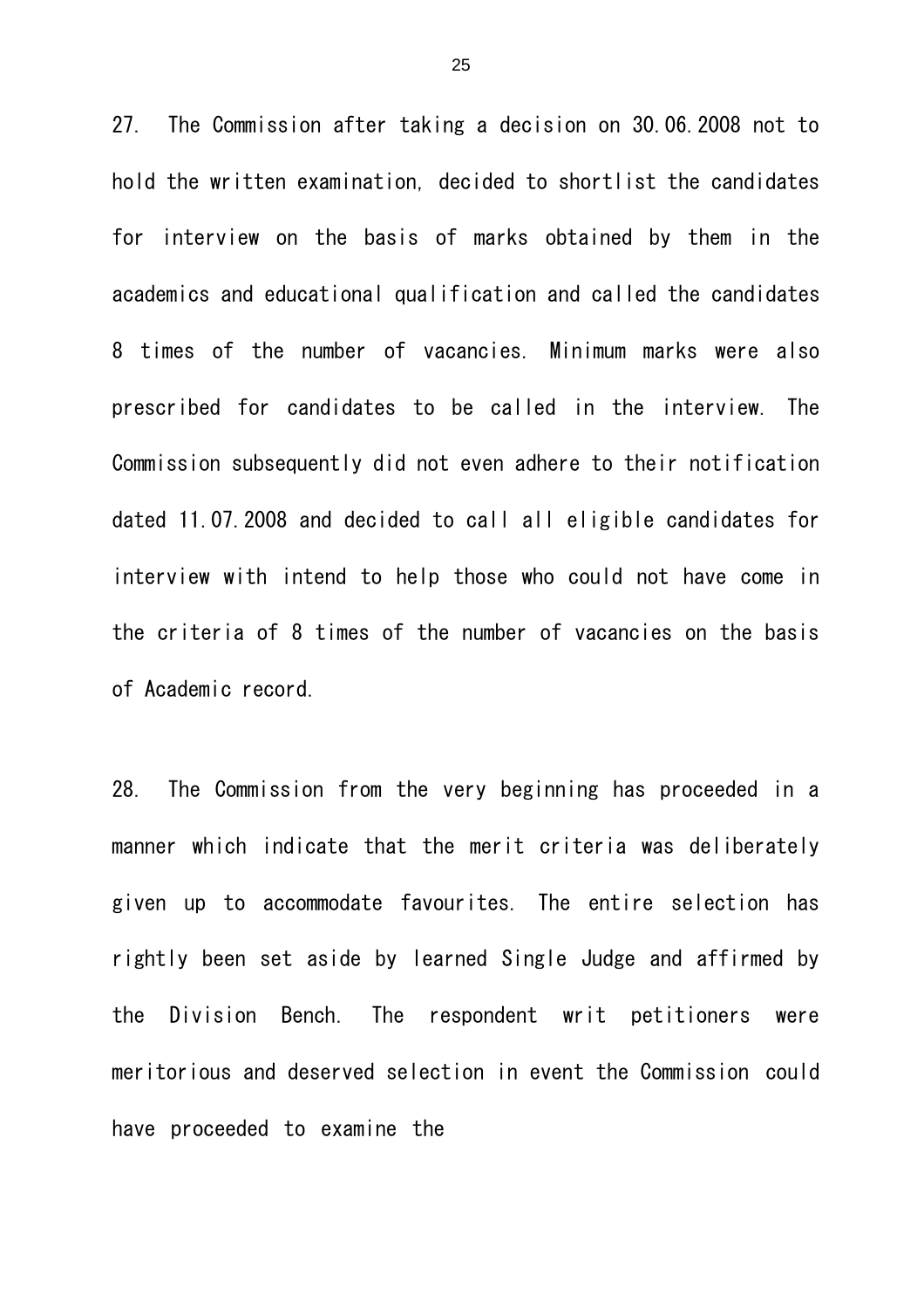candidates on merit and as per the criteria of holding written examination or screen the candidates 8 times of the number of vacancies. The petitioner after coming to know about the criteria from the result dated 10.04.2010 immediately filed writ petition in May, 2010 challenging the criteria. The undue delay in declaring the result i.e. one and a half year creates doubt about the fairness of the Commission in declaring the result.

29. Shri Swarup submits that entire selection having scrapped by the High Court, this Court may direct for holding of fresh selection enabling the petitioners to participate and get selected on their merit. It is submitted that continuance of appellants on the basis of interim order should not be given any credence. The Commission in conducting the selection on the post of PTI has not acted as per norms and requirement of law. Decision to scrap the written test and further not to hold the written test and all the subsequent steps having taking by Chairman, who alone was not competent to take decision, were without authority of law. It is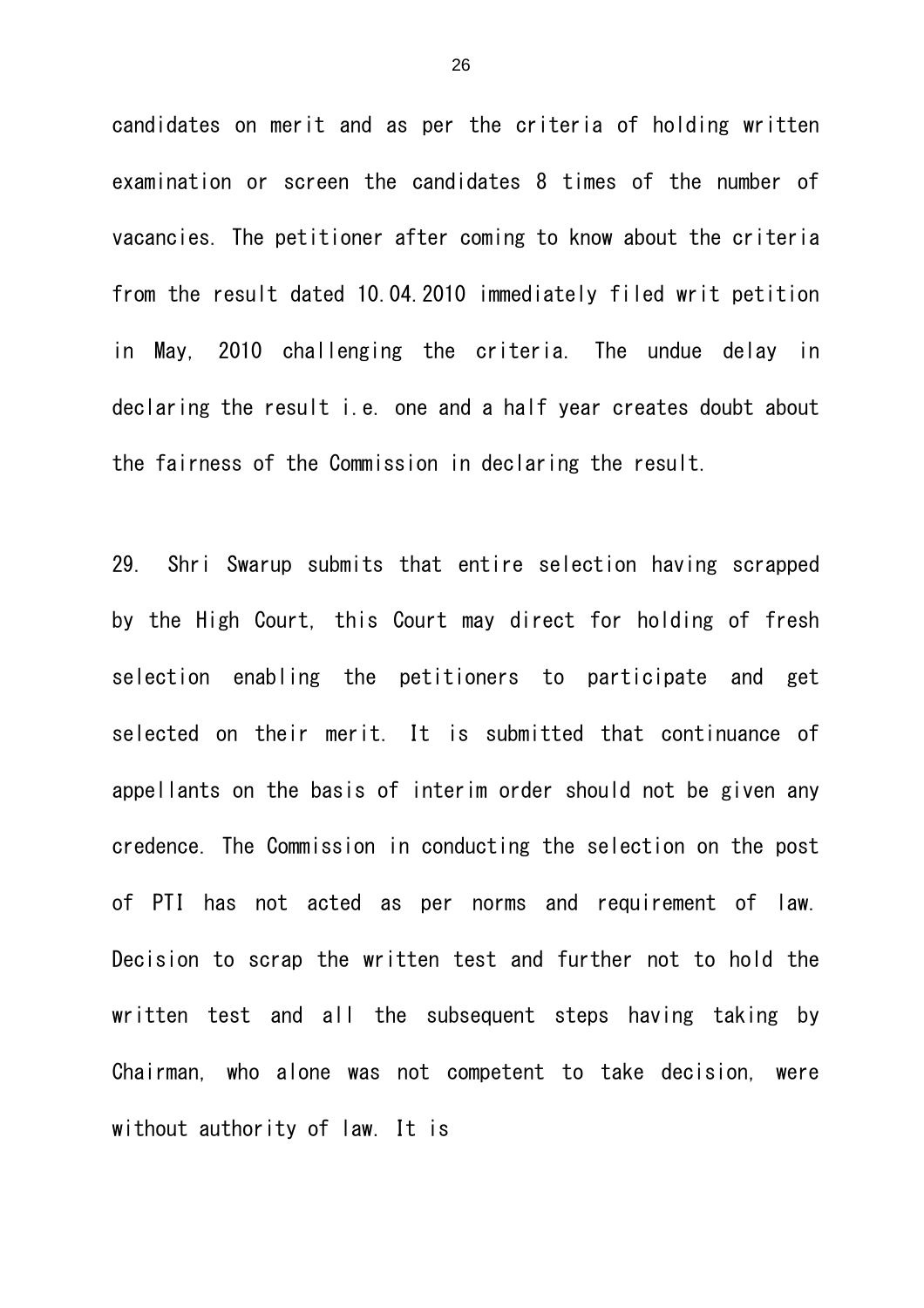submitted that decision dated 03.08.2008 on which the reliance has been placed by the Commission was never taken on 03.08.2008 and when the learned Single Judge asked for the criteria, the letter dated 03.08.2008 was prepared and got signed by all the members and submitted in the High Court. The High Court has rightly refused to believe that criteria was formulated on 03.08.2008 by the Commission.

30. Learned counsel for the Commission as well as State of Haryana submits that criteria which was applied of 60 marks and 30 marks was the criteria which was earlier applied also in 2003. It was submitted that insofar allocation of marks by member and expert there are no guidelines or materials to indicate how the marks were awarded in the viva-voice. He further submits that in view of the Haryana School Education (Group-C) State Cadre Service Rules, 2012, the post of PTI is converted as TGT and PTI have become a dying cadre. He submits that at present there are no vacancies on the post of PTI which has been declared as dying cadre. Fresh selection can only be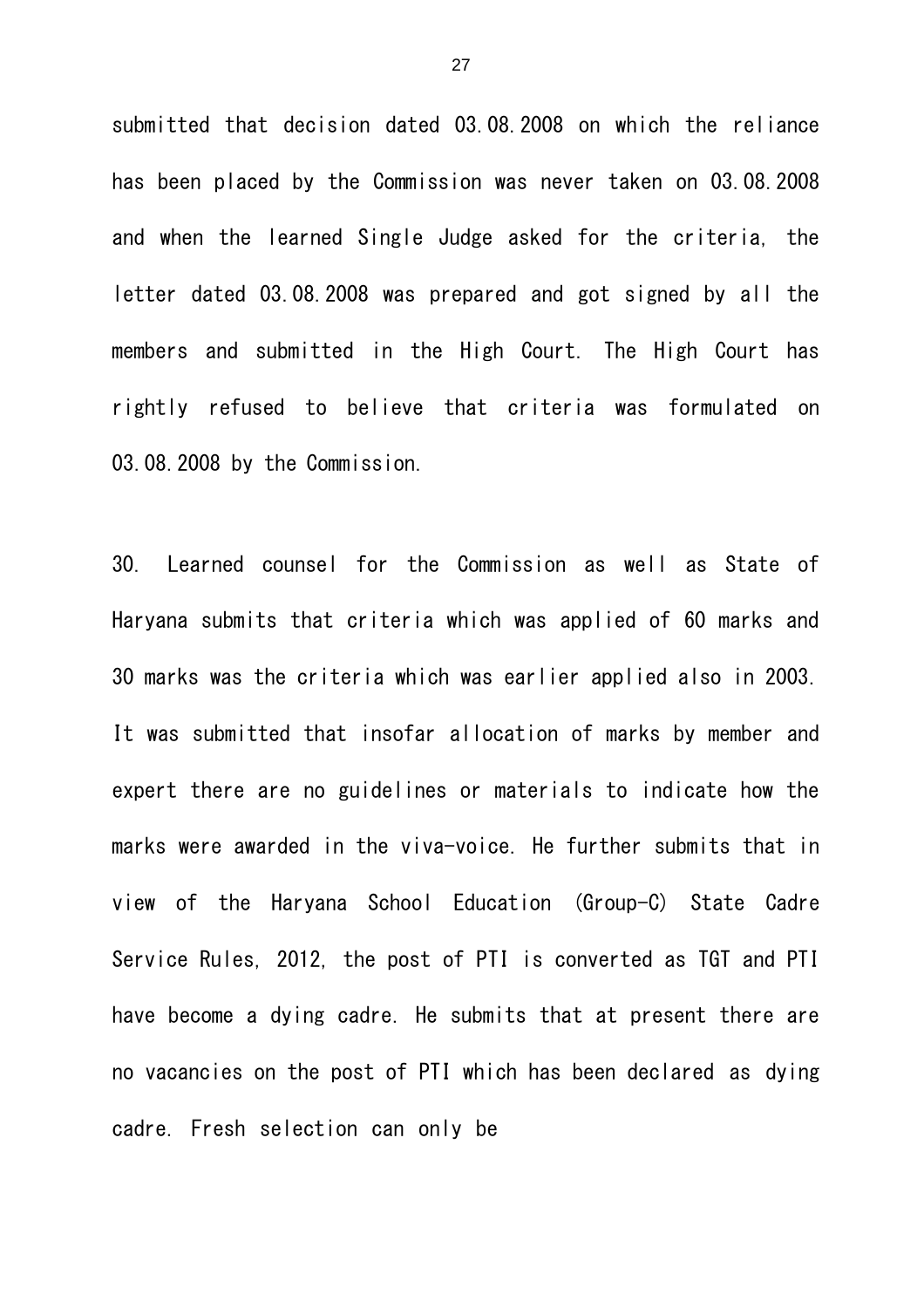held for the post of TGT (Physical Education) for which qualifications have also been changed.

31. Shri Kapil Sibal, learned senior counsel appearing for appellant in his rejoinder submits that even though 1496 candidates got high marks in the academics, they are only 10% of the total number of candidates and only few hundreds got 20-27 marks in the viva-voce. From where High Court got the material to hold that 90 percent candidates who performed poorly in the Academics got higher marks in the viva- voce? The Commission has said that marks of the Academics and qualifications were not before the Interview Board. All 8 members of the Commission cannot be said to have conspired to follow a

pattern of work.

32. From the pleadings on the records and submissions made by the learned counsel for the parties, following points arise for  $consideration: -$ 

i) Whether the respondent writ petitioners who had participated in the selection were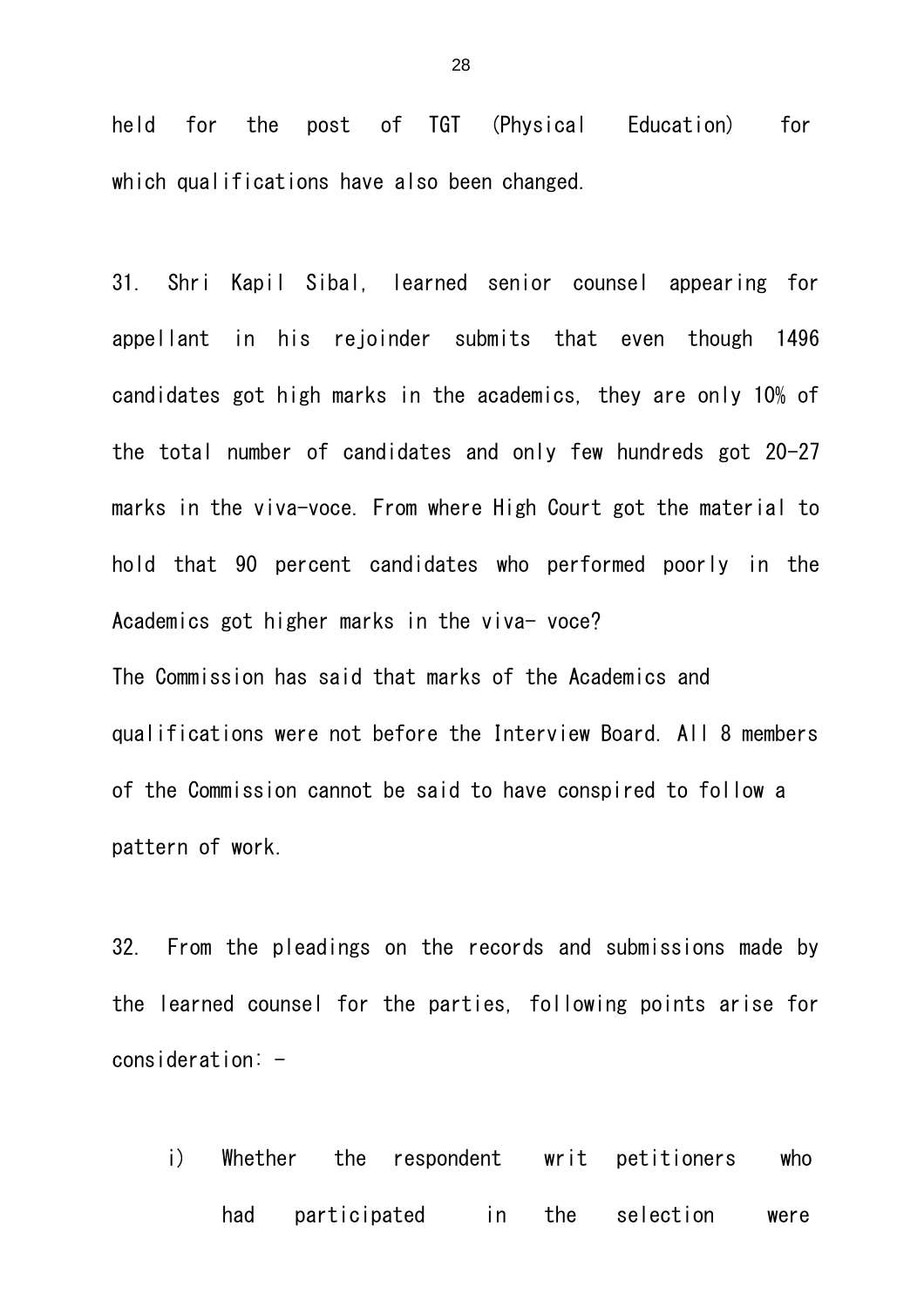estopped from challenging the selection in the facts of the present case?

- ii) Whether the respondent writ petitioners could have challenged the criteria of selection applied by Commission for selection after they had participated in the selection?
- iii) Whether the decision dated 30.06.2008 to cancel the written examination and the decision dated 11.07.2008 to call the candidates for interview 8 times number of vacancies on minimum percentage of marks as fixed therein and the decision dated 31.07.2008 to call all the eligible candidates for interview were arbitrary decision to change selection criteria published on 28.12.2006, which have effect of downgrading the merit in the Selection?
- iv) Whether it was obligatory for the Commission as a body to take all decisions pertaining to Selection on the post of PTI including the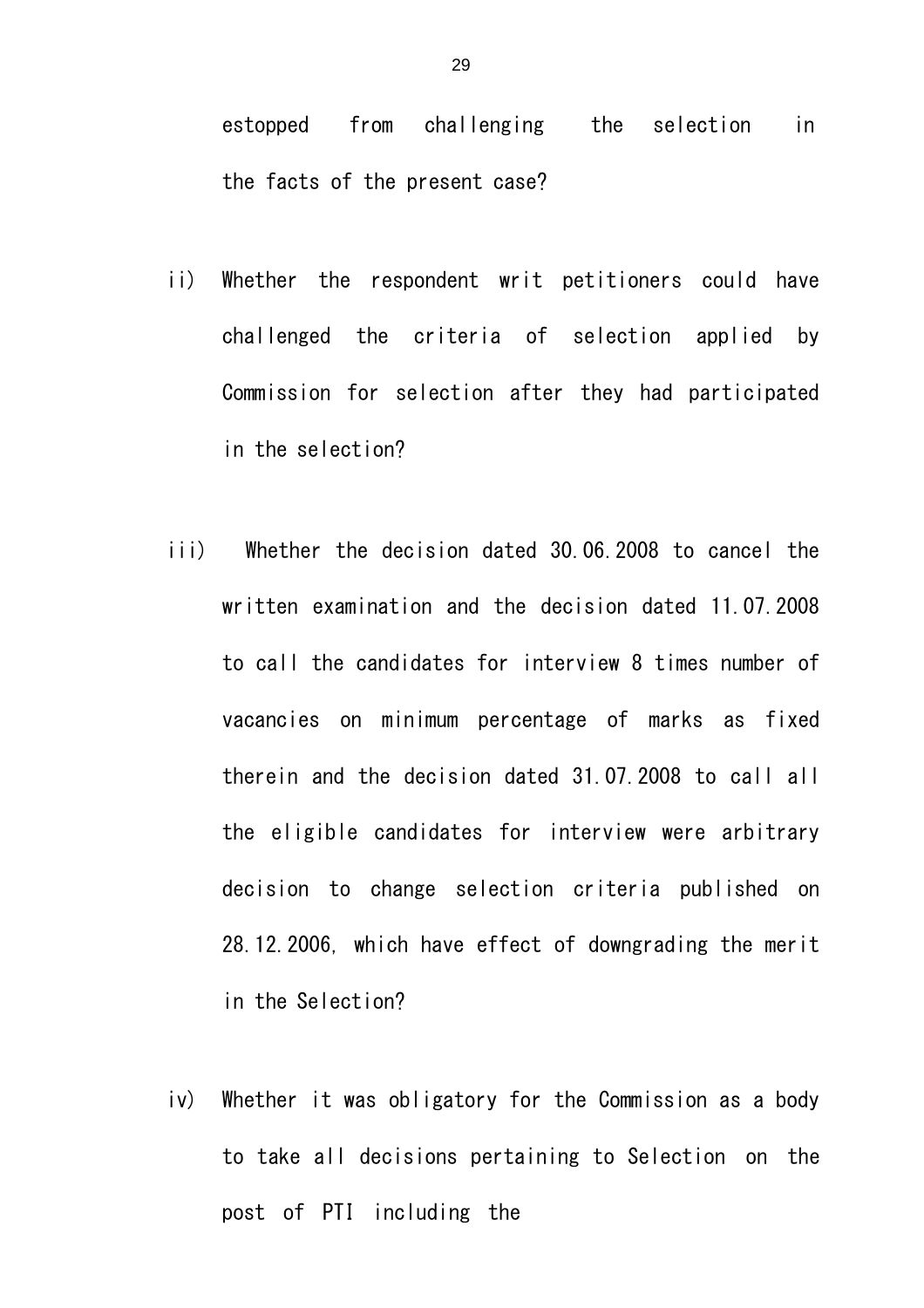decision of not holding written examination, decision to screen on the basis 8 times of vacancies and decision to call all eligible candidates and whether aforesaid decisions were taken by the Chairman alone?

- v) Whether on 03.08.2008, a decision was taken by the commission fixing the criteria for the selection on the post of PTI which was signed by all the members on 03.08.2008 as claimed by the Commission?
- vi) Whether without there being any specific allegations of mala fide against the Chairman and members of the Commission and without they having been impleaded by name as party respondents, the writ petitioners could have challenged the allocation of marks in viva- voce and High Court was right in accepting the claim that candidates who got highest marks for academic qualifications ranging between 40 to 48.74 marks have been awarded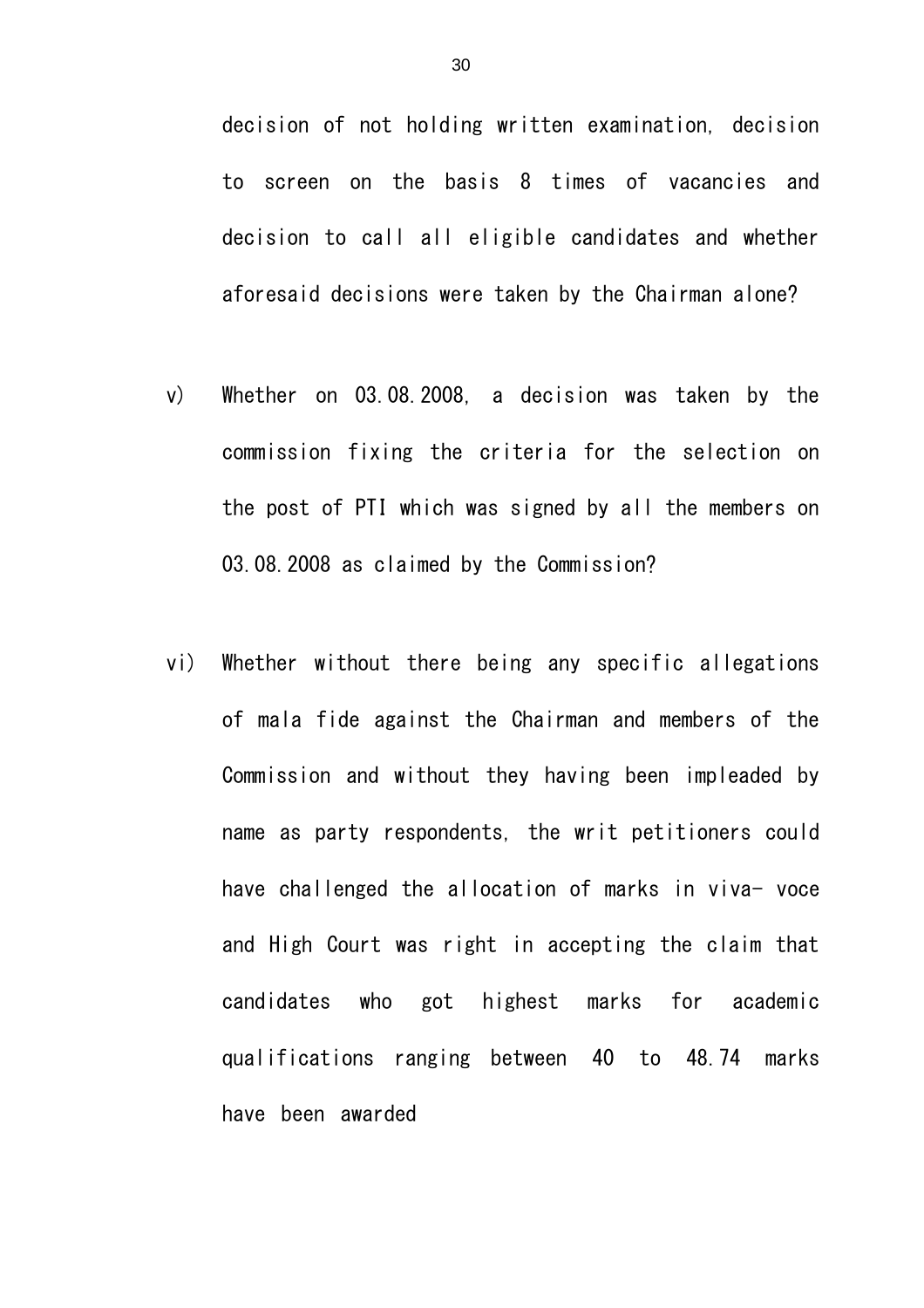just 7 to 9 marks in the viva-voce and as against it there are hundreds of selected candidates who have been awarded 20 to 27 out of 30 marks in the viva-voce to ensure that they outclass the academically bright candidates?

vii) Whether no fresh selection can be held as directed by learned Single Judge since as per 2012 Rules, the post of PTI has been declared as a dying cadre and the post has merged into the post of TGT Physical Education?

33. Before we proceed to consider the submissions of the learned counsel for the parties and the points formulated as above, we need to notice the constitution of Haryana Staff Selection Commission, relevant notifications and orders governing its powers and procedures. By notification dated 28.01.1970, the Governor of Haryana, in exercise of power conferred by Article 309 of the Constitution of India constituted the Subordinate Services Selection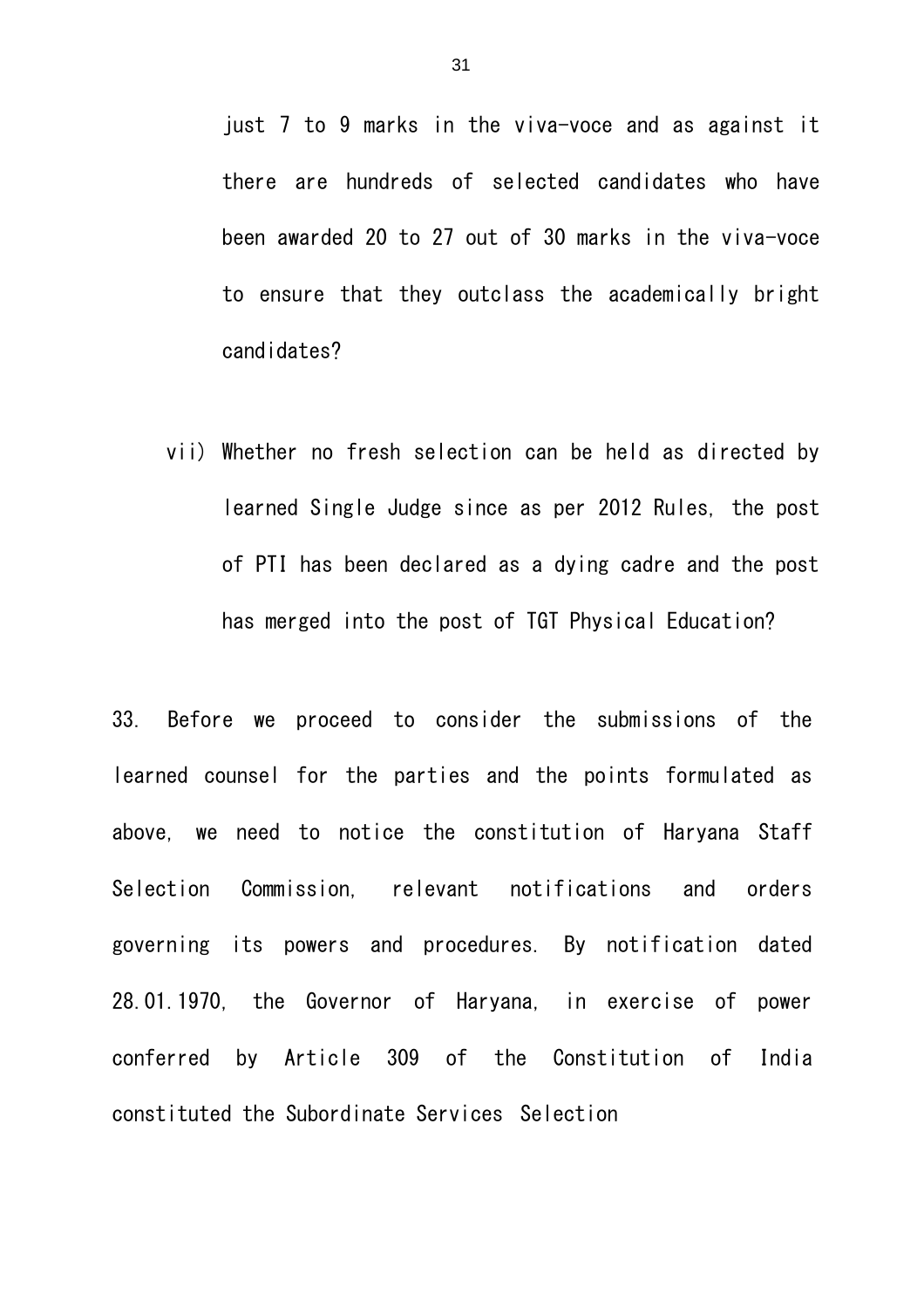Board. All appointments to non-gazetted class-III posts under the Haryana Government except appointments of officers and employees of Punjab & Haryana High Court provided for in accordance with Article 229 of the Constitution of India were mandated to be made on the advice of the Board. Vide notification dated 09.12.1997, the words "Subordinate Services Selection Board" were substituted by "Haryana Staff Selection Commission". Vide notification dated 28.07.1998, sub-para (d) of para 6 was substituted, according to which the Commission was empowered to devise the mode of selection and fix the criteria for selection of post for which requisition is sent to it by a Department or an office, as it may deem appropriate and the criteria for selection of posts fixed earlier by the Board/Commission shall be deemed to have been fixed under this sub-paragraph. Vide notification dated 21.06.2007, paragraph 1 was substituted with effect from 20.04.2007, according to which the Commission shall consist of nine members including the Chairman, out of whom a minimum of two members would be such as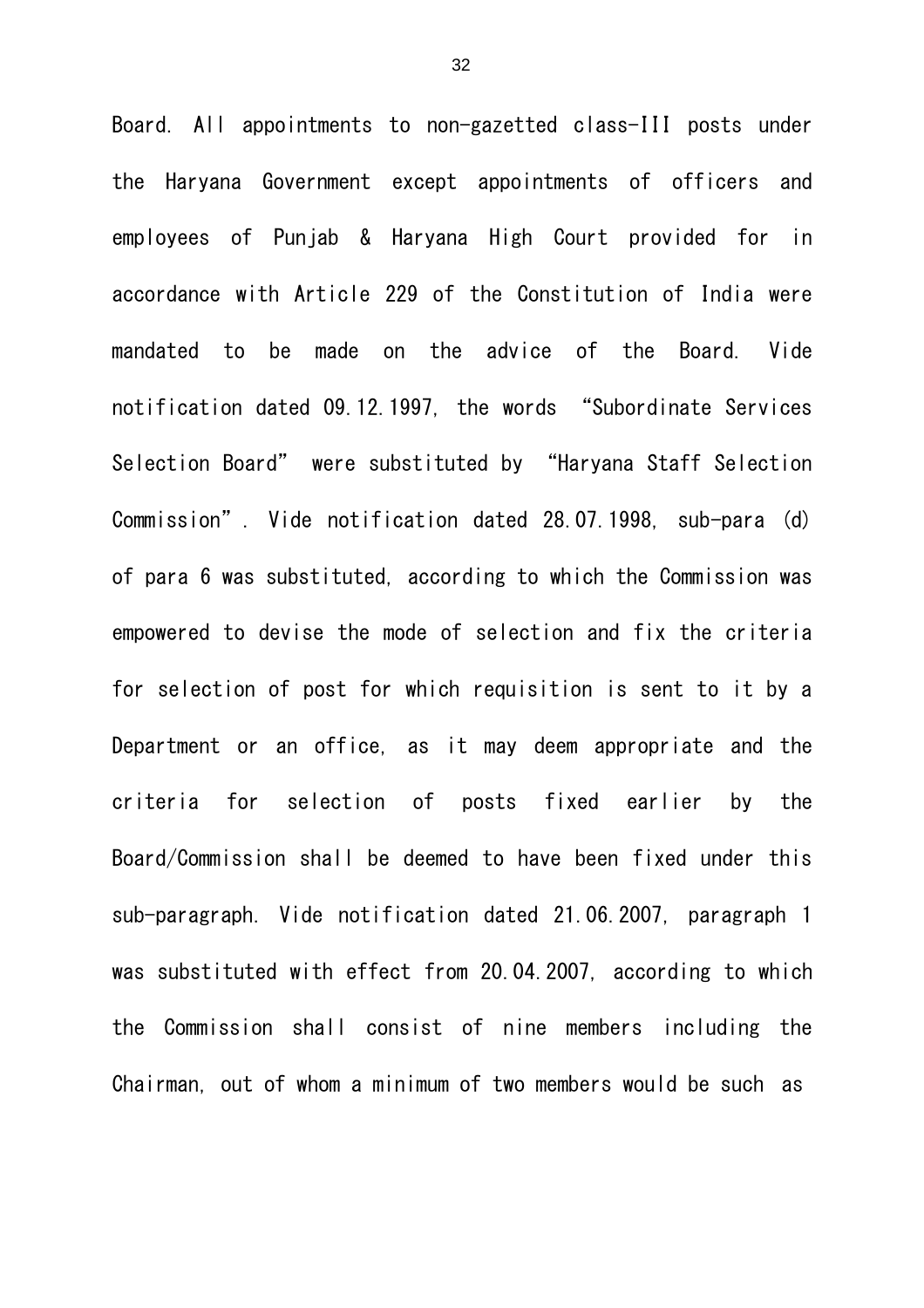have held office for at least ten years either under the Government of India or under the Government of the State. In this notification sub-para 4 reads as follows:-

"(iv) in paragraph 6, for clause (d), the following clause shall be substituted and shall be deemed to have been substituted with effect from  $10^{th}$  January, 2006, namely:-

"(d) methods of recruitment and the principles to be followed in making appointments to the Group B, Group C and Group D posts under the State Government. The Commission shall devise the mode of selection and fix the criteria for selection of posts for which requisition is sent to it by a department of an office, as it may deem appropriate and the criteria for the selection of posts fixed earlier by the Board/Commission shall be deemed to have been fixed under the clause."

34. As per notifications mentioned above, the Commission was empowered to devise the mode of selection and fix the criteria for selection of posts for which request was sent to it by department or an office. Sub-paragraph 4 of the notification dated 20.04.2007 as extracted above, which was substituted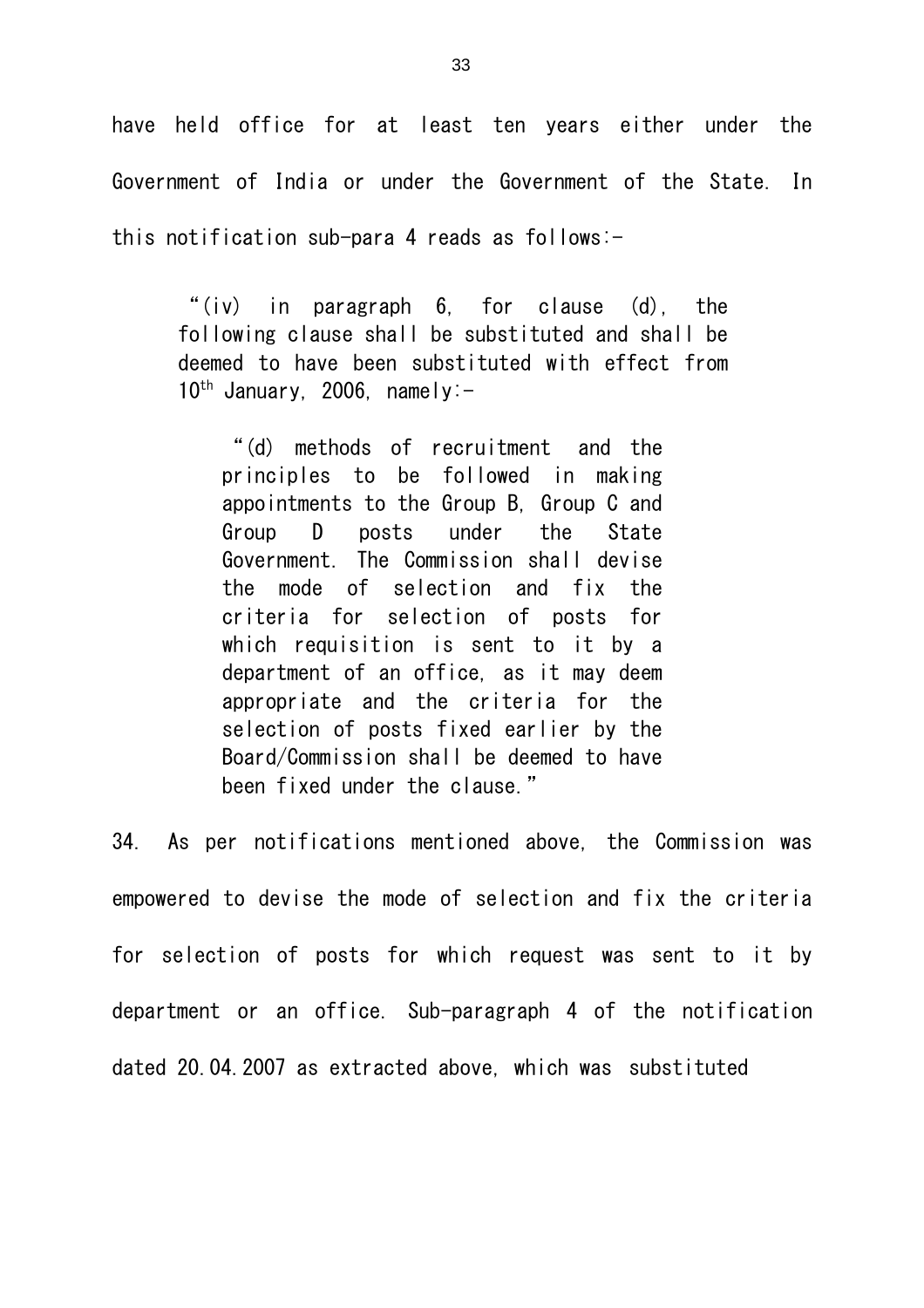w.e.f. 10.01.2006 empowered the Commission providing that Commission shall devise the mode of selection and fix the criteria for selection of posts and for which request is sent by a department or an office. The selection on various posts was to be conducted as per the criteria fixed by the Commission. There are no separate statutory rules providing for criteria for recruitment for different posts including the post of PTI with which we are concerned in these appeals.

35. We having noticed that the power is vested in the Commission to fix the criteria for selection, we now proceed to consider points for determination.

### Point Nos.1 and 2

36. Learned counsel for the appellant at very outset contended that the writ petitions filed by the respondent challenging the select list dated 10.04.2001 ought not to have been entertained by the High Court since the respondent having participated in the selection without any demur or protest, they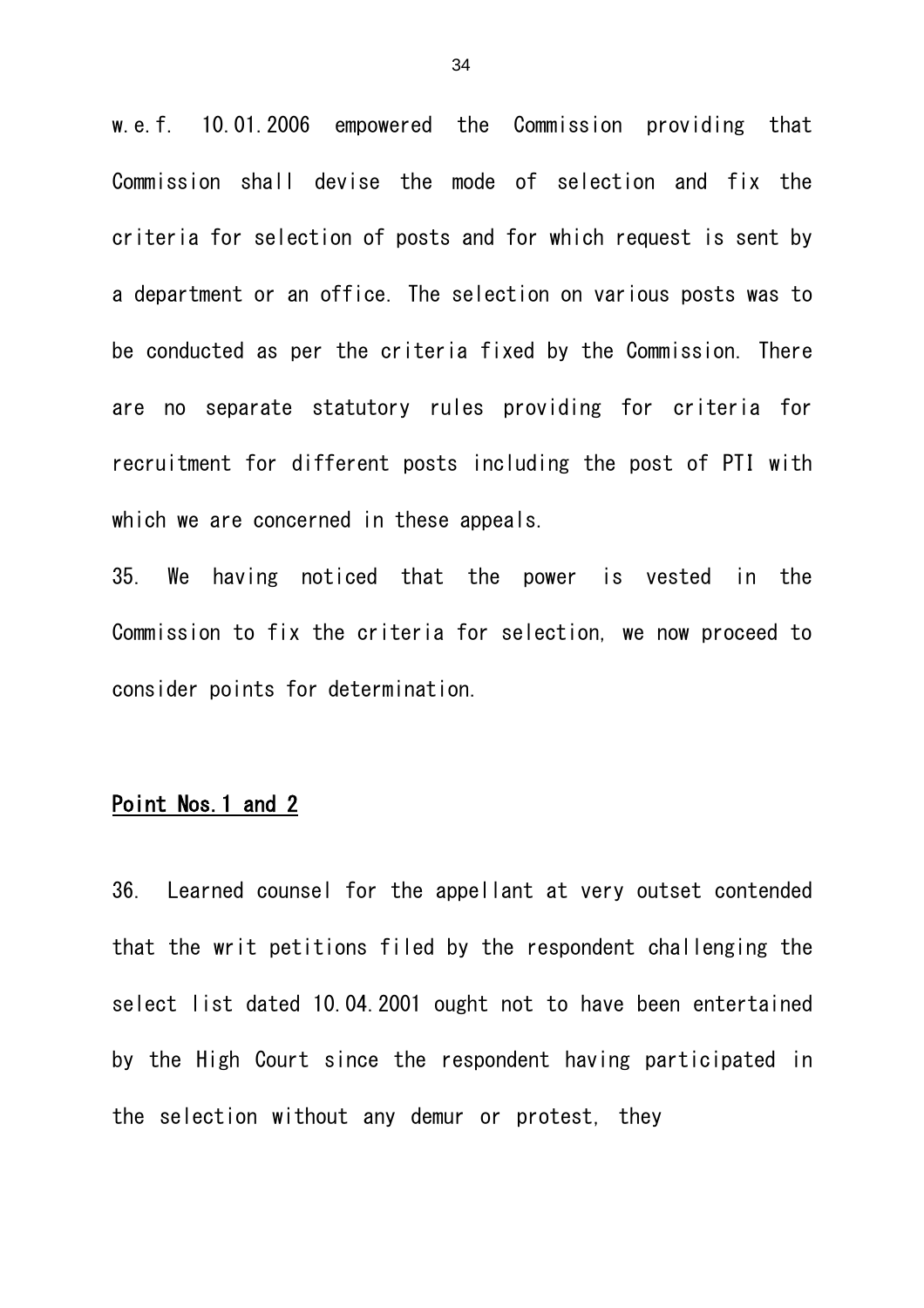are estopped from challenging the selection. The submission is refuted by the respondent contending that the above principle of estopple is not applicable in the facts of the present case. The petitioner being not even aware of the criteria, which was to be applied for selection, which they came to know only after select list was published, there was no occasion to make any challenge by the respondents before the above date.The preposition that a candidate, who participates in a selection without a demur taking a calculated chance to get selected cannot turn around and challenge the criteria of selection and the constitution of the selection committee is well settled. The appellants have placed reliance on judgment of this Court in Madan Lal and Others Vs. State of J&K and Others, (1995) 3 SCC 486; K.A. Nagamani Vs. Indian Airlines and Others, (2009) 5 SCC 515; Manish Kumar Shahi Vs. State of Bihar and Others, (2010) 12 SCC 576; Madras Institute of Development Studies and Another Vs. K. Sivasubramaniyan and Others, (2016) 1 SCC 454 and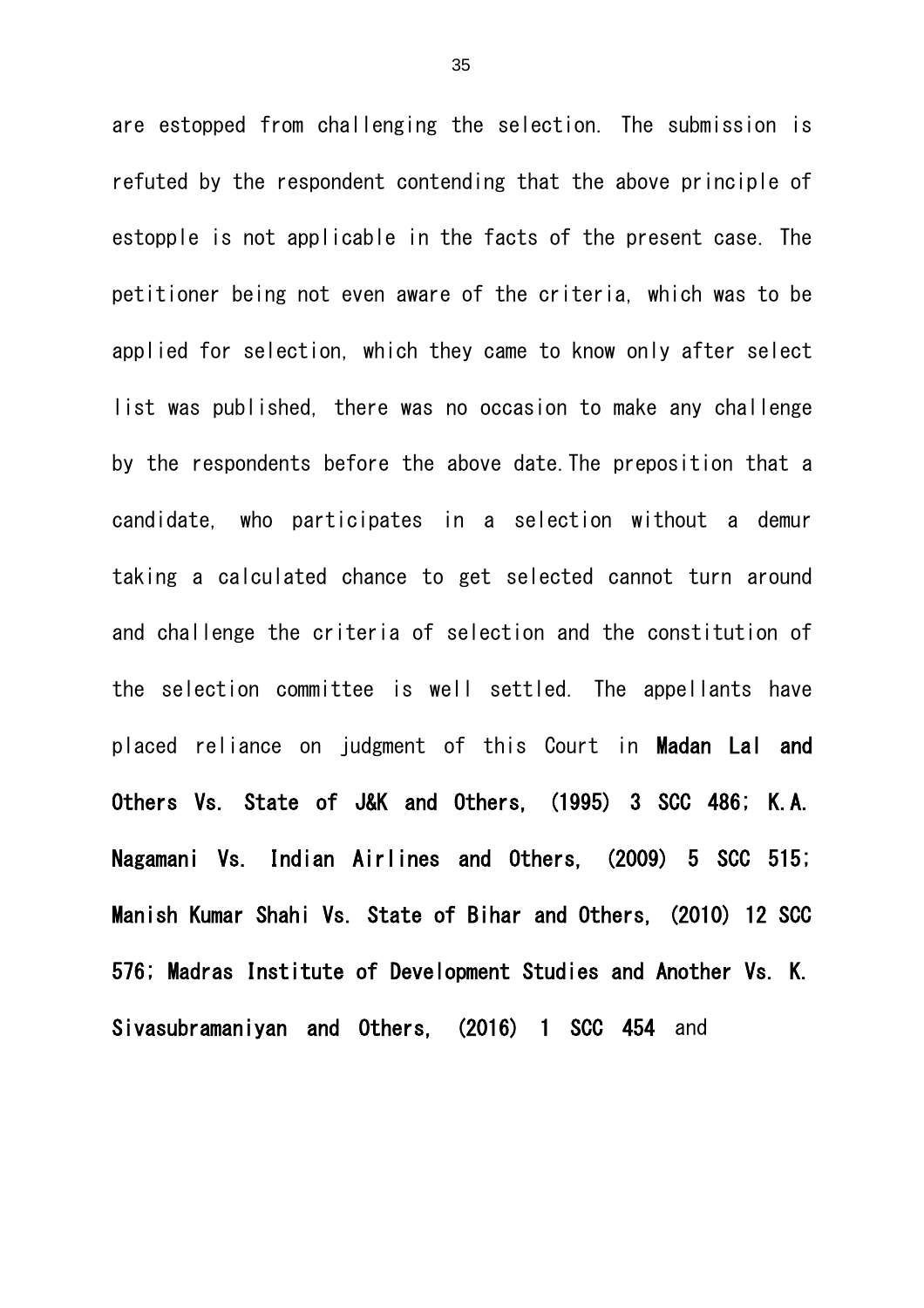Ashok Kumar and Another Vs. State of Bihar and Others, (2017) 4 SCC 357.

37. In Madan Lal and Others(supra), this Court laid down following in paragraph 9:-

"9. ……………………….It is now well settled that if a candidate takes a calculated chance and appears at the interview, then, only because the result of the interview is not palatable to him, he cannot turn round and subsequently contend that the process of interview was unfair or the Selection Committee was not properly constituted. In the case of Om Prakash Shukla v. Akhilesh Kumar Shukla, 1986 Supp SCC 285, it has been clearly laid down by a Bench of three learned Judges of this Court that when the petitioner appeared at the examination without protest and when he found that he would not succeed in examination he filed a petition challenging the said examination, the High Court should not have granted any relief to such a petitioner."

38. The above preposition has been reiterated in other judgments of this Court noted above. In the present case, whether the respondents-writ petitioners are estopped from challenging the selection? While noticing the facts of the case, we have noted above that both appellants and the respondents had submitted applications in pursuance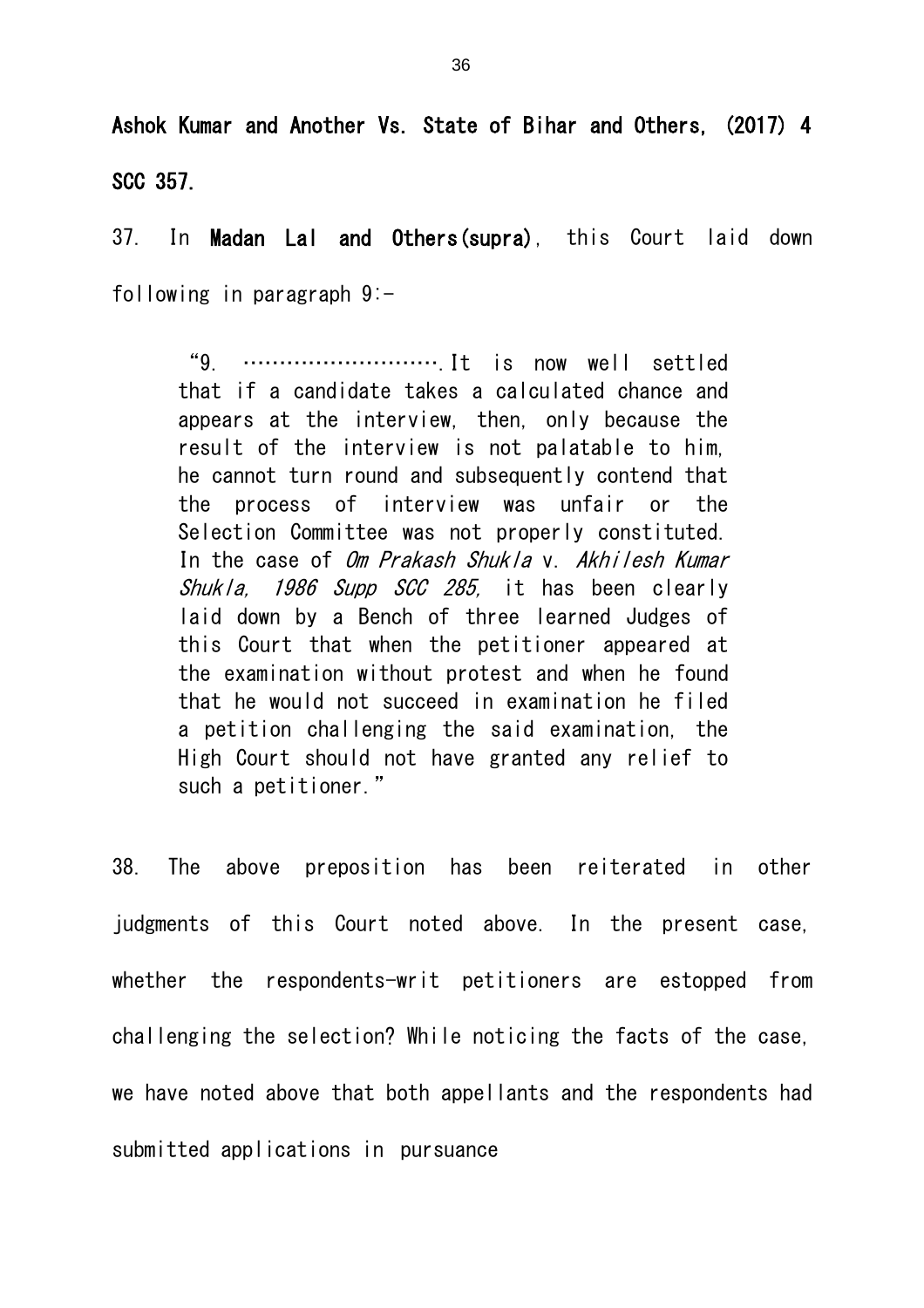of advertisement dated 28.07.2006 No.6/2006. In advertisement, it was provided that the Commission may shortlist the candidates for interview by holding a written examination or on the basis of a rational criteria to be adopted by the Commission. The Commission on 28.12.2006 published the criteria for calling the candidates for interview. Notice dated 28.12.2006 provided that written examination shall be held for post of PTI on 21.01.2007, on 100 objective type multiple choice questions, each question carrying two marks. The notification also prescribed the minimum qualifying marks- 50% for General category, SC BC and ESM 45% and 25% marks was assigned to the viva voce. The above criteria was implemented and written examination was conducted on 21.01.2007, which examination was cancelled citing complaints regarding malpractices in the written examination. Further notice dated 11.06.2008 was published fixing 20.07.2008 for written examination as per criteria earlier notified. Before the above examination could take place, by public notice dated 30.06.2008, it was cancelled. Another public notice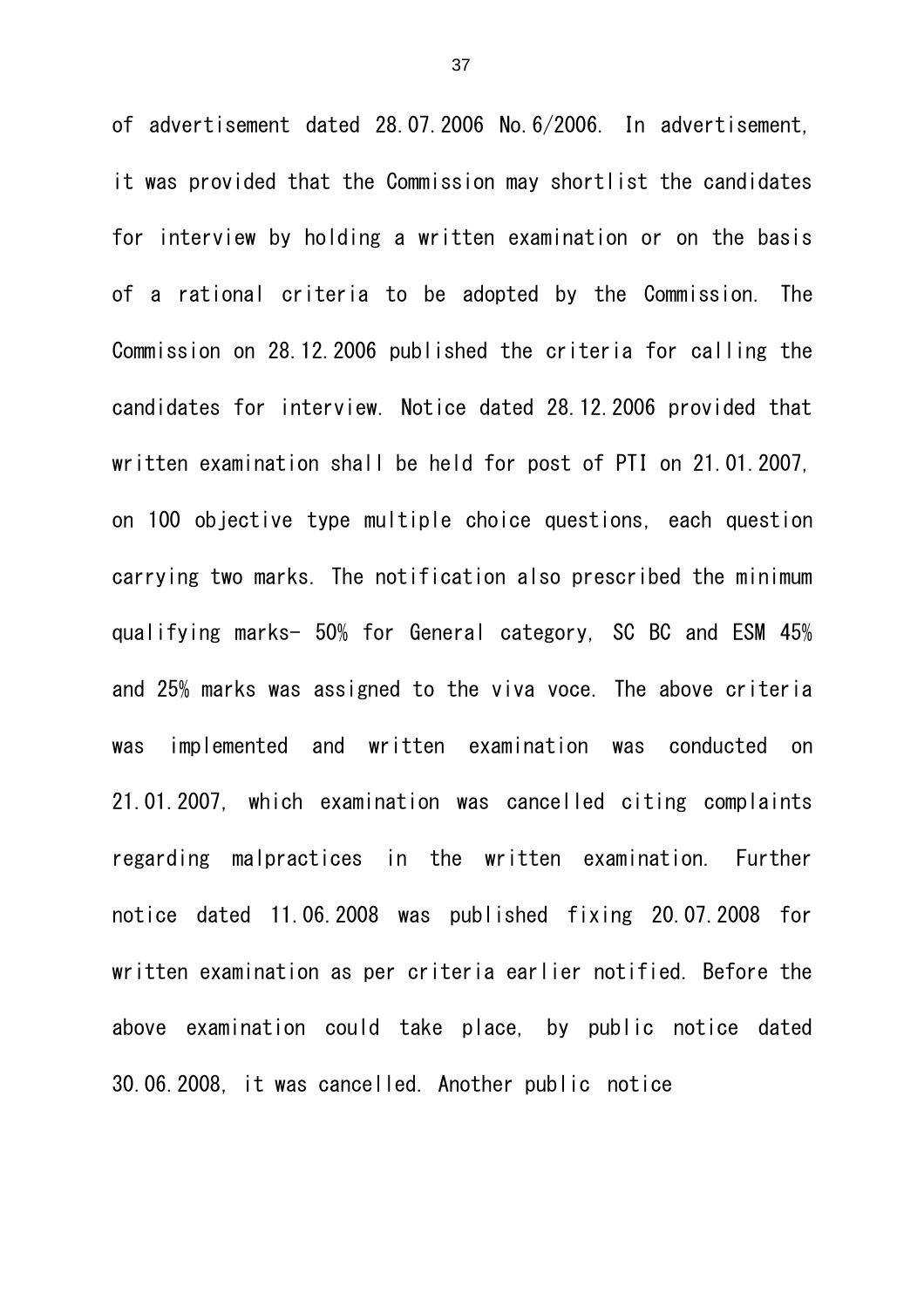dated 11.07.2008 was published where Commission decided to shortlist eight times the candidates of the advertised post with minimum weightage secured in each category. The said shortlisting was also given up by notice dated 31.07.2009 when it was decided to call all eligible candidates for interview. Commission did not publish any criteria or marks on the basis of which interview was to be held. The criteria, which was published by the Commission on 28.12.2006, 11.06.2008 and 11.07.2008 were given up step by step and no criteria was published for interview, which was scheduled to take place in from 2nd September to 17th October, 2008. When Commission had not published any criteria on the basis of which candidates were going to be subjected for selection process and the candidates participated in the selection without knowing the criteria of selection, they cannot be shut out from challenging the process of selection when ultimately they came to know that Commission step by step has diluted the merit in selection. When candidate is not aware of the criteria of selection under which he was subjected in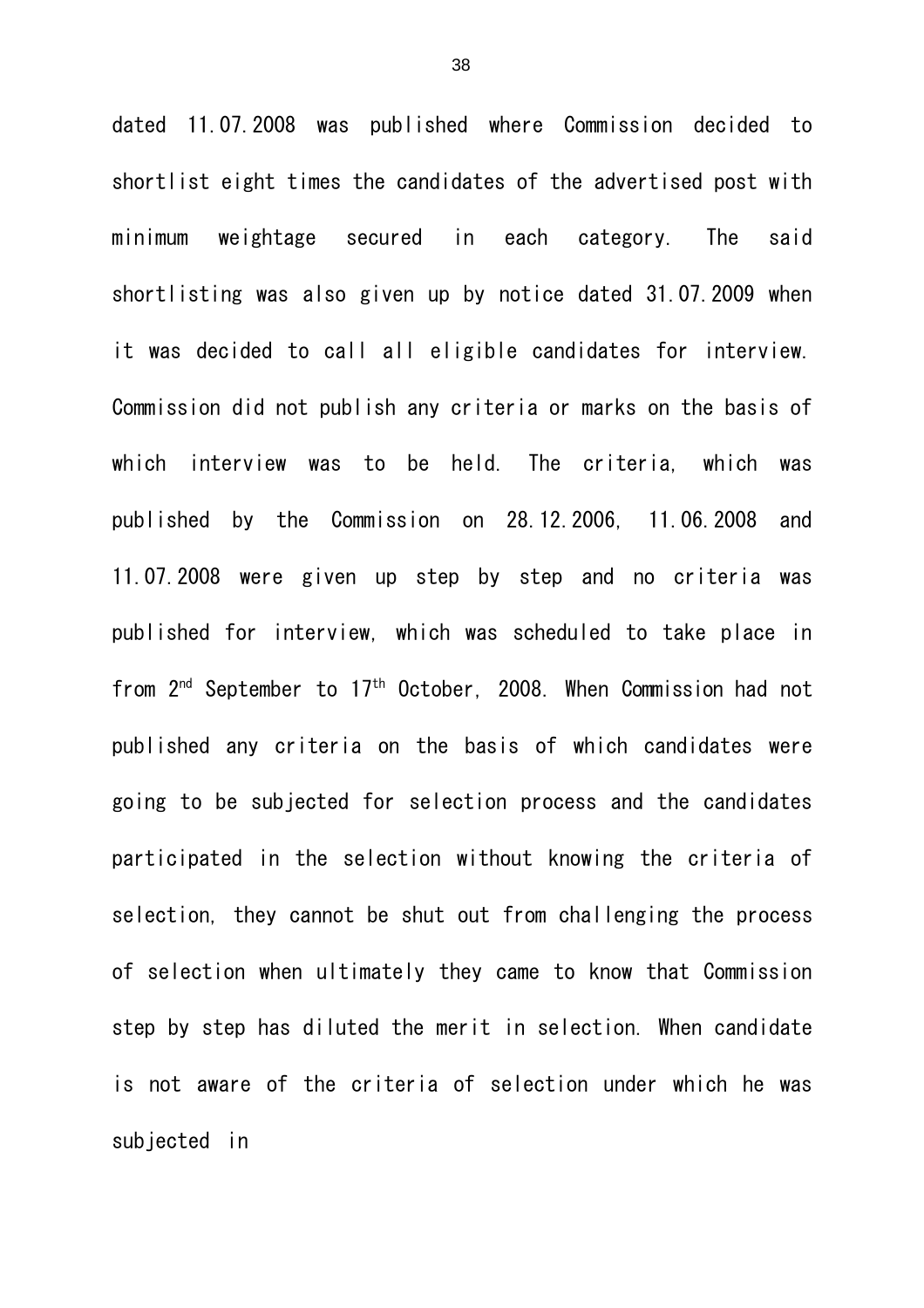the process and the said criteria for the first time is published along with final result dated 10.04.2010, he cannot be estopped from challenging the criteria of selection and the entire process of selection. Further when the written examination as notified earlier was scrapped and every eligible candidate was called for interview giving a go bye to a fair and reasonable process for shortlisting the candidates for interview, that too only by Chairman of the Commission whereas decision regarding criteria of selection has to be taken by Commission, the candidates have every right to challenge the entire selection process so conducted. This Court in Raj Kumar and Others Vs. Shakti Raj and Others, (1997) 9 SCC 527 held that when glaring illegalities have been committed in the procedure to get the candidates for examination, the principle of estoppel by conduct or acquiescence has no application. Referring to judgment of this Court's judgment in Madan Lal (supra), this Court laid down following in paragraph 16:-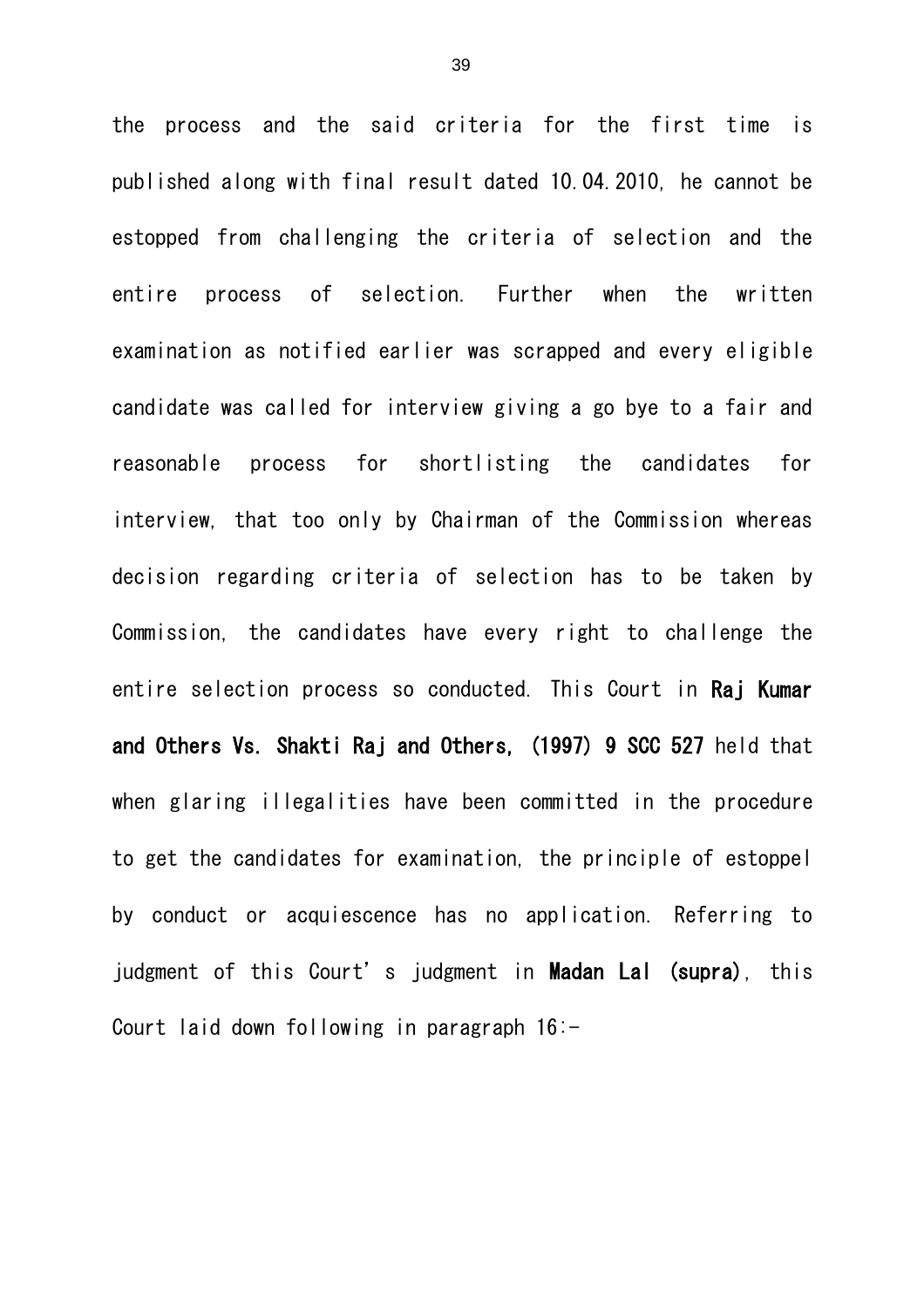"16. …………………………………………The entire

procedure is also obviously illegal. It is true, as contended by Shri Madhava Reddy, that this Court in *Madan Lal* v. State of J&K, (1995) 3 SCC 486 and other decisions referred therein had held that a candidate having taken a chance to appear in an interview and having remained unsuccessful, cannot turn round and challenge either the constitution of the Selection Board or the method of selection as being illegal; he is estopped to question the correctness of the selection. But in his case, the Government have committed glaring illegalities in the procedure to get the candidates for examination under the 1955 Rules, so also in the method of selection and exercise of the power in taking out from the purview of the Board and also conduct of the selection in accordance with the Rules. Therefore, the principle of estoppel by conduct or acquiescence has no application to the facts in this case. Thus, we consider that the procedure offered under the 1955 Rules adopted by the Government or the Committee as well as the action taken by the Government are not correct in law."

39. One more judgment of this Court which supports the view taken by the High Court is Bishnu Biswas and others Union of India and others, (2014) 5 SCC 774. An advertisement was published calling applications for appointment to the post of Group D staff. The Recruitment Rules only provided for a written examination having 50 maximum marks. After holding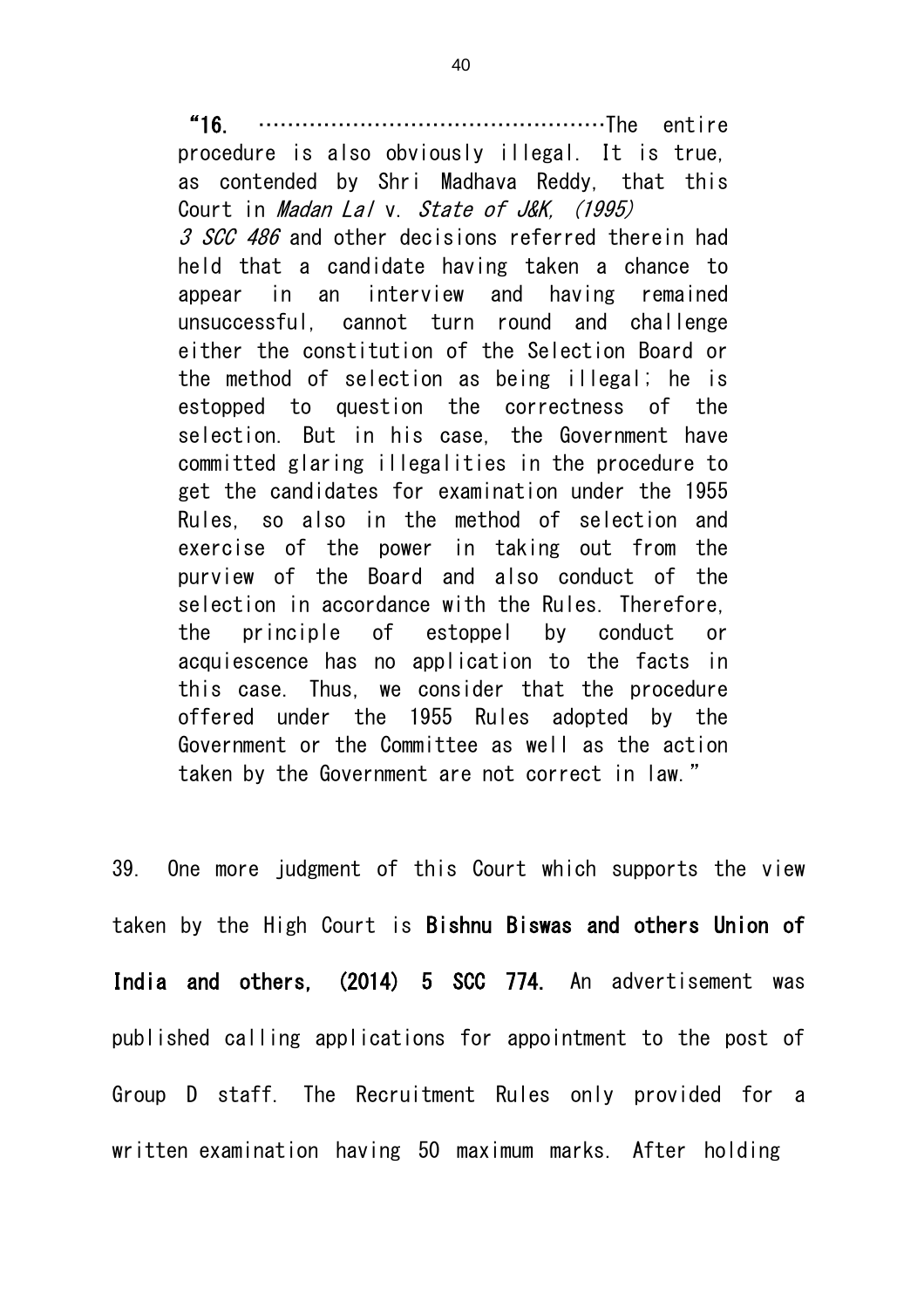written examination notice was issued calling the successful candidates for interview. Although such interview was not part of the recruitment process, a select list was published which was challenged in the Tribunal. The Tribunal returned a finding that the manner in which marks have been awarded in the interview to the candidates indicated lack of transparency. The High Court upheld the reasoning of the Tribunal but modified the order to the extent of continuing the recruitment process from the point it stood vitiated. This Court laid down following in paragraphs 19 and 20:

"19. In the instant case, the rules of the game had been changed after conducting the written test and admittedly not at the stage of initiation of the selection process. The marks allocated for the oral interview had been the same as for written test i.e. 50% for each. The manner in which marks have been awarded in the interview to the candidates indicated lack of transparency. The candidate who secured 47 marks out of 50 in the written test had been given only 20 marks in the interview while a large number of candidates got equal marks in the interview as in the written examination. Candidate who secured 34 marks in the written examination was given 45 marks in the interview. Similarly, another candidate who secured 36 marks in the written examination was awarded 45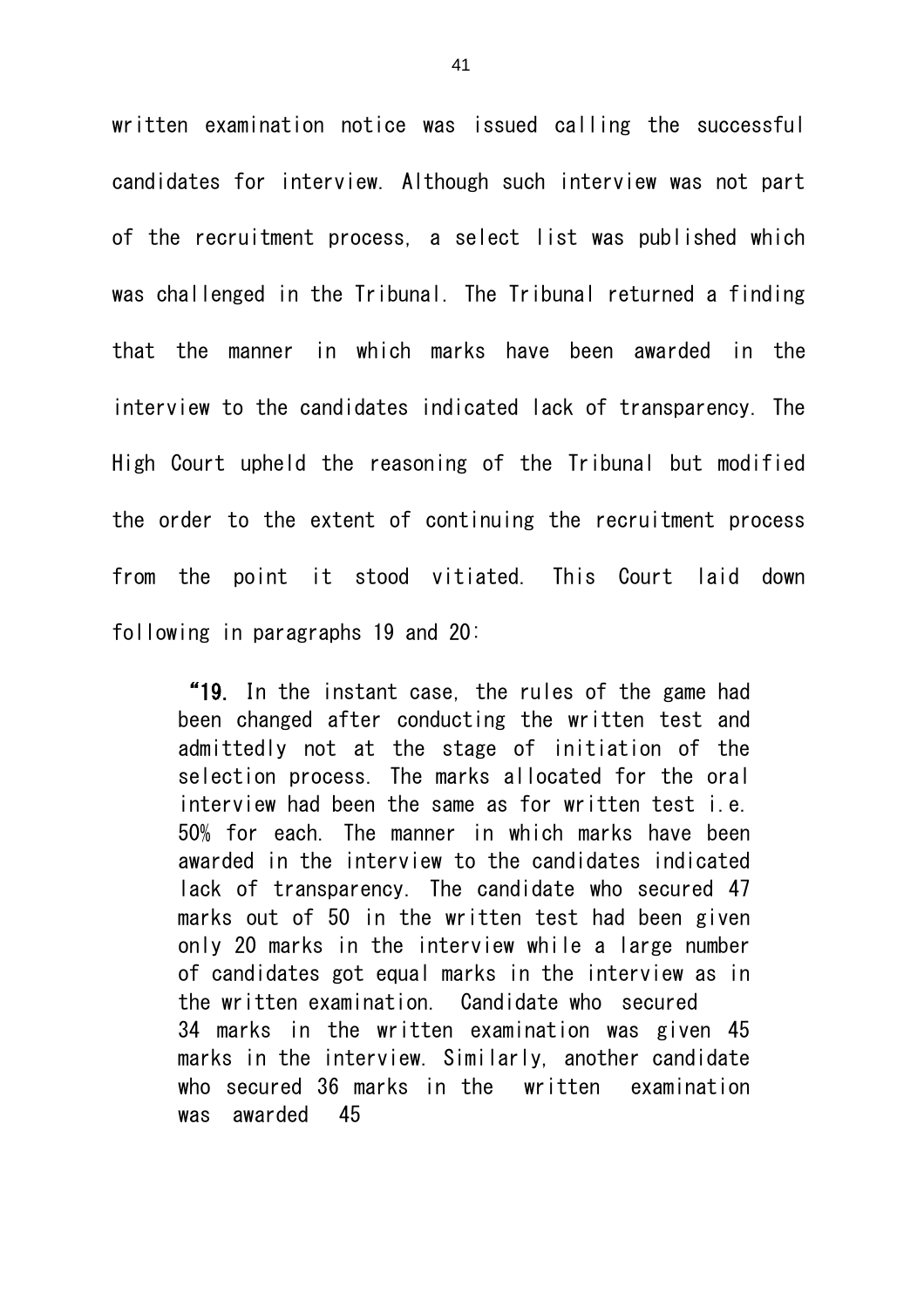marks in the interview. The fact that today the socalled selected candidates are not in employment, is also a relevant factor to decide the case finally. If the whole selection is scrapped most of the candidates would be ineligible at least in respect of age as the advertisement was issued more than six years ago.

20. Thus, in the facts of this case the direction of the High Court to continue with the selection process from the point it stood vitiated does not require interference. In view of the above, the appeals are devoid of merit and are accordingly dismissed. No costs."

40. The Division Bench of the High Court is right in its conclusion that the selection criteria, which saw the light of the day along with declaration of the selection result could be assailed by the unsuccessful candidates only after it was published. Similarly, selection process which was notified was never followed and the selection criteria which was followed was never notified till the declaration of final result, hence, the writ petitioners cannot be estopped from challenging the selection. We, thus, hold that the writ petitions filed by the petitioners could not have been thrown on the ground of estoppel and the writ petitioners could very well challenge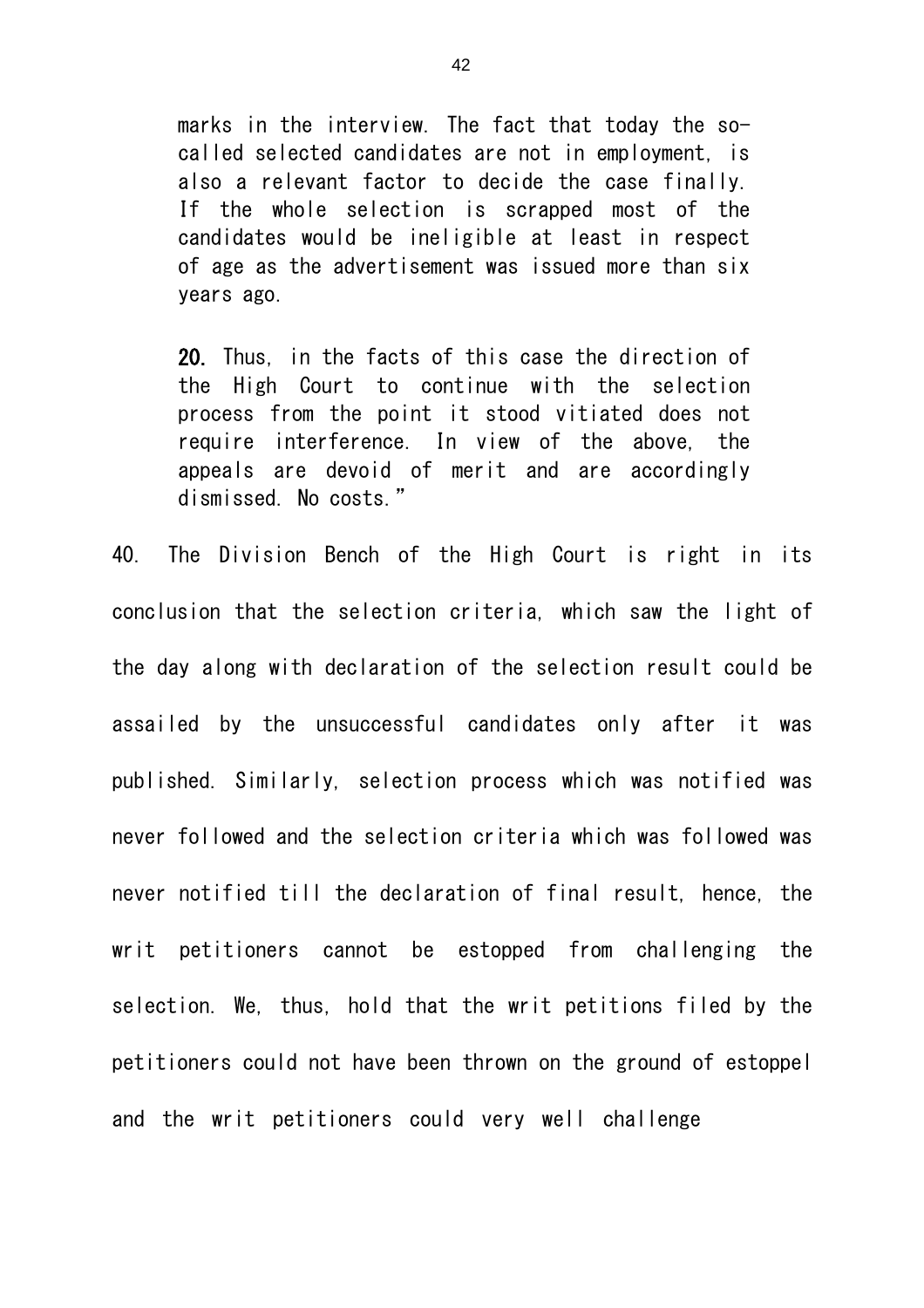the criteria of selection applied by the Commission, which was declared by the Commission only at the time of declaration of the final result. We, thus, answer

- point Nos. 1 and 2 as follows:- (i) The writ petitioners, who had participated in the selection are not estopped from challenging the selection in the facts of
	- the present case. (ii) The writ petitioners could have very well challenged the criteria of selection, which was declared by the Commission only in the final result declared on 10.04.2010.

#### POINT NOS.3, 4 AND 5

41. The selection and appointment on post borne on the State establishment provides an opportunity to citizens of public employment. The personnel who man the civil posts in State apart from carrying out objectives and policies of State also serve as source of sustenance for their families. The selection and appointment on post in the State have to conform to the fundamental rights guaranteed to the citizens under Articles 14 and 16. The objective of a State in selecting persons into public service has always been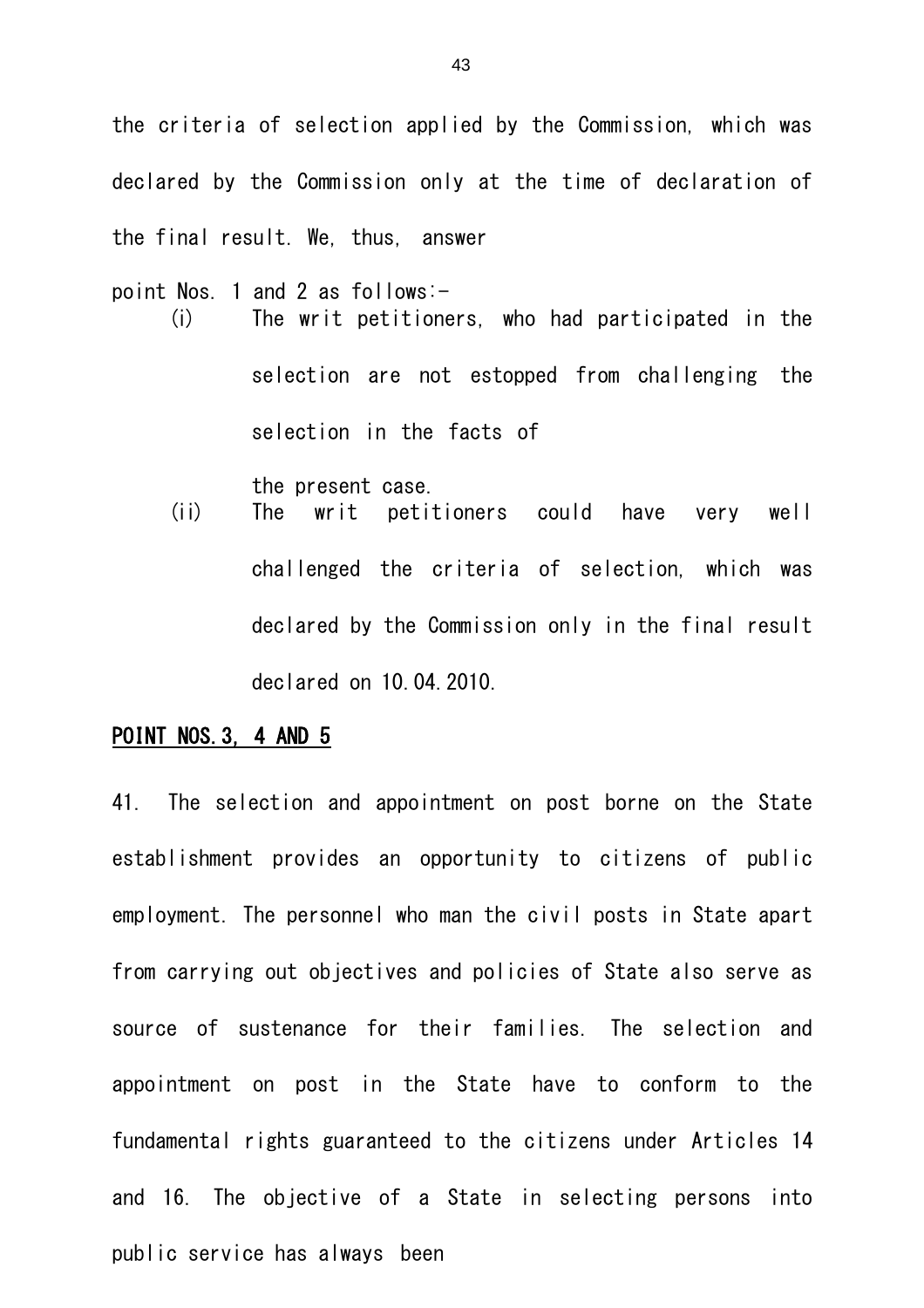to select the best and most suitable person. Justice

O. Chinnappa Reddy, J. speaking for this Court in

Lila Dhar vs. State of Rajasthan and others, (1981) 4 SCC 159,

had laid down that open competition has been accepted

universally as the gateway to public services.

In paragraphs 4 and 5 following has been

laid down:

"4. The object of any process of selection for entry into a public service is to secure the best and the most suitable person for the job, avoiding patronage and favouritism. Selection based on merit, tested impartially and objectively, is the essential foundation of any useful and efficient public service. So, open competitive examination has come to be accepted almost universally as the gateway to public services.

"The ideal in recruitment is to do away with unfairness.

Competitive examinations were the answer to the twin problems represented by democracy and the requirements of good administration. They were the means by which equality of opportunity was to be united with efficiency.... By this means favouritism was to be excluded and the goal of securing the best man for every job was to be achieved.

|     | Open | competitive | examinations |
|-----|------|-------------|--------------|
| are |      | peculiarly  | democratic   |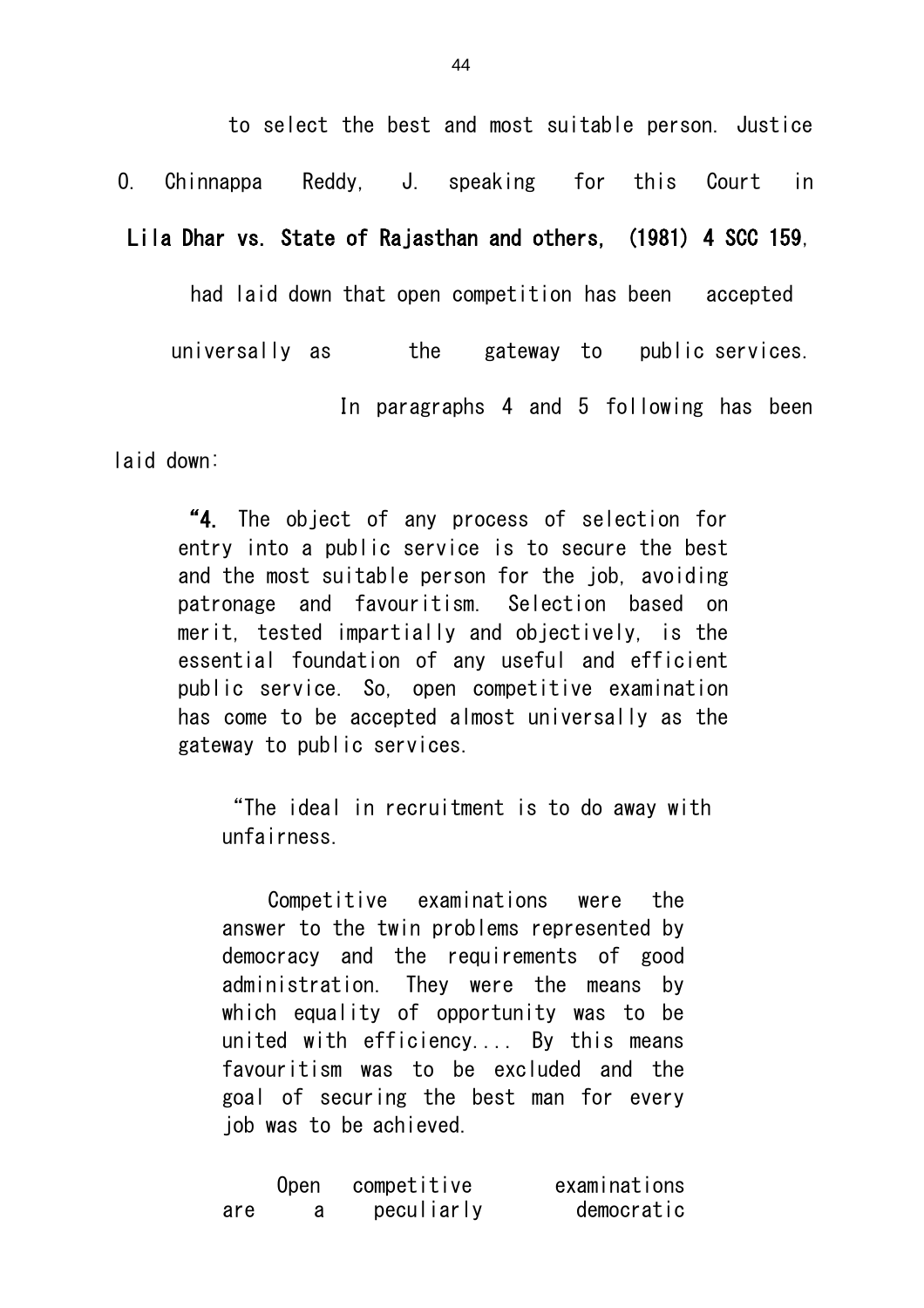institution. Any qualified person may come forward. His relative competence for appointment is determined by a neutral, disinterested body on the basis of objective evidence supplied by the candidate himself. No one has 'pull'; everyone stands on his own feet. The system is not only highly democratic, it is fair and equitable to every competitor. The same rules govern, the same procedures apply, the same yardstick is used to test competence."

5. How should the competitive examination be devised? The Kothari Committee on Recruitment Policy and Selection Methods in their report said:

"A system of recruitment almost totally dependent on assessment of a person's academic knowledge and skills, as distinct from ability to deal with pressing problems of economic and social development, with people, and with novel situations cannot serve the needs of today, much less of tomorrow.... We venture to suggest that our recruitment procedures should be such that we can select candidates who can not only assimilate knowledge and sift material to understand the ramifications of a situation or a problem but have the potential to develop an original or innovative approach to the solution of problems."

It is now well-recognised that while a written examination assesses a candidate's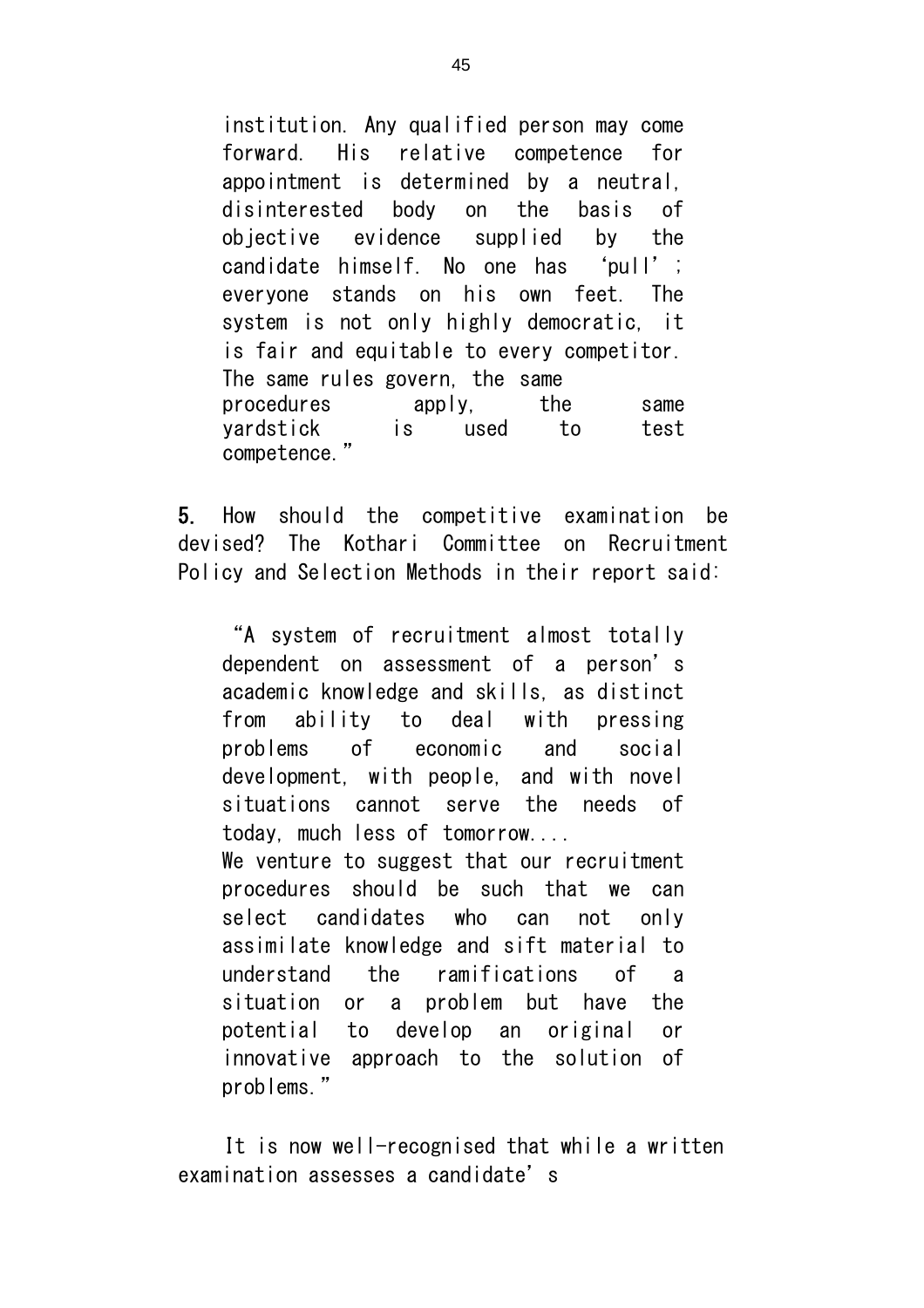knowledge and intellectual ability, an interviewtest is valuable to assess a candidate's overall intellectual and personal qualities. While a written examination has certain distinct advantages over the interview-test there are yet no written tests which can evaluate a candidate's initiative, alertness, expression resourcefulness, dependableness, cooperativeness, capacity for clear and logical presentation, effectiveness in discussion, effectiveness in meeting and dealing with others, adaptability, judgment, ability to make decision, ability to lead, intellectual and moral integrity. Some of these qualities may be evaluated, perhaps with some degree of error, by an interview- test, much depending on the constitution of the Interview Board."

42. In the above judgment this Court has elaborately considered the merit of selection of written examination as well as usefulness of interview test. The above observations by this Court were quoted with approval by the Constitution Bench of this Court in Ashok Kumar Yadav and others vs. State of Haryana and others, 1985(4) SCC 417. In paragraph 23 following was laid down:

"23. This Court speaking through Chinnappa Reddy, J. pointed out in *Lila Dhar* y. *State of Rajasthan* that the object of any process of selection for entry into public service is to secure the best and the most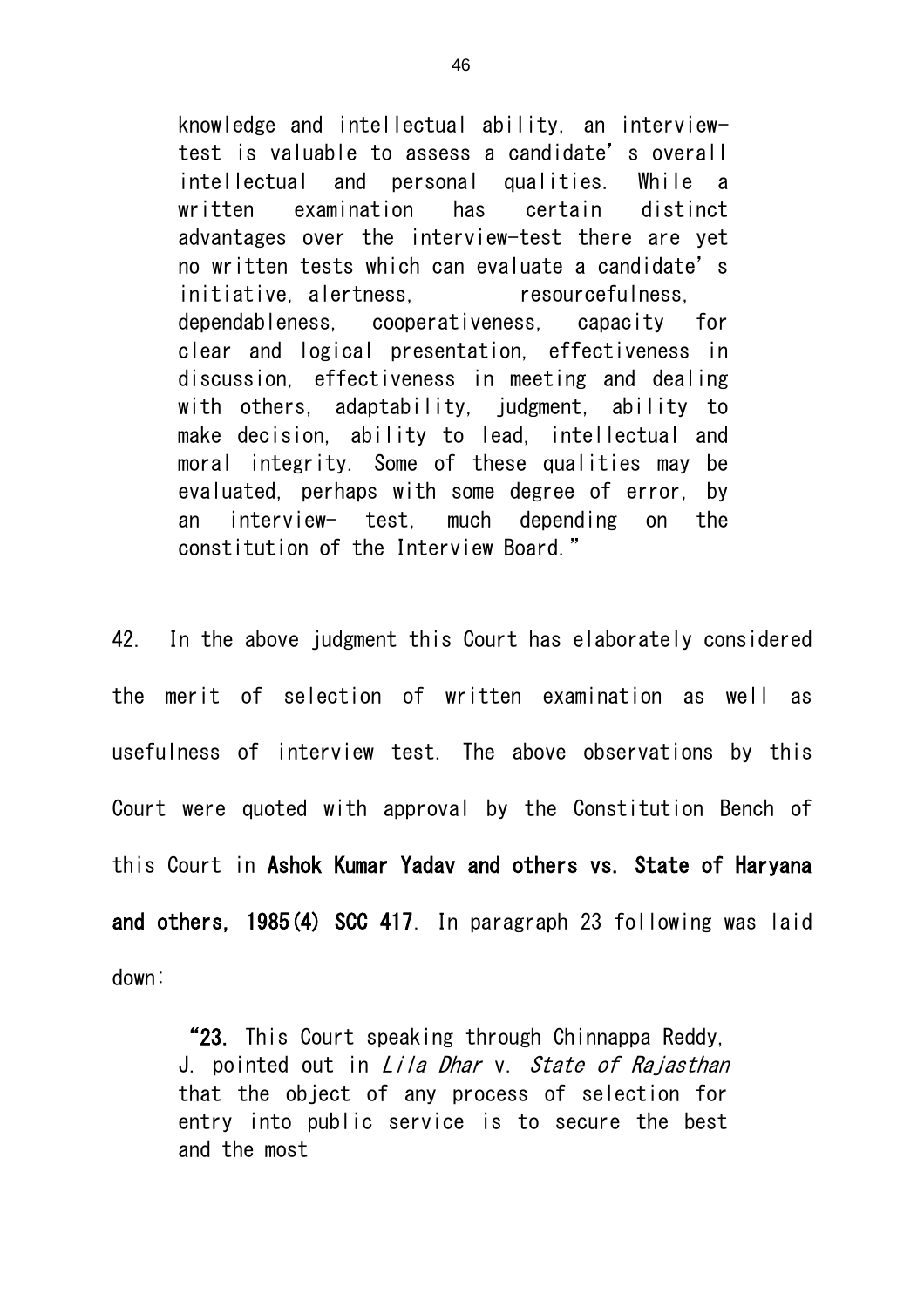suitable person for the job, avoiding patronage and favouritism. Selection based on merit, tested impartially and objectively, is the essential foundation of any useful and efficient public service. So open competitive examination has come to be accepted almost universally as the gateway to public services. But the question is how should the competitive examination be devised? The competitive examination may be based exclusively on written examination or it may be based exclusively on oral interview or it may be a mixture of both. It is entirely for the Government to decide what kind of competitive examination would be appropriate in a given case… . "

43. After the advertisement of the vacancies of PTI, the Commission issued a public notice on 28.12.2006

deciding to hold a written examination of 200 marks and viva voce test of 25 marks to select the best suitable candidates for 1983 posts of PTI. The public notice further contemplated minimum qualifying marks 50% for general category and 45% for SC and BC and 40% for ESM. The above criteria evolved by the Commission for selection on the posts was implemented by holding the written examination on 21.01.2007 which examination was cancelled after receiving some complaints and reports regarding malpractices in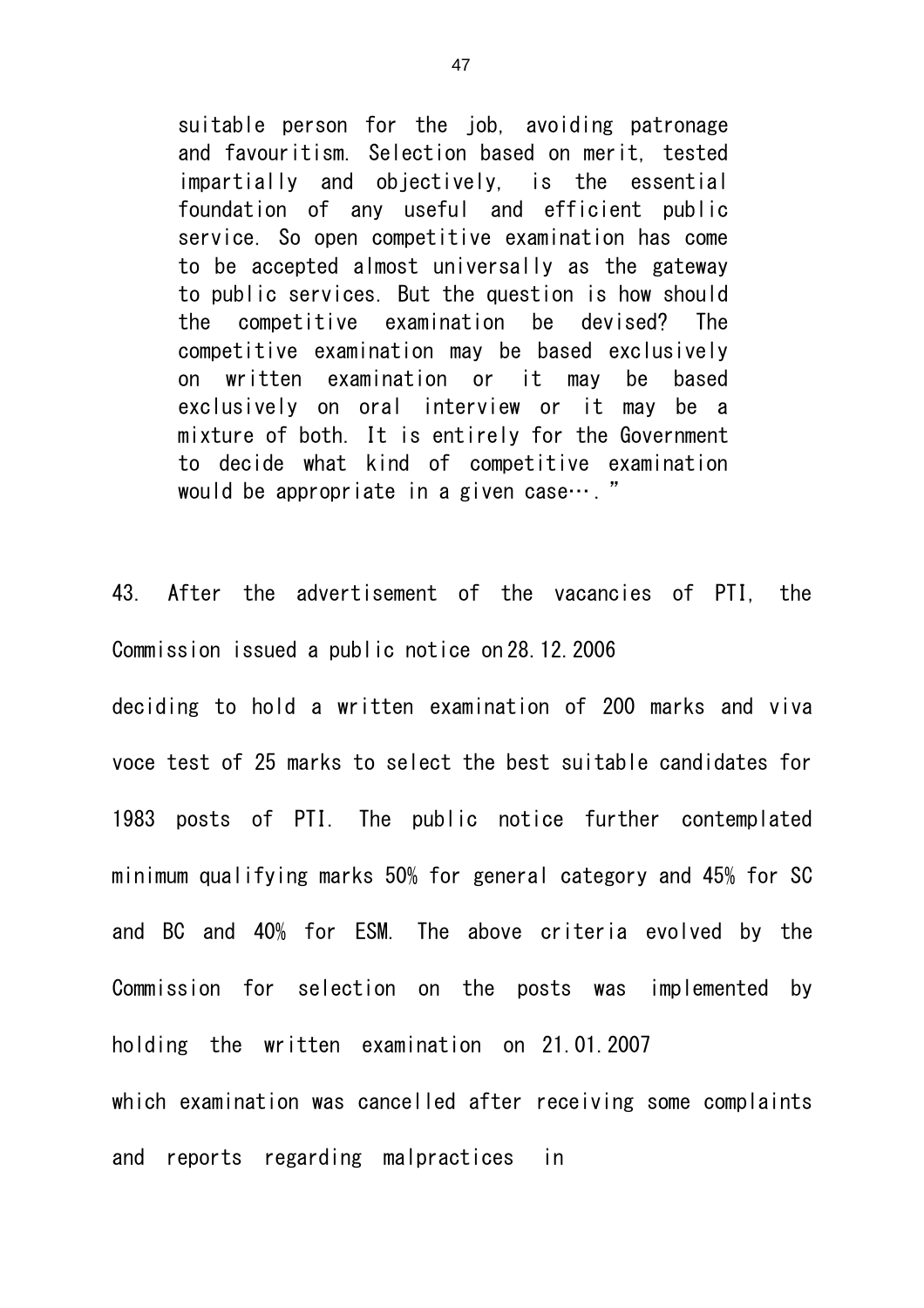examination. Even though examination was cancelled but the Commission continued with the same criteria for completing the selection which was so notified on 11.06.2008 again in which examination on the same pattern was to take place on 20.07.2008. On 30.06.2008 a type note by the Superintendent (Recruitment-I) was prepared mentioning that the Chairman had ordered that written test for the posts of DPE, Art and Craft Teacher and PTI, Education Department, Haryana, scheduled to take place, may be "cancelled on administrative reasons". The note dated 30.06.2008 was approved by the Chairman and he also approved the notice to be published for cancellation of the proposed written examination, neither the note nor the order of Chairman approving the note give any indication of "administrative reasons" for cancellation of the examination. Another important change which was effected in the criteria for selection was the notification with the approval of a note dated 10.07.2008 which mentioned that the worthy Chairman had issued oral direction that in respect of advertisement No.6 of 2006 Category No.23, candidates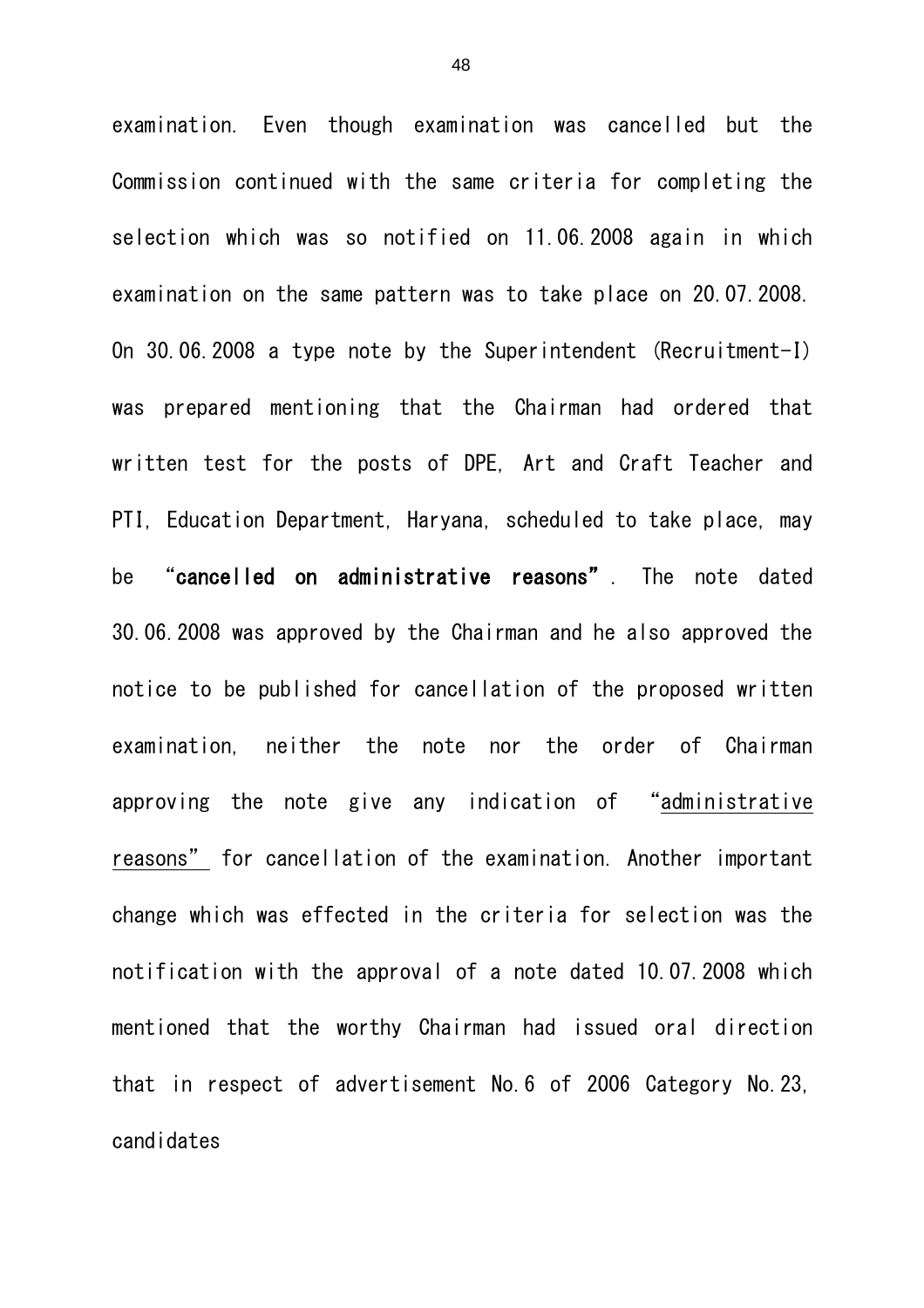are required to be short-listed 8 times of the vacancy and called for interview. Short-listing was to be done on the percentage of the marks of the candidates with minimum percentage mentioned therein. The Chairman on 11.07.2008 approved the notice to be published in the Newspapers with detail regarding short-listing of the candidate's category wise with minimum percentage. The above criteria was also given up when another note dated 31.07.2008 was approved by the Chairman where the Chairman decided that all the eligible candidates be called for interview changing the earlier criteria. The interview was fixed between 02.09.2008 and 17.10.2008 and the candidates were interviewed by eight Committees.

44. The above sequence of events indicates that in accordance with the "special instruction" extracted above the Commission decided the criteria for calling the candidates for the selection as holding of written examination of 200 marks and interview for 25 marks which was the perfect criteria looking to the number of the candidates i.e. 20836 who had applied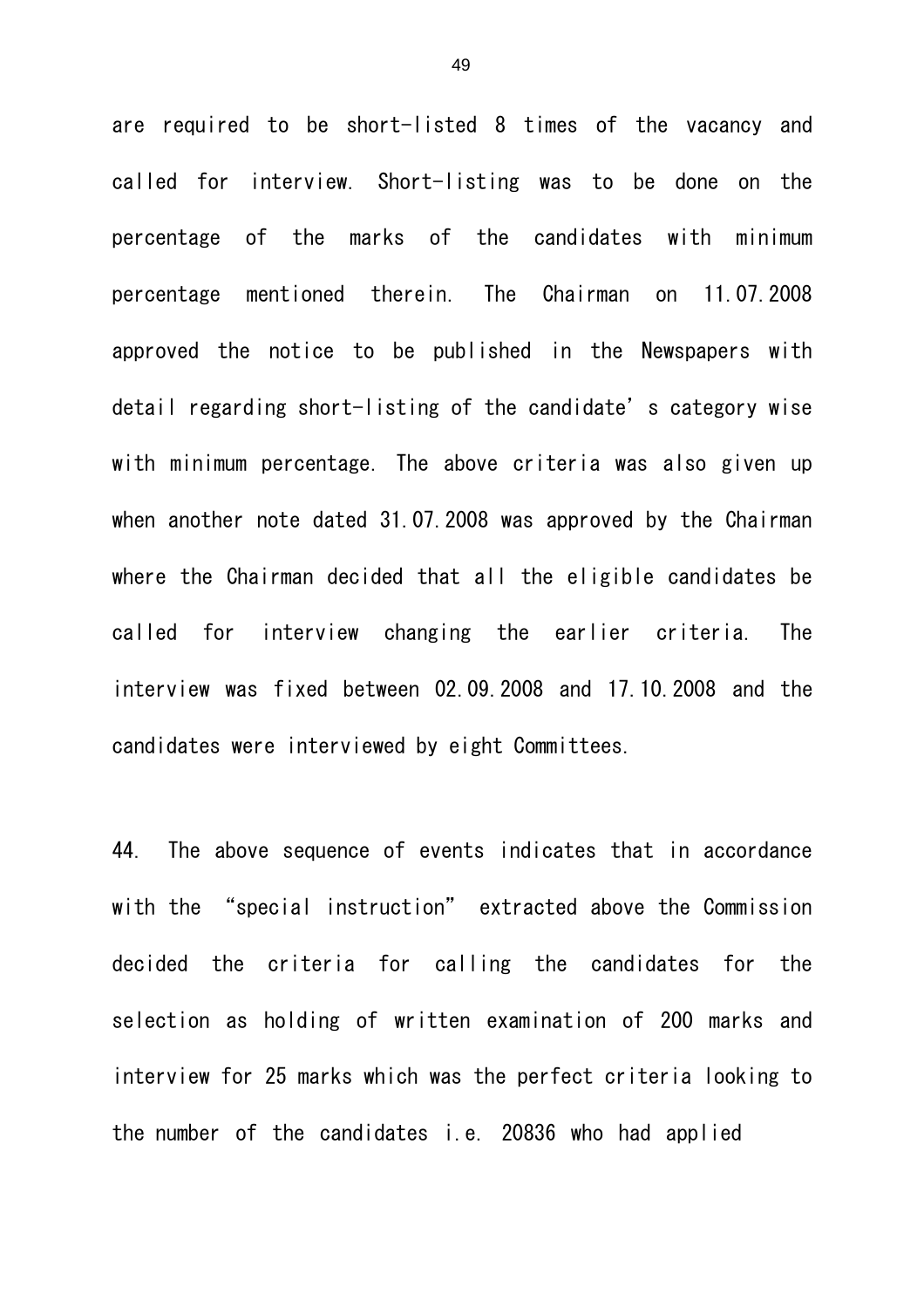in pursuance of the advertisement for the post of PTI. The criteria was implemented by holding a written test on 21.07.2007 which was cancelled due to some complaints. The written test was again notified for 20.07.2008 which was withdrawn by notice published on 30.06.2008, the earlier criterion was given a go bye by another notification dated 11.07.2008. The above indicates that the standard on which candidates are to be screened for selection was downgraded by Chairman of his own. When the number of candidates who applied against certain posts are enormously large, short-listing has always been treated as an accepted mode to correctly value the work and merit of the candidate. The Division Bench of the High court on the alteration of the mode of selection as noticed above has made following observation in paragraph 37 of the judgment:

"(37) Thus, even accepting the appellants' plea that 'selection criteria' or 'mode of selection' can be altered midstream to short-list the candidates with higher merit, here is a case where the alterations have been designed with the sole object of downgrading and not upgrading the standards of selection to public employment.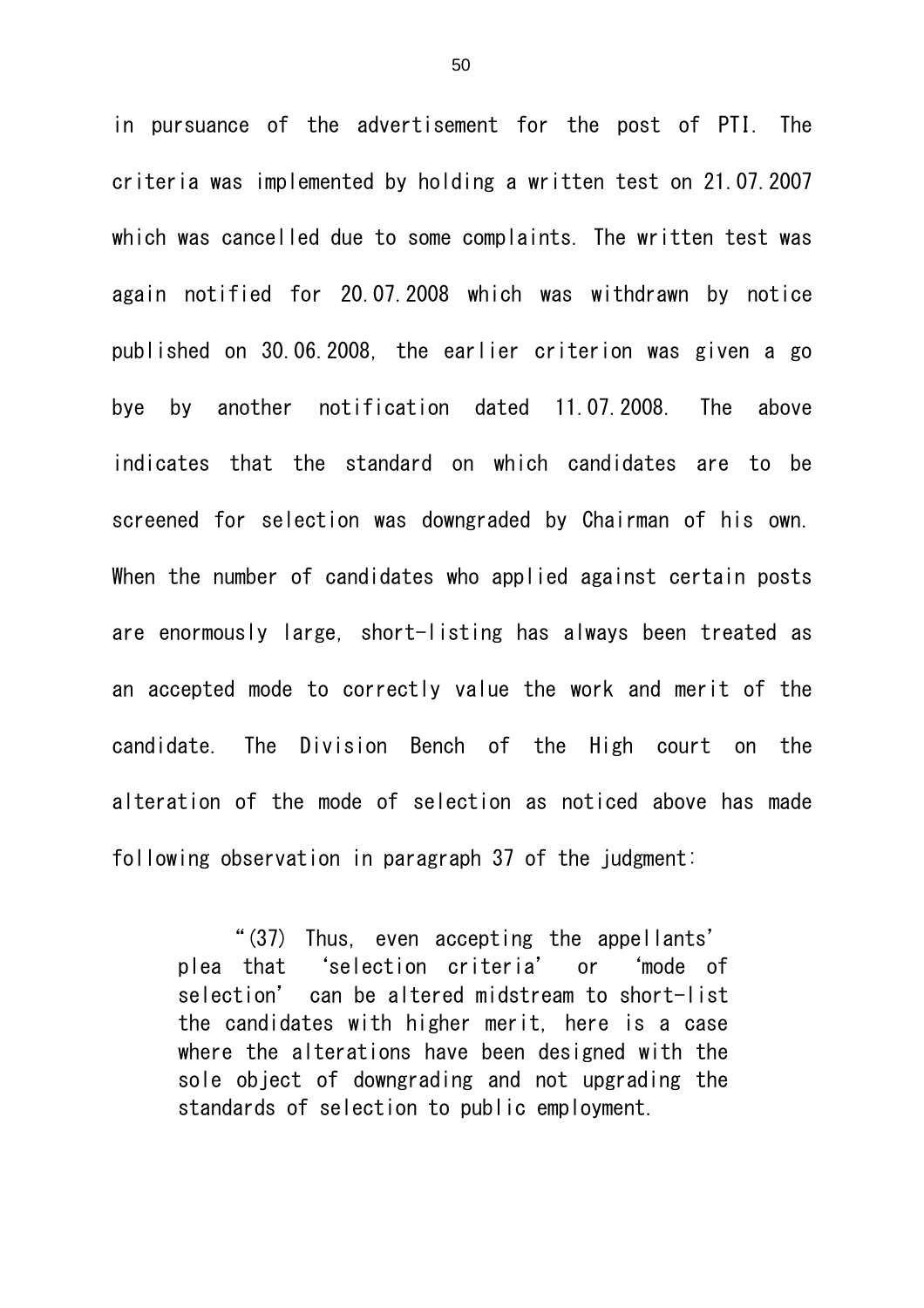Was the Chairman competent to take policy decisions like 'selection criteria' or 'mode of selection' ?

45. As per the notification extracted above it is the Commission, who "shall devise the mode of selection and fix the criteria for selection." The said power has to be exercised in a reasonable and fair manner to advance the purpose and object of selection. Even if it is assumed for the sake of the argument that the Commission can change the criteria of selection from time to time, the said power has to be exercised not in an arbitrary manner.

46. We may in this context refer to three-Judge Bench judgment of this Court in Tamil Nadu Computer Science BED Graduate Teachers Welfare Society(1) vs. Higher Secondary School Computer Teachers Association and others, 2009(14) SCC 517. In the above case Computer instructors were appointed on contract basis to various Schools. The Government decided to hold a special test by the Teacher Recruitment Board for selection of computer instructors. On 10.10.2008 the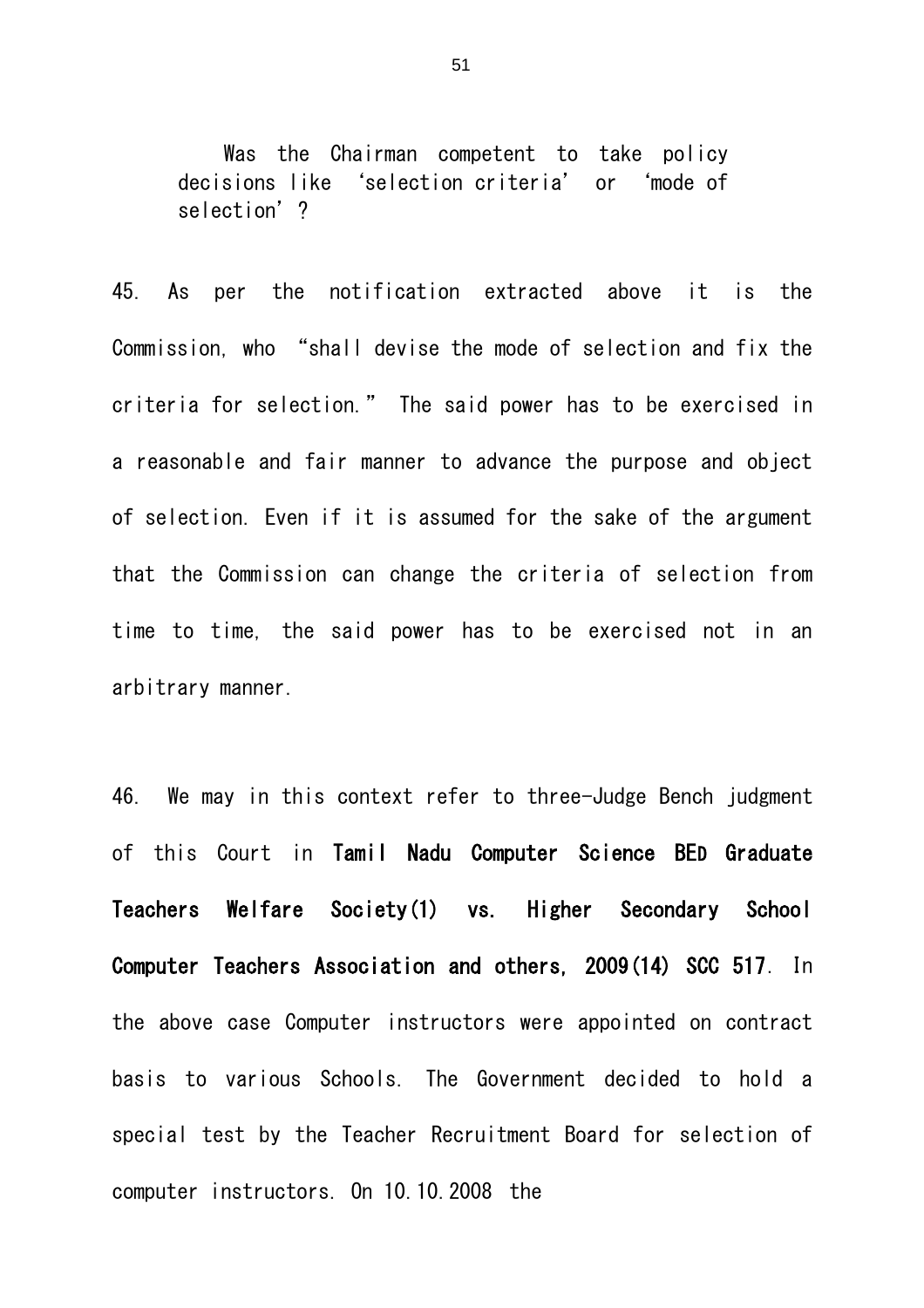State Government took decision that minimum qualification marks would be 50%. Special Recruitment Test was announced as 12.10.2008. On the night of 12.10.2008 a list of candidates for appointment to the post of computer instructors based on the special recruitment test was put on the Internet. While publishing the said marks of the candidates, it was made clear that all candidates who have secured 35% marks in the test would be called for certificate verification. The State Government reduced the minimum qualifying marks to 35%. This Court did not approve the reduction of qualifying marks from 50% to 35%. Following was laid down in paragraph 33:

"33. We, however, cannot hold that the subsequent decision of the Government thereby changing qualifying norms by reducing the minimum qualifying marks from 50% to 35% after the holding of the examination and at the time when the result of the examination was to be announced and thereby changing the said criteria at the verge of and towards the end of the game as justified, for we find the same as arbitrary and unjustified. This Court in Hemani Malhotra v. High Court of  $De/hi$ , (2008) 7 SCC 11, has held that in recruitment process changing rules of the game during selection process or when it is over are not permissible.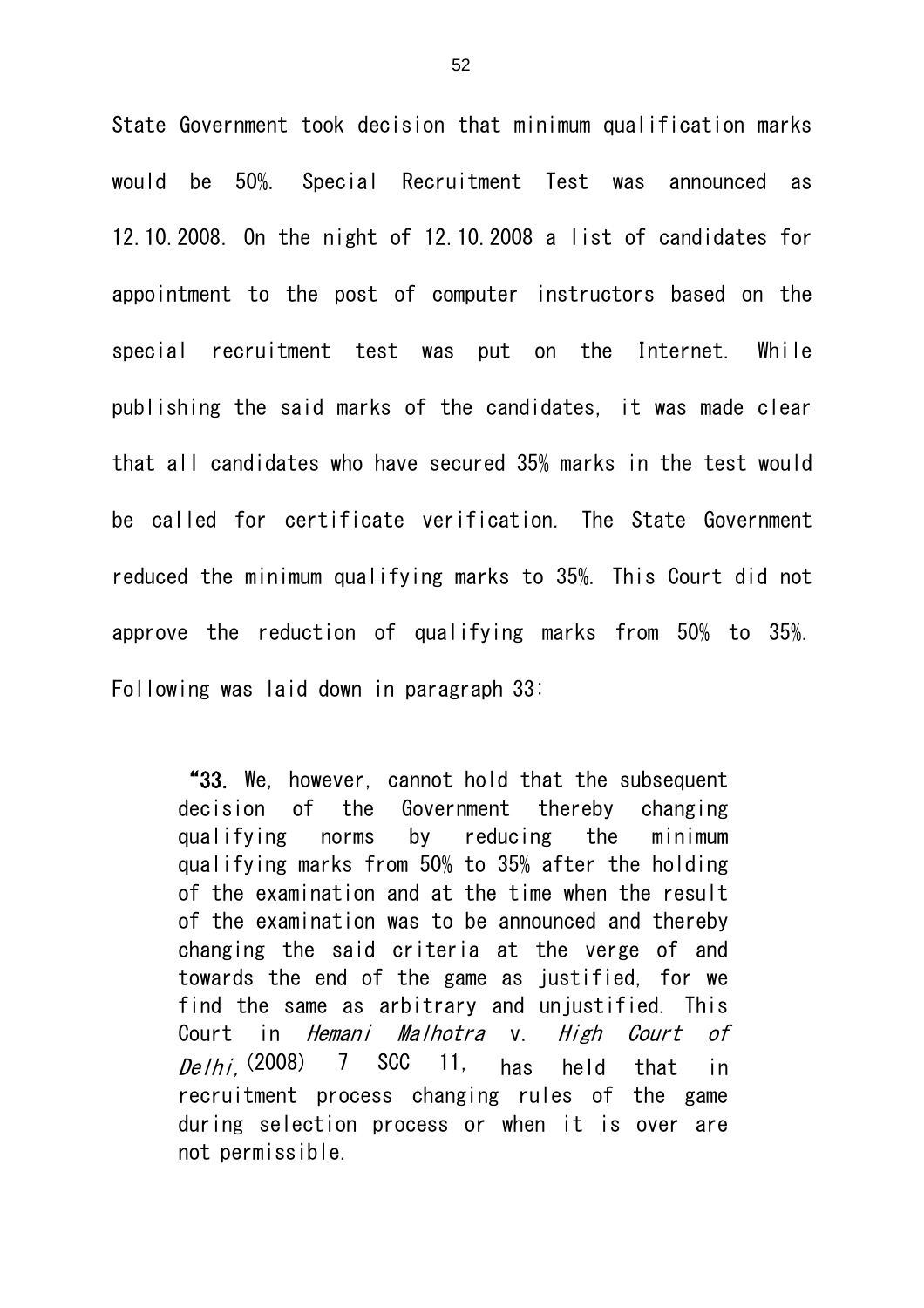47. Learned counsel for the appellant has submitted that judgments of this Court laying down the criteria for selection cannot be changed during the course of selection has been referred to a larger Bench by a judgment of this Court in Tej Prakash Pathak and others vs. Rajasthan High Court and others, 2013(4) SCC 540, hence the judgment of this Court laying down the criteria cannot be changed during the course of the selection is yet to be tested.

For the purposes of the present case we proceed on the assumption that even if the criteria can be changed by selecting body from time to time, the said change cannot be affected arbitrarily. The present is a case where change in criteria has been affected and altered arbitrarily with the object of downgrading and not up-grading the standards of selection. The High Court did not commit any error in not upholding the change of criteria effected after start of selection process with which finding we fully concur.

48. The notifications issued under proviso to Article 309 of the Constitution of India specifically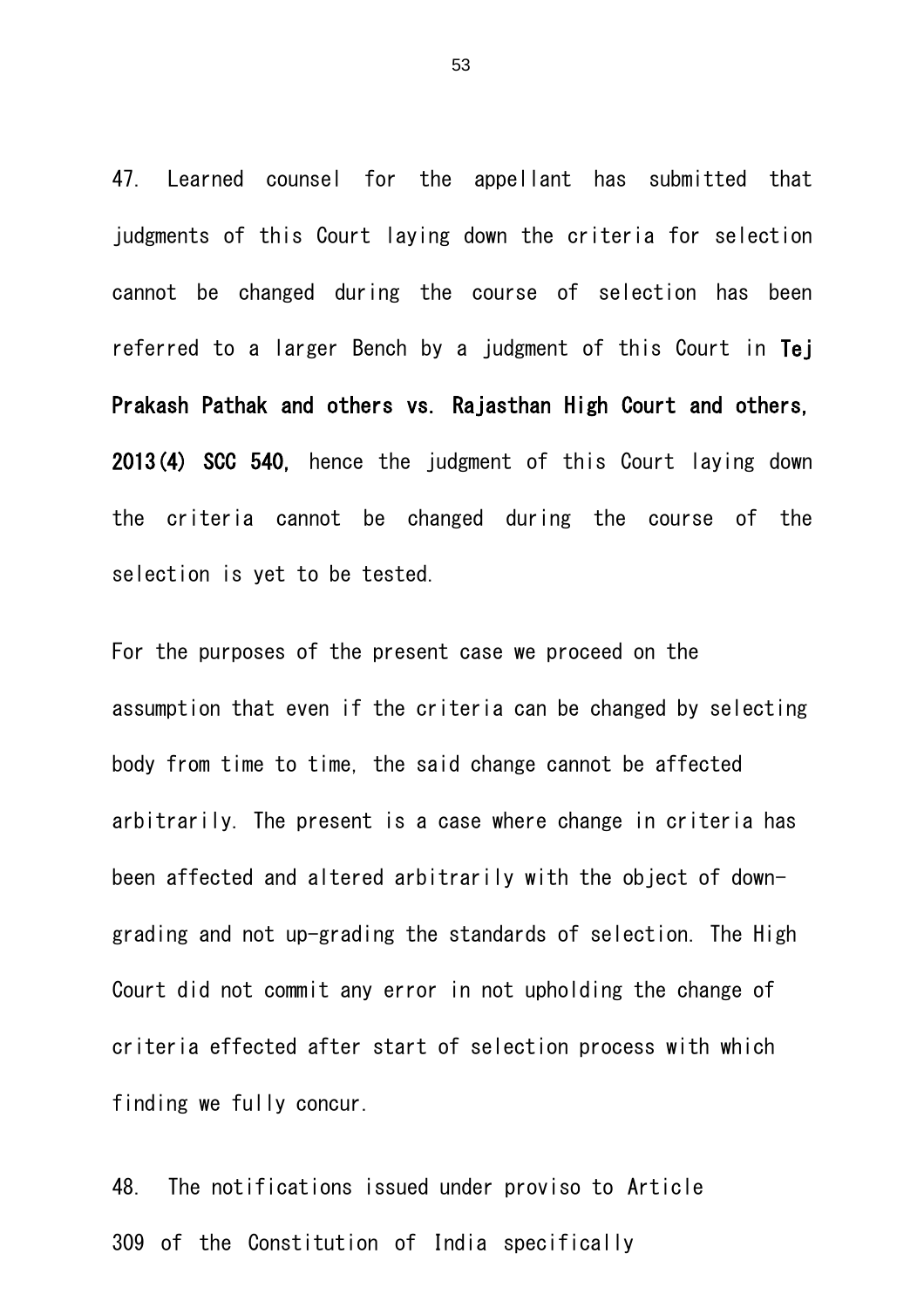provides that the Commission shall devise the mode of selection and fix the criteria for selection of posts. The power to devise the mode of selection and fix the criteria was, thus, entrusted to the Commission. Commission is a multi-member body, which acts collectively. The Commission in the counter affidavits filed before High Court or this Court has not brought any rules or resolution of the Commission by which power of the Commission to devise the mode of selection and fix the criteria have been delegated to any other member including the Chairman. In Principles of Administrative Law, M.P. Jain & S.N. Jain, 6<sup>th</sup> Edition, writes in Chapter XXII states:-

"When power is conferred on a multi-member body, the power ought to be exercised by the concerned body; the power cannot be exercised either by the chairman alone or by one of its members. This can be done only if the body concerned delegates power to the chairman or a single member to discharge certain functions on its behalf."

49. When there are no statutory rules regarding allocation of business of the Commission or delegating its business to members or Committee, the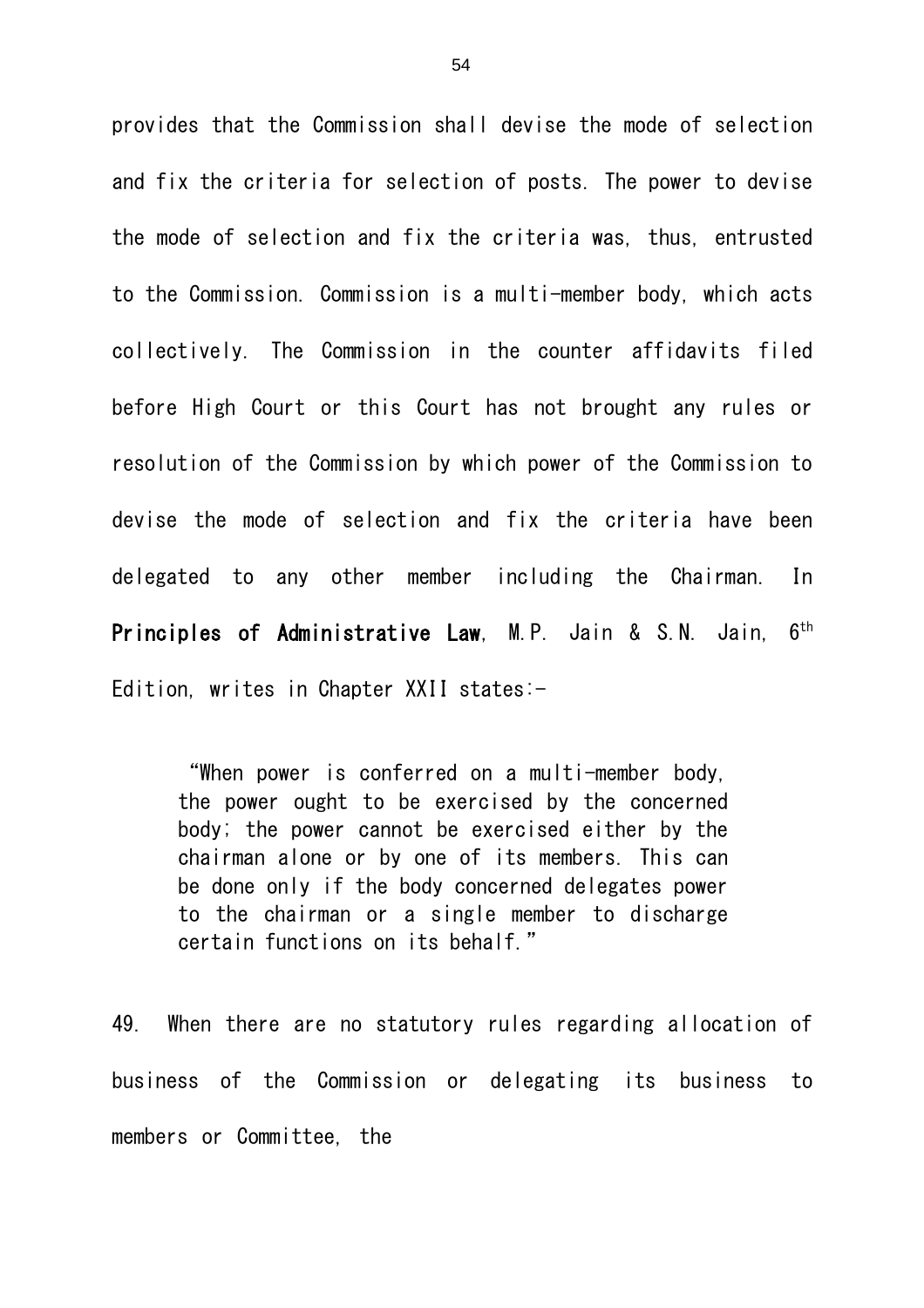Commission could very well by its resolution devise its own mode of exercising such power or function, which preposition has been laid down by this Court by a Constitution Bench in Naraindas Indurkhya Vs. The State of Madhya Pradesh and Others, (1974) 4 SCC 788 wherein in paragraph 17 following was stated:-

17. ……………………… Now we do not dispute the general proposition that when a power or function is given by the statute to a corporate body and no provision is made in the statute as to how such power or function shall be exercised, the corporate body can by a resolution passed at the general meeting devise its own mode of exercising such power or function, such as authorising one or more of the members to exercise it on behalf of the Board… ...............................................

"

50. The Division Bench of the High Court after pursuing the original records, which was summoned by it from the Commission has returned a finding that the decision of the Commission dated 30.06.2008, 11.07.2008 as well as 31.07.2008 have all been taken by the Chairman alone, which was proved from original records containing the relevant notes and approval by the Chairman. The alteration of criteria, thus, was sole handi-work of the Chairman, which decision was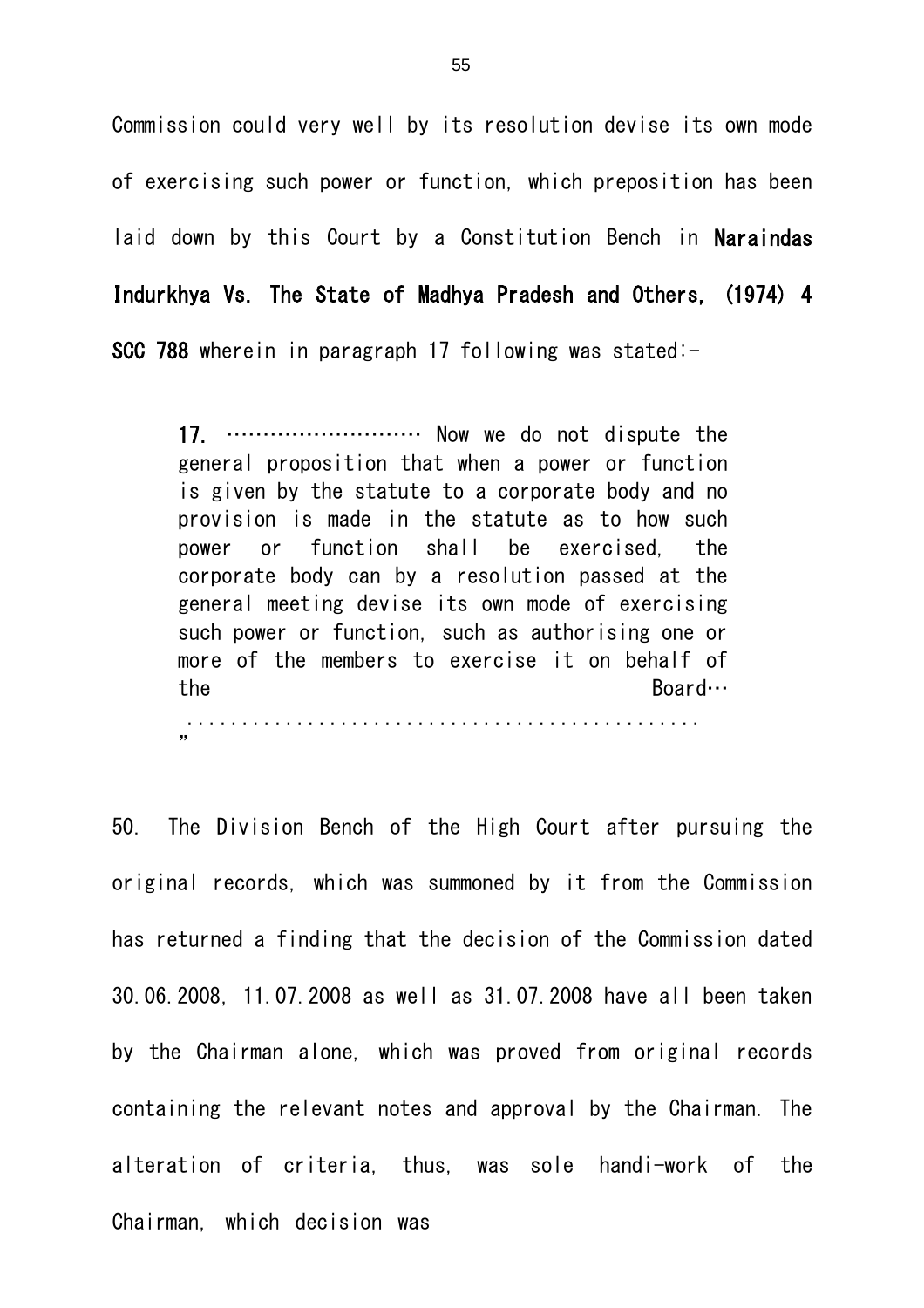not the decision of the Commission. It is not even claimed in the affidavit filed before the High Court or before this Court that said decisions were decisions taken by the Commission. The conclusion is, thus, inescapable that criteria for conducting selection for the post of PTI as was published on 28.12.2006 was altered by the Chairman step by step completely giving a go bye to the method of merit selection. The statutory notifications when entrust the Commission to devise the mode of selection and fix the criteria and the Commission being multi- member body, Chairman alone was not competent to alter the mode of selection and the criteria, which was fixed and published for conducting the selection for the post of PTI.

51. Now, we come to the decision dated 03.08.2008, which was a decision fixing the criteria for selection signed by all the members of the Commission, the High Court after minutely looking into the original records has held that in the original records, which was produced before the High Court by the Commission, there is no mention of the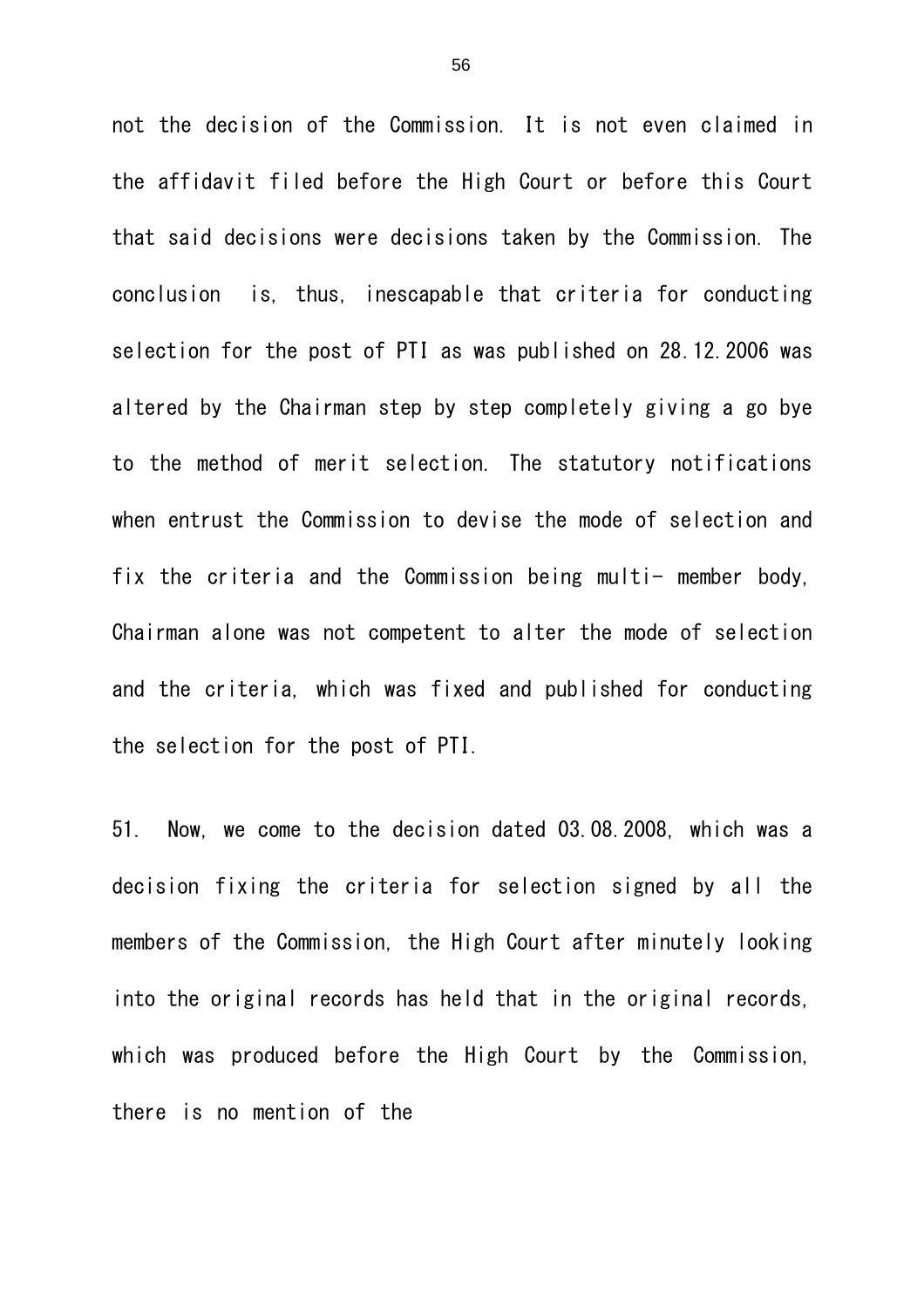criteria for making selection dated 03.08.2008 nor the said one page decision was part of the original records. The said onepage decision was separately produced before the High Court and before us. Learned counsel for the Commission have placed that one-page decision in an envelope before us also which we have also perused. The Division Bench of the High Court in paragraph 42 has dealt with the decision dated 03.08.2008 and has affirmed the findings of the learned Single Judge that the said decision dated 03.08.2008 was prepared only when learned Single Judge directed the Commission to produce the criteria of selection. Division Bench of the High Court has given weighty reasons for not accepting the claim set up by the Commission that criteria was fixed on 03.08.2008 as claimed. The observations of the High

Court in paragraphs 41 and 42 are to the following effect:-

"(41) It is unfortunate that instead of reversing his unlawful decisions, taken by side-tracking eight other Members (as it was a nine-Member body since 21.06.2007), the Chairman involved those other Members in a mock-drill and flashed a surprise on the learned Single Judge by producing the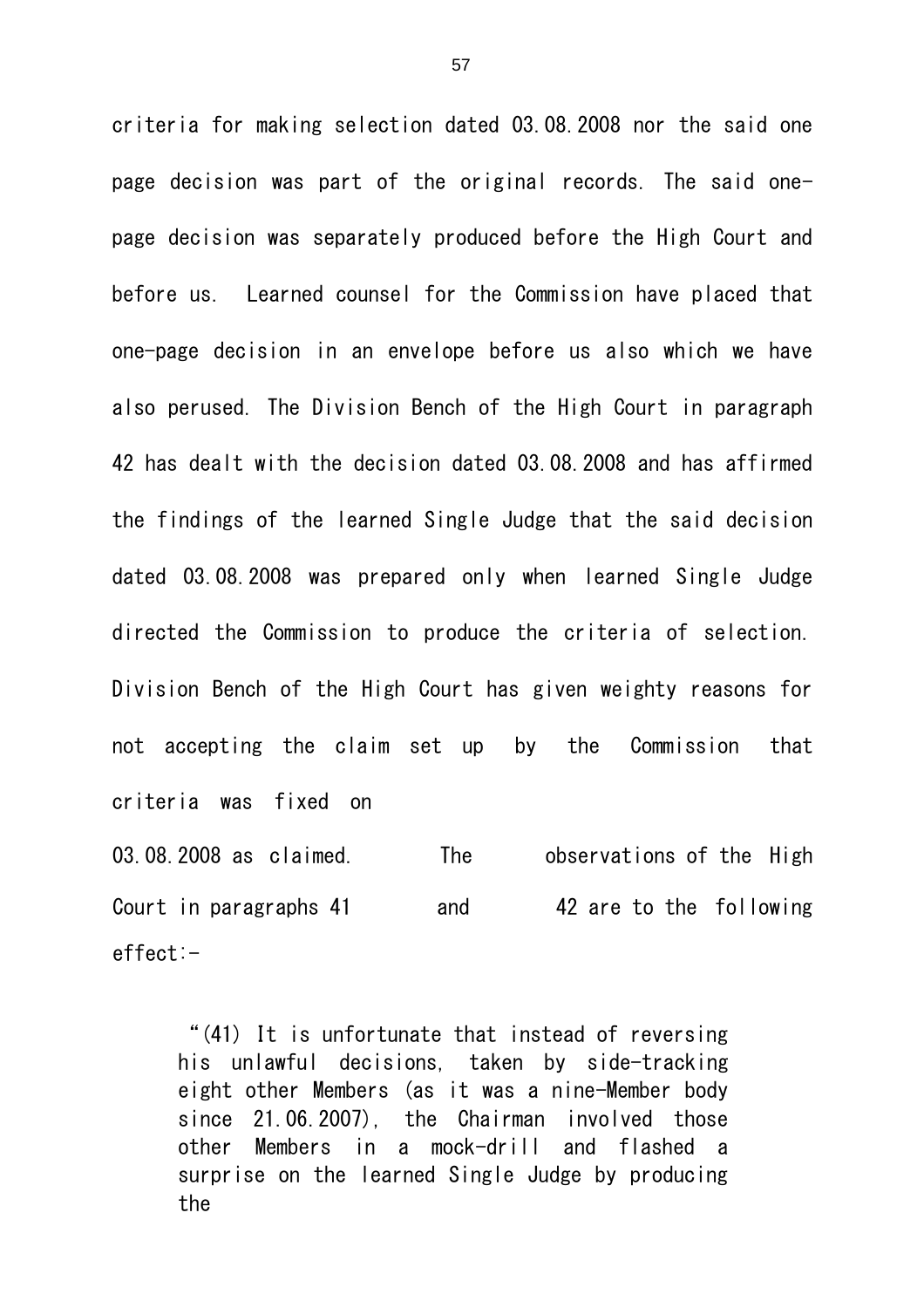magical 'single loose sheet' of their purported decision dated 03.08.2008 laying down the 'criteria for selection'.

(42) We have also perused the decision dated 03.08.2008 produced in a sealed envelope. We firmly affirm the findings returned by the learned Single Judge to discard the same. We say so for the reasons that (i) various administrative decisions whether taken by the Commission as a multi-Member body (only one such decision found in the Files) or by the Chairman contained in the Files produced before us, are preceded by an 'Office Note' or 'proposal' and are invariably forwarded by the Secretary of the Commission; (ii) the original record of decisions taken by the Chairman in the last week of September, 2008 or in first week of October, 2008 do not even whisper about any meeting of the Commission held on 03.08.2008 or the decision taken therein; and (iii) the unusual manner in which the 'loose sheet' has been prepared casts a serious doubt on its genuineness. The so-called decision dated 03.08.2008 was thus apparently contrived to defeat the cause of the writ-petitioners and to mislead the learned Single Judge, who has rightly held that it was only when he directed to produce the criteria of selection that this 'loose sheet' "was prepared and produced in Court"."

52. We fully concur with the above findings of the High Court with regard to decision dated 03.08.2008. It is, thus, proved that decision dated 03.08.2008 was prepared by the Commission subsequent to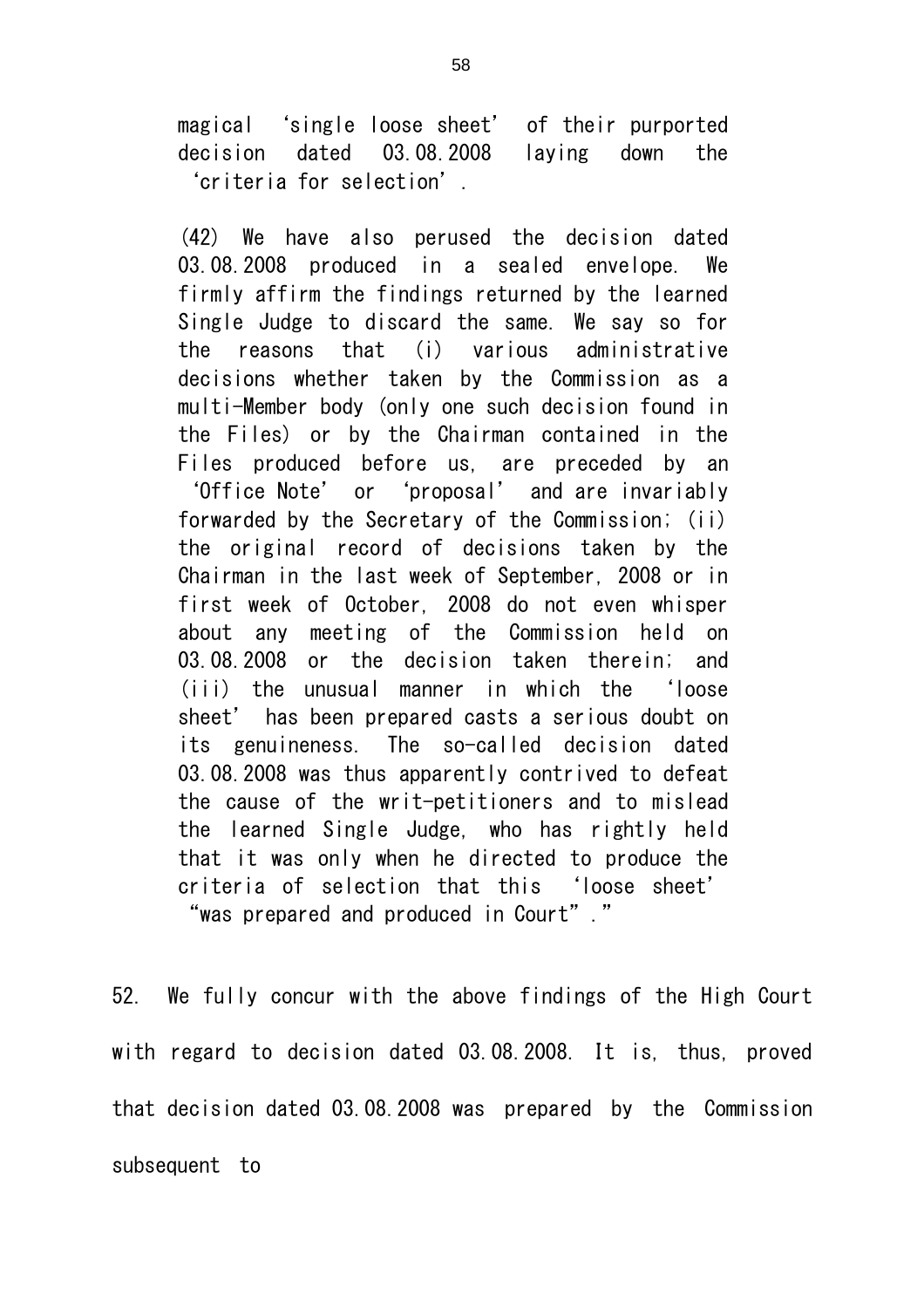declaration of the result and only when the learned Single Judge directed the Commission to produce the criteria under which the selection for the post of PTI was undertaken.

53. As noted above the decision of Chairman of the Commission dated 30.06.2008 not to hold the written examination was claimed to have been taken due to "administrative reasons", but what were "administrative reasons" have never been disclosed or brought on record by the Commission. The decision to change the selection process as notified on 28.06.2006 was a major decision not only affecting the applicants

who had to participate in the selection on the basis of criteria as notified on 28.12.2006 but had adverse effect on merit selection as devised for 1983 posts of PTI.

54. As per advertisement dated 20.07.2006, the Commission had published the criteria for selection on 28.12.2006 which was implemented also, hence, there was no occasion to give up the merit selection in midway. Further, when no reasons are forthcoming to support the so called 'administrative reasons' in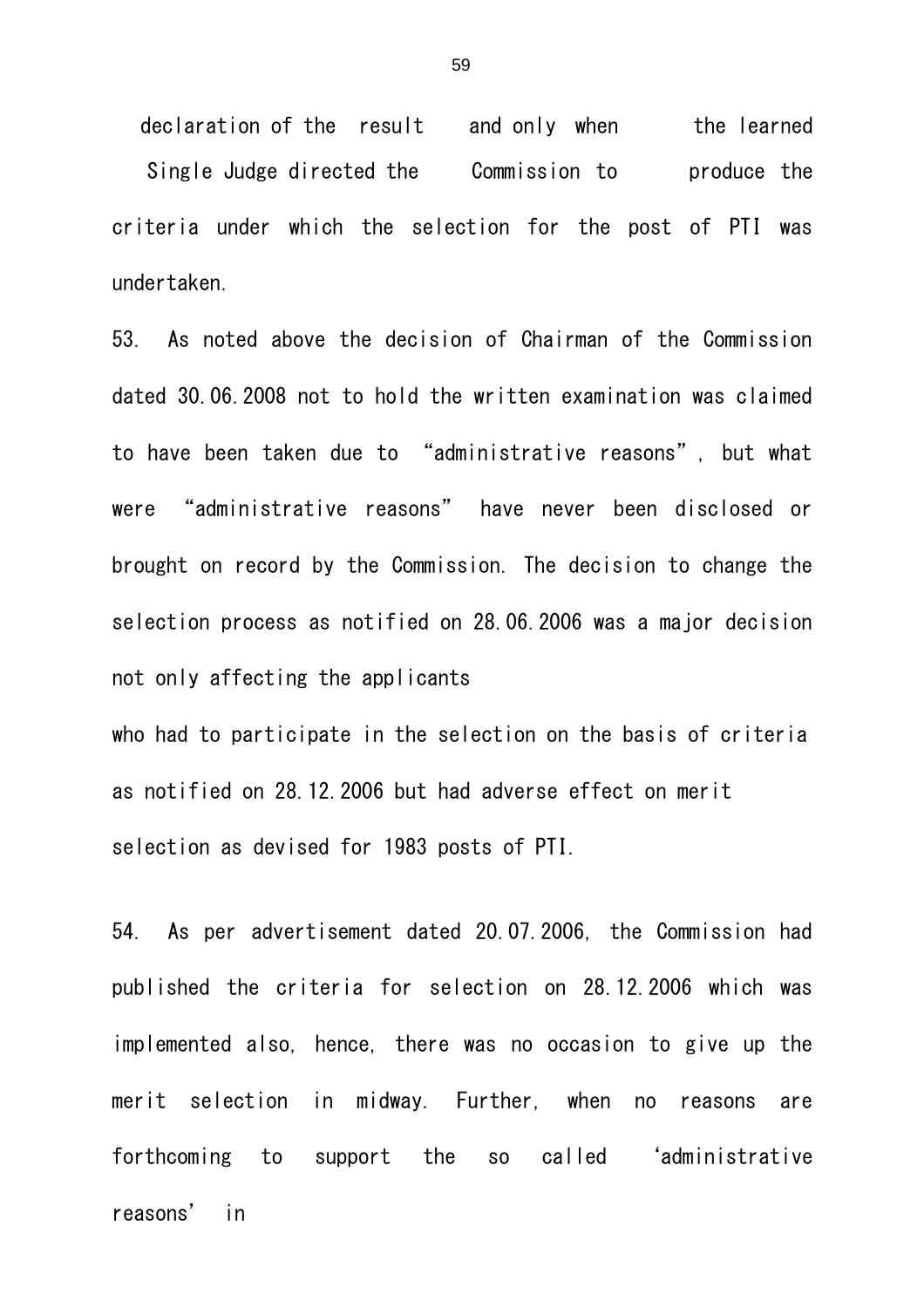the decision dated 30.06.2008 which was so stated by Chairman for the scrapping the written test, we have to hold the said decision arbitrary and without reason. The written test consisting of 100 objective type of multiple choice questions out of which 60 questions relating to academic knowledge of the respective subjects including skill and method of teaching ability and 40 questions relating to general knowledge, general English and Hindi upto matric standard was well thought screening test, easy to conduct and easy to evaluate. The Commission being recruiting body abdicated its obligation of screening out the best candidates; The competitive examination, are means by which equality of opportunity was to be united with efficiency. By the above method favouritism was to be excluded and the goal of securing the best man for the job was to be achieved. We, thus, conclude that decision dated 30.06.2008 for not holding the written examination and steps taken consequent thereto were all arbitrary decisions, unsustainable in law.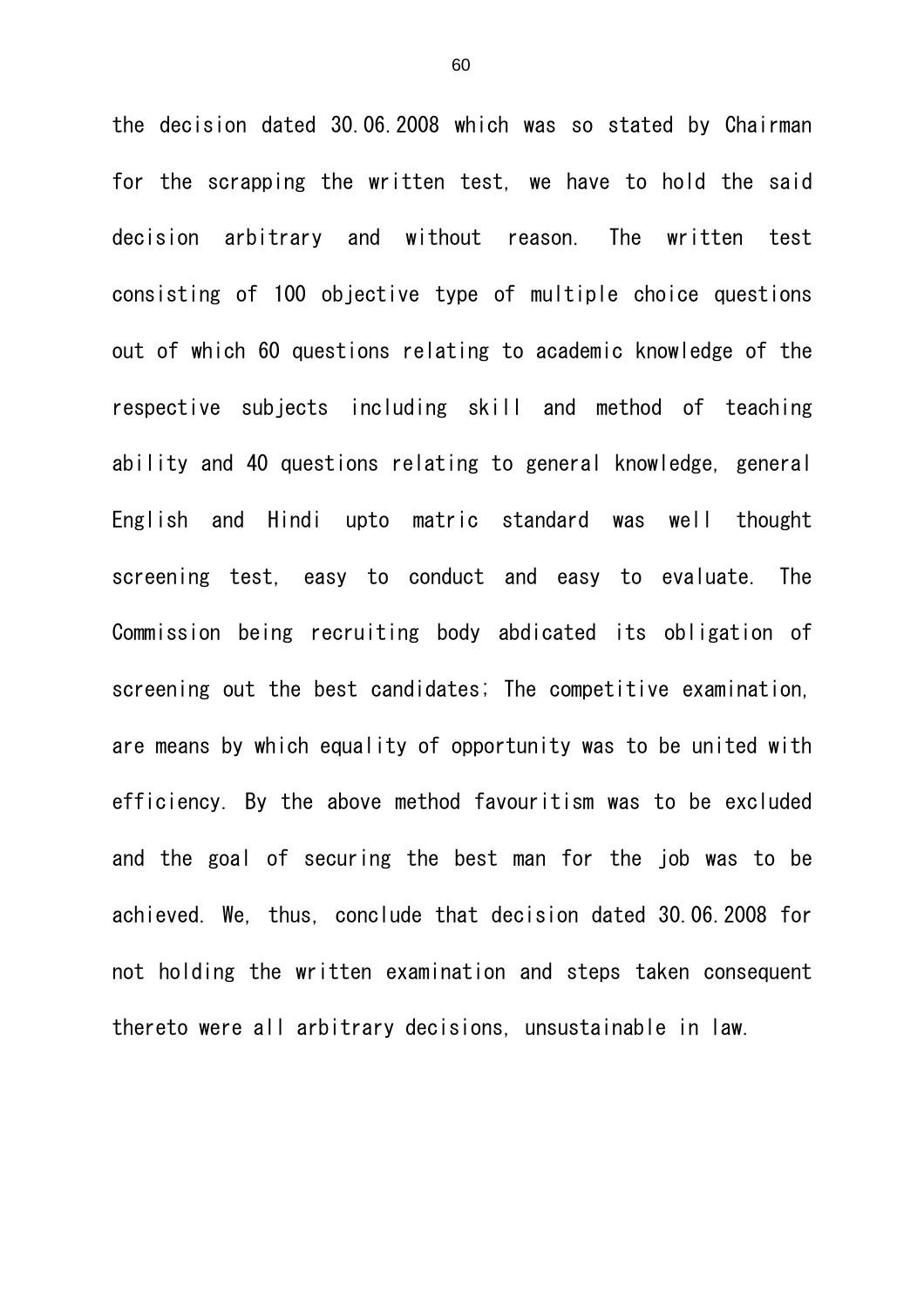55. At this stage we may note one more submission of Shri Kapil Sibal. Shri Sibal submits that when the Commission published notice dated 30.06.2008 that no written test shall be held, the writ petitioners ought to have challenged the above decision and the petitioners should have insisted that written examination may be held. They having not raised any challenge, at this stage, cannot be permitted to say that written test ought to have been held.

56. We having held that change in criteria of selection was never notified by the Commission and about the change in process of selection candidates were kept in total dark and for the first time the criteria applied in selection process was published along with result dated 10.04.2008, the writ petitioners cannot be estopped in challenging the arbitrary criteria so applied. The submission of Shri Sibal cannot be accepted. The petitioners have never questioned the criteria which was published on 28.12.2006 i.e. written test of 200 marks and viva voce of 25 marks, merely because they participated in the process of selection after the change of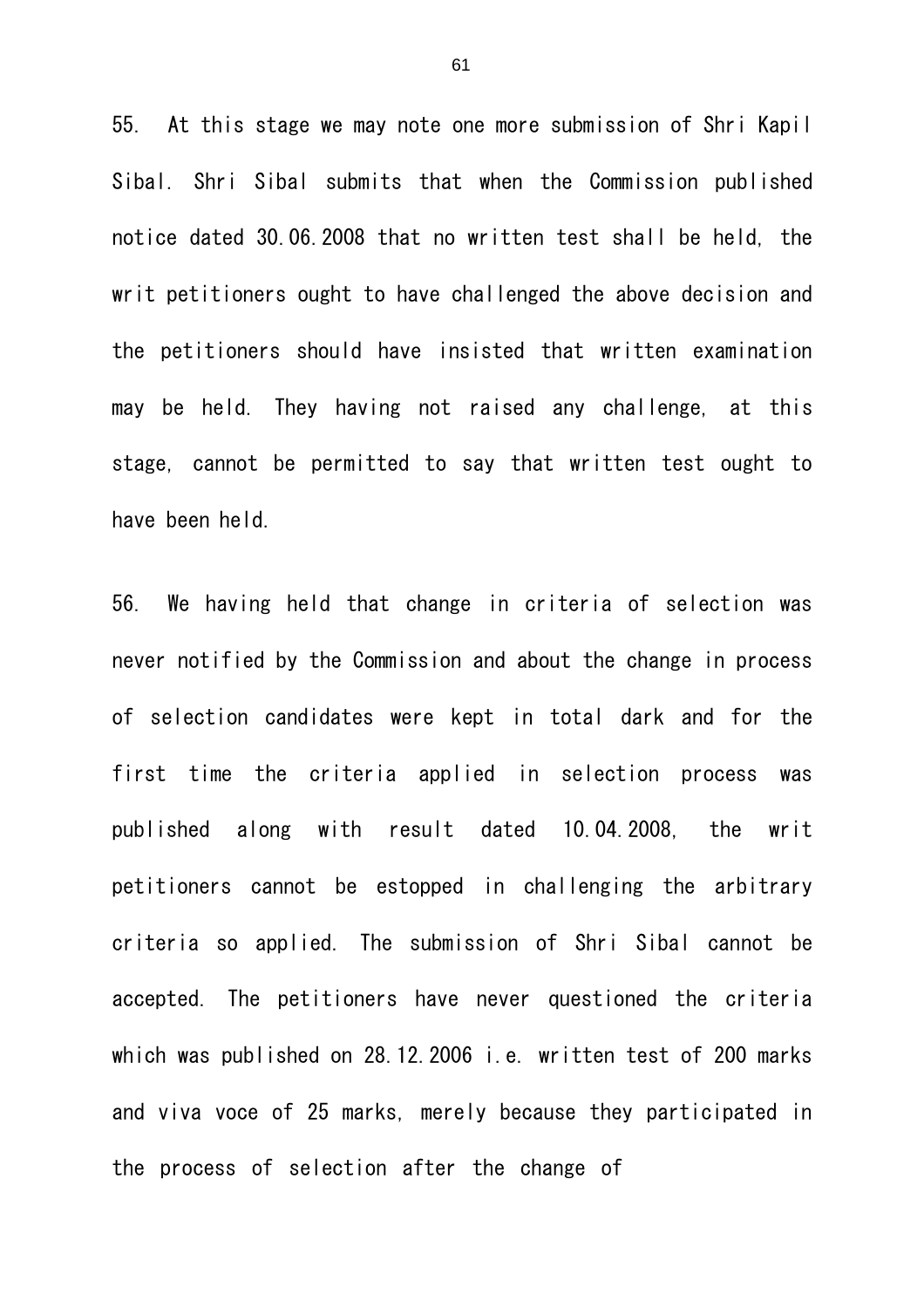criteria, their right to challenge the arbitrary change cannot be lost. Estopping the petitioners from challenging the change of criteria will be giving seal to arbitrary changes affected by Chairman as noted above.

57. In view of the foregoing discussions, we answer point Nos. 3, 4 and 5 in following manner:  $-$ 

#### Ans.3:

The decisions dated 30.06.2008, 11.07.2008 and 31.07.2008 were arbitrary decisions without any reason to change the selection criterion published on 28.12.2006 which have effect of downgrading the merit in the selection.

# Ans.4:

The Commission being a multi-member body, all decisions pertaining to mode of selection and criteria was to be taken by the Commission itself, there being no rules or resolution delegating the said power to Chairman or any other member.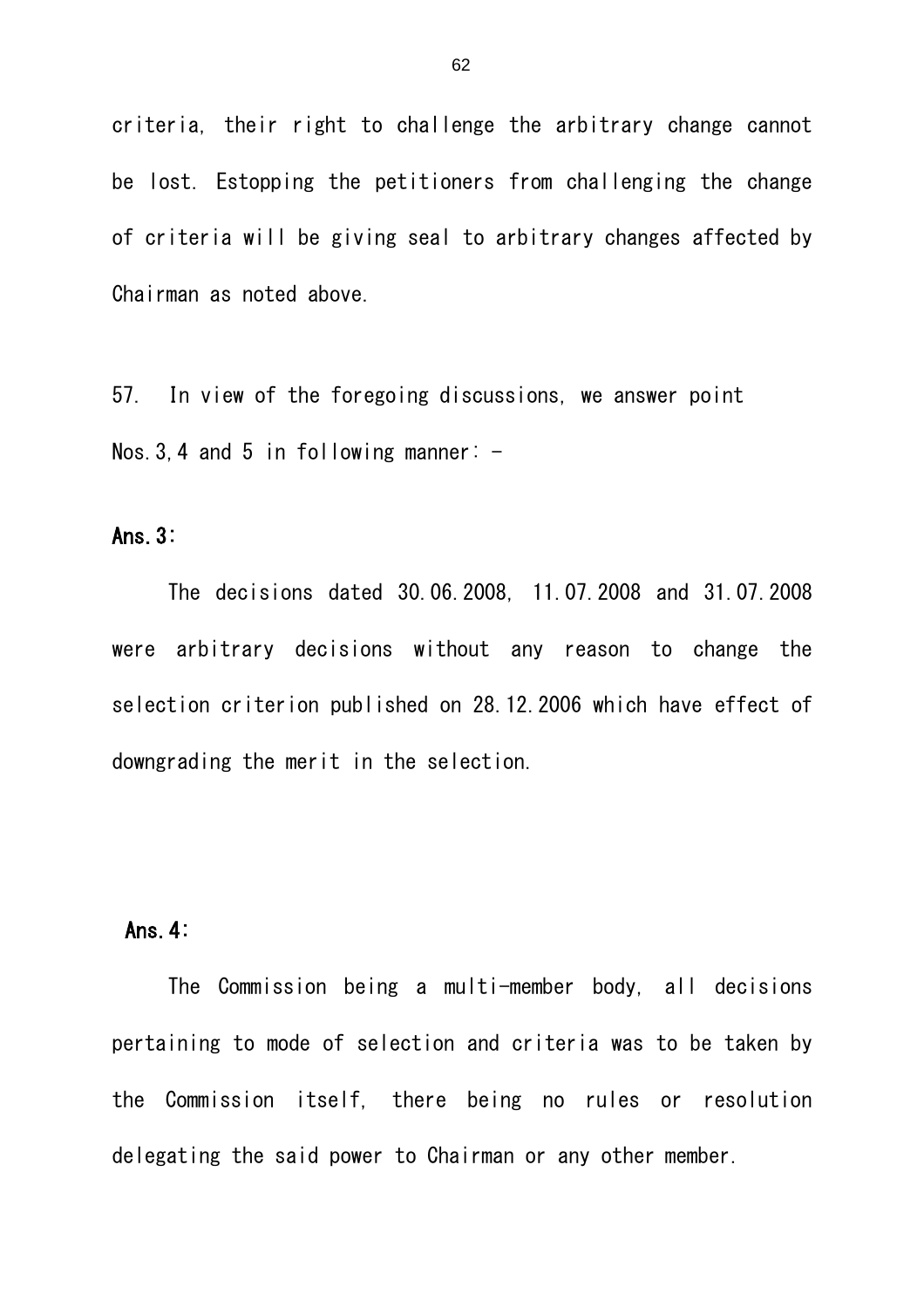The decision of not holding written examination dated 30.06.2008, decision to screen on the basis of eight times of vacancies and percentage of marks dated 11.07.2008 and decision dated 31.07.2008 to call all eligible candidates, were all decisions taken by the Chairman himself, which decisions cannot be said to be decisions of the Commission.

### Ans.5:

The decision dated 03.08.2008 was never taken on 03.08.2008 as claimed and the said resolution was prepared subsequent to declaration of the result when the learned Single Judge asked for criteria of the selection, which was produced in a separate loose sheet signed by all members.

# Point No.6

58. Shri Kapil Sibal, learned senior counsel has emphatically submitted that in the writ petitions, there are no allegations of mala fide against the Chairman or any member of the Commission and further neither Chairman nor any members being impleaded as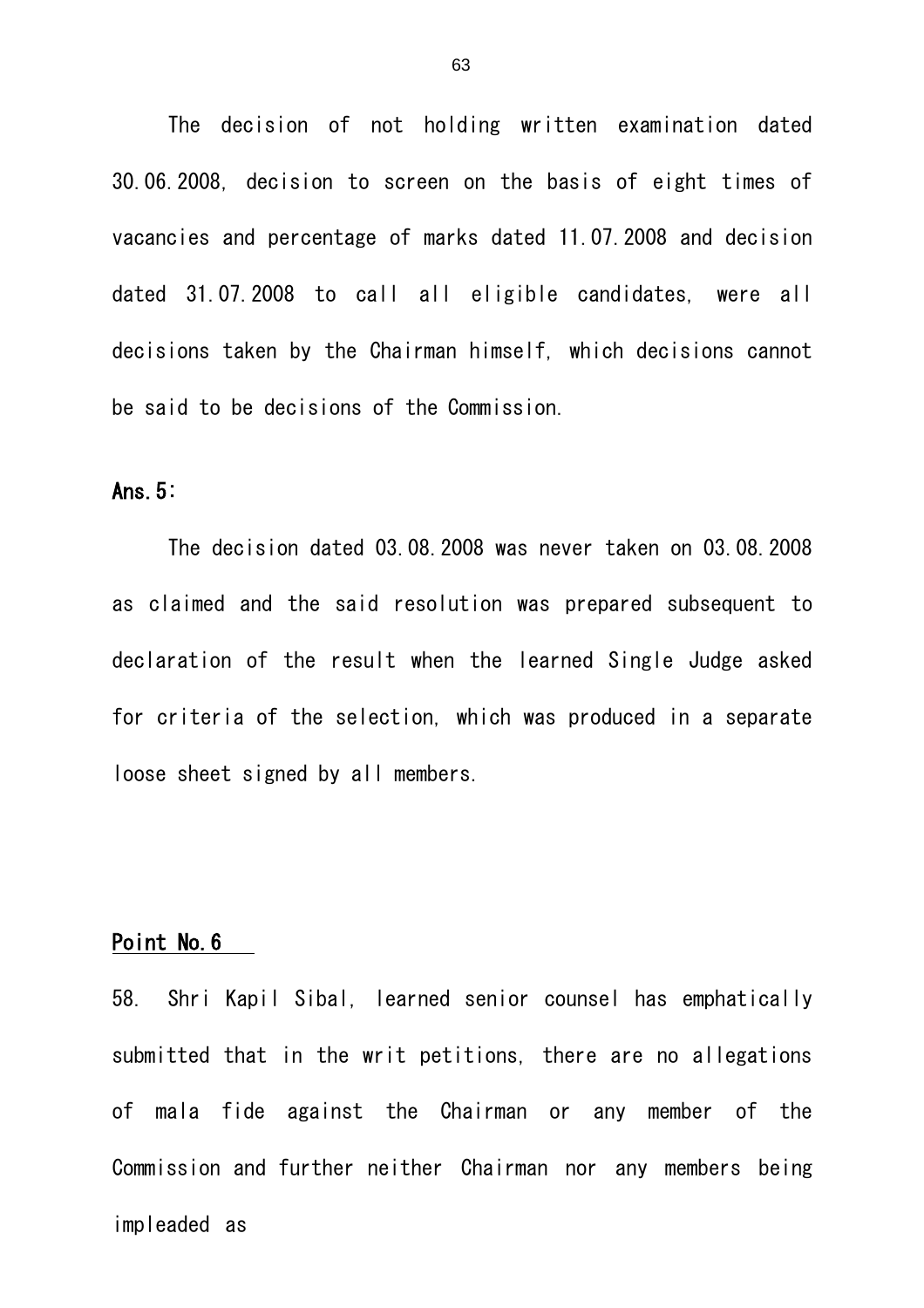party respondent by the writ petitioner, the petitioners could not have challenged the allocation of marks in viva voce and there was no basis for any claim that marks in the viva voce of candidates having high academic qualification were deliberately reduced and those, who had poor academic records were deliberately given marks between 20 to 27 in the viva voce. Shri Kapil Sibal has placed reliance on judgment of this Court in Ratnagiri Gas and Power Private Limited Vs. RDS Projects Limited and Others, (2013) 1 SCC 524, where this Court has laid down that the law casts a heavy burden on the person alleging mala fides. This Court has further laid down that when the petitioners alleges malice in fact, it is obligatory for the petitioner to furnish particulars and implead the persons against whom such malice in fact is alleged. In paragraphs 25, 26.1, 26.2 and 27, following has been laid down: $-$ 

"25. ………………….The law casts a heavy burden on the person alleging mala fides to prove the same on the basis of facts that are either admitted or satisfactorily established and/or logical inferences deducible from the same. This is particularly so when the petitioner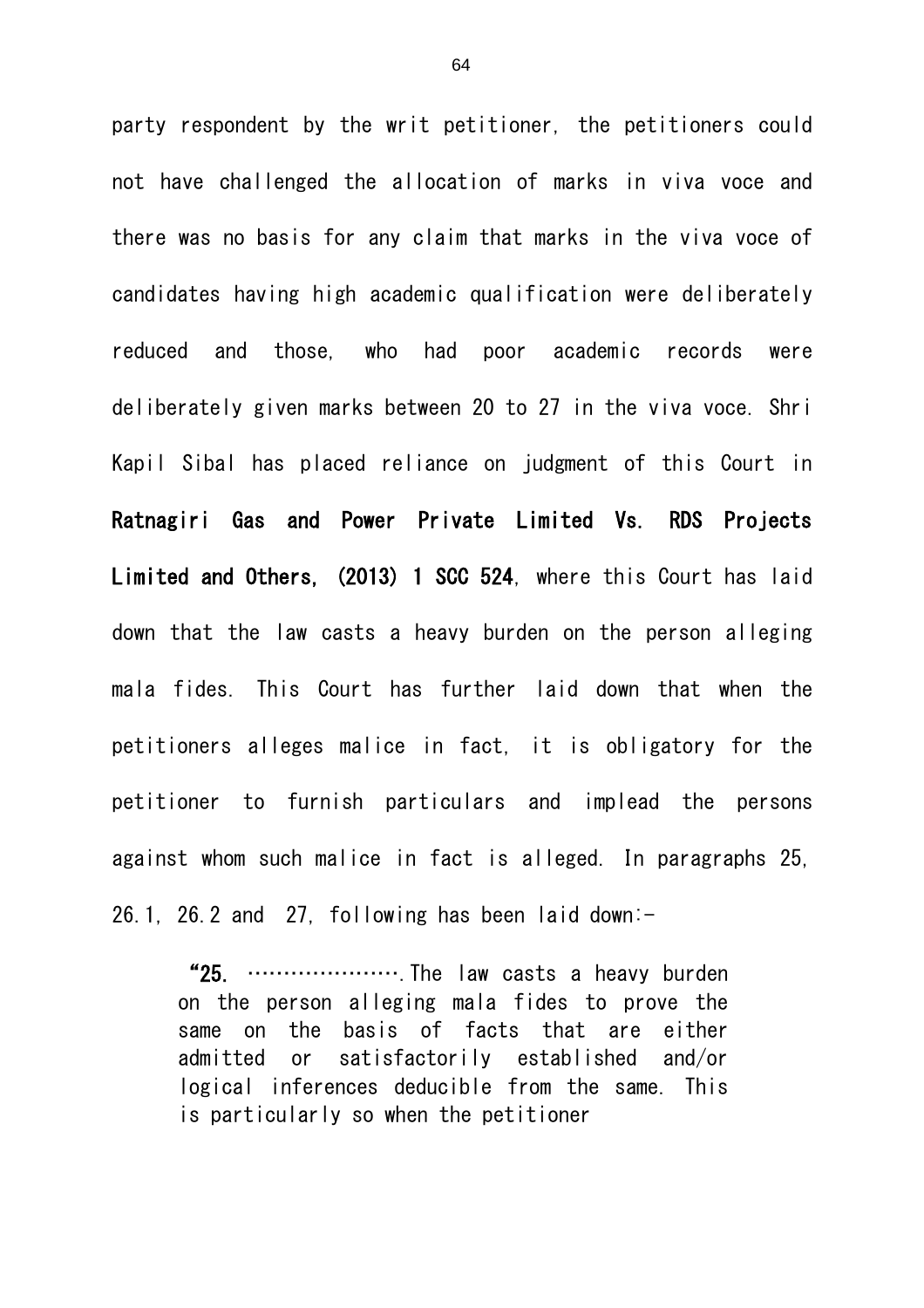alleges malice in fact in which event it is obligatory for the person making any such allegation to furnish particulars that would prove mala fides on the part of the decision-maker. Vague and general allegations unsupported by the requisite particulars do not provide a sound basis for the court to conduct an inquiry into their veracity.

#### XXXXXXXXXXXXXXXX

In State of Bihar v. P.P. Sharma, 1992 Supp. (1) SCC 222, this Court summed up the law on the subject in the following words: (SCC p. 260, paras 50-51)

> "50. 'Mala fides' means want of good faith, personal bias, grudge, oblique or improper motive or ulterior purpose. The administrative action must be said to be done in good faith, if it is in fact done honestly, whether it is done negligently or not. An act done honestly is deemed to have been done in good faith. An administrative authority must, therefore, act in a bona fide manner and should never act for an improper motive or ulterior purposes or contrary to the requirements of the statute, or the basis of the circumstances contemplated by law, or improperly exercised discretion to achieve some ulterior purpose. The determination of a plea of mala fide involves two questions, namely,  $(i)$  whether there is a personal bias or an oblique motive, and  $(i)$ whether the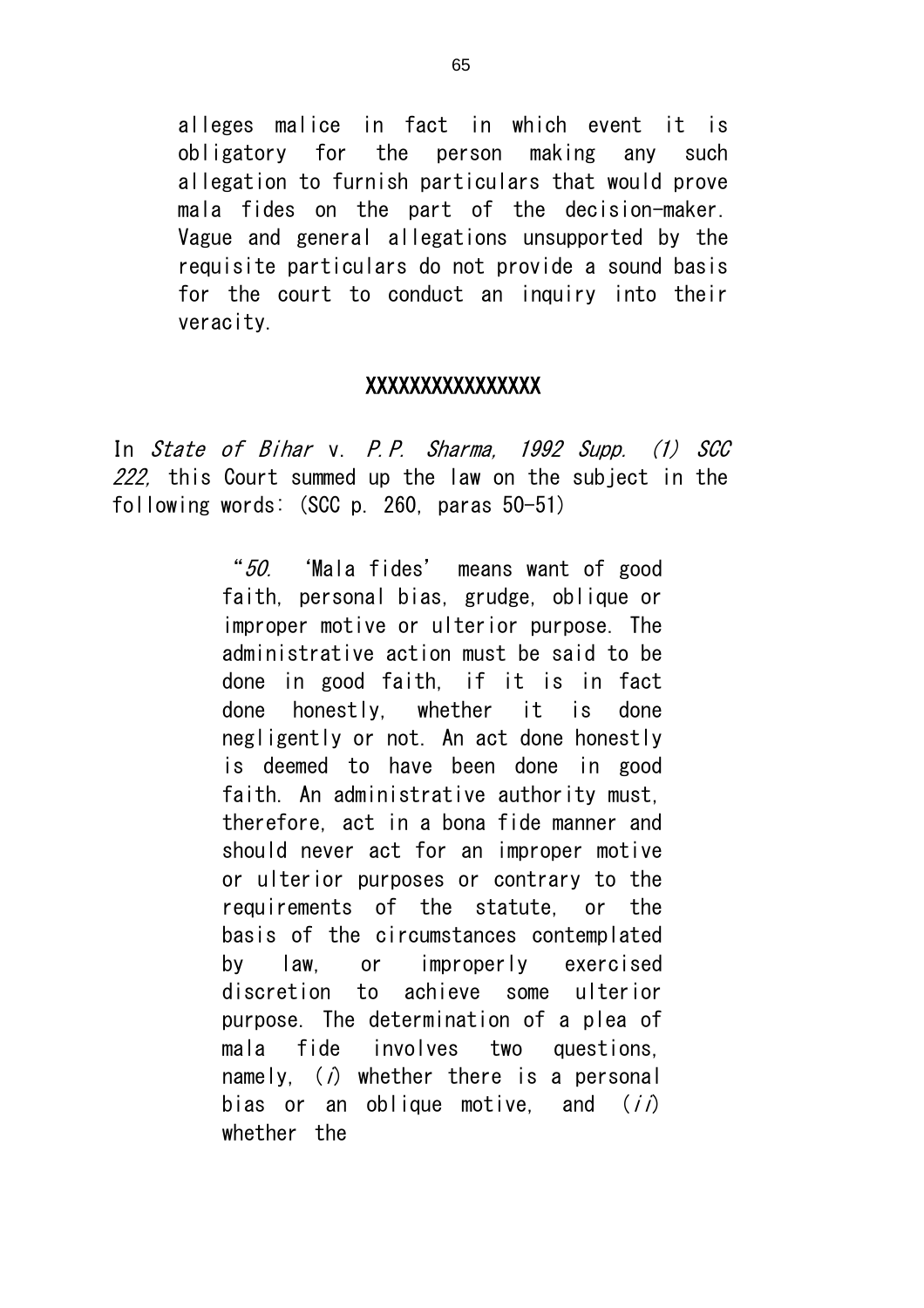administrative action is contrary to the objects, requirements and conditions of a valid exercise of administrative power.

51. The action taken must, therefore, be proved to have been made mala fide for such considerations. Mere assertion or a vague or bald statement is not sufficient. It must be demonstrated either by admitted or proved facts and circumstances obtainable in a given case. If it is established that the action has been taken mala fide for any such considerations or by fraud on power or colourable exercise of power, it cannot be allowed to stand."

(emphasis supplied)

We may also refer to the decision of this Court in  $A$ jit Kumar Nag v. Indian Oil Corpn. Ltd., (2005) 7 SCC 764 where the Court declared that allegations of mala fides need proof of high degree and that an administrative action is presumed to be bona fide unless the contrary is satisfactorily established. The Court observed: (SCC p. 790, para 56)

> " $56. \cdots$  It is well settled that the burden of proving mala fide is on the person making the allegations and the burden is 'very heavy'. (Vide E.P. Royappa v. State of T.N., (1974) 4 SCC

 $\mathcal{S}$  There is every presumption in favour of the administration that the power has been exercised bona fide and in good faith. It is to be remembered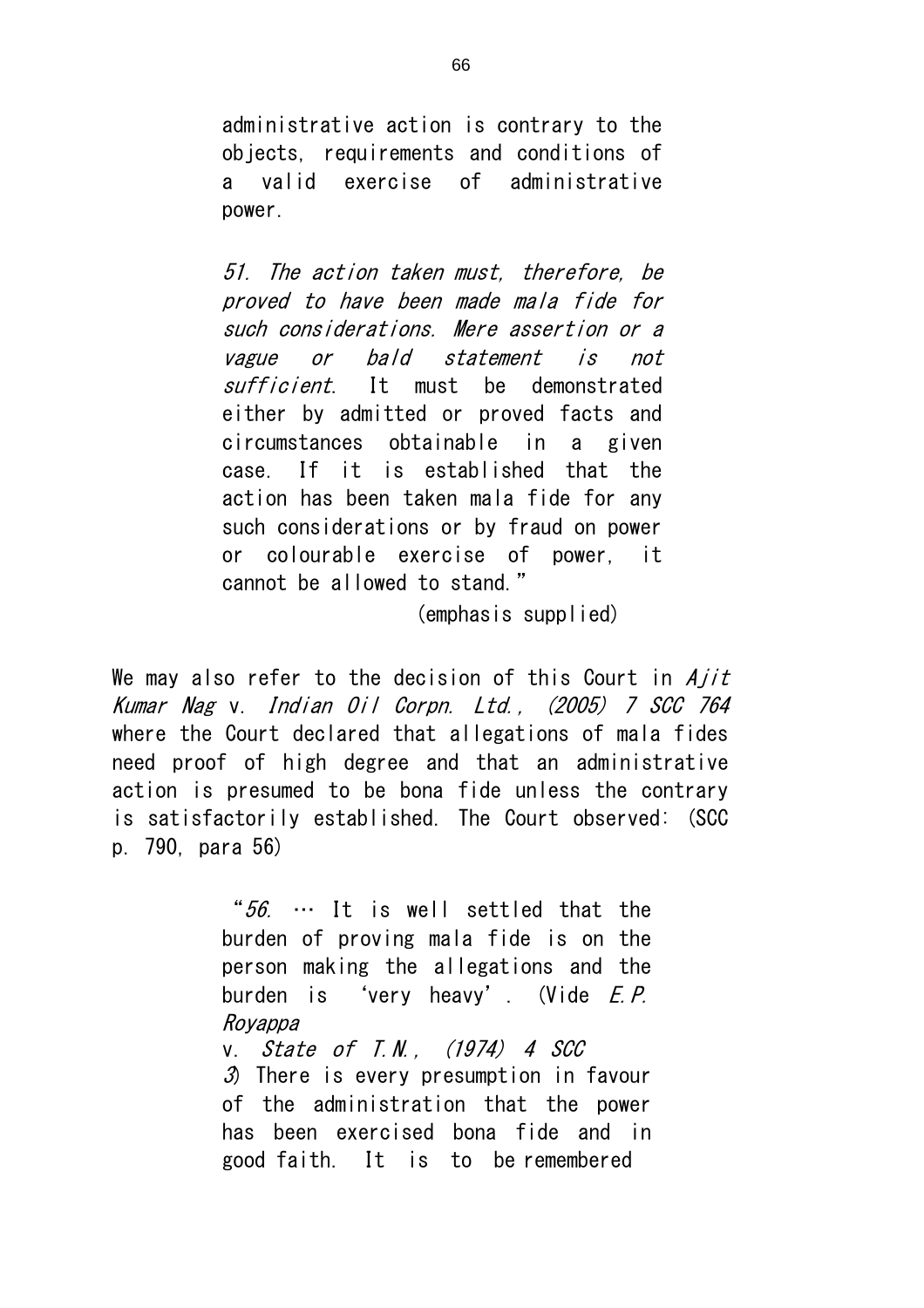that the allegations of mala fide are often more easily made than made out and the very seriousness of such allegations demands proof of a high degree of credibility. As Krishna Iyer, J. stated in Gulam Mustafa v. State of Maharashtra, (1976) 1 SCC 800 (SCC p. 802, para 2): 'It (mala fide) is the last refuge of a losing litigant.'"

27. There is yet another aspect which cannot be ignored. As and when allegations of mala fides are made, the persons against whom the same are levelled need to be impleaded as parties to the proceedings to enable them to answer the charge. In the absence of the person concerned as a party in his/her individual capacity it will neither be fair nor proper to record a finding that malice in fact had vitiated the action taken by the authority concerned. It is important to remember that a judicial pronouncement declaring an action to be mala fide is a serious indictment of the person concerned that can lead to adverse civil consequences against him.."

59. There cannot be any dispute to the above preposition of law reiterated by this Court as above. We have noticed from the array of the parties in the writ petition that neither Chairman nor the members of the Commission were personally impleaded nor there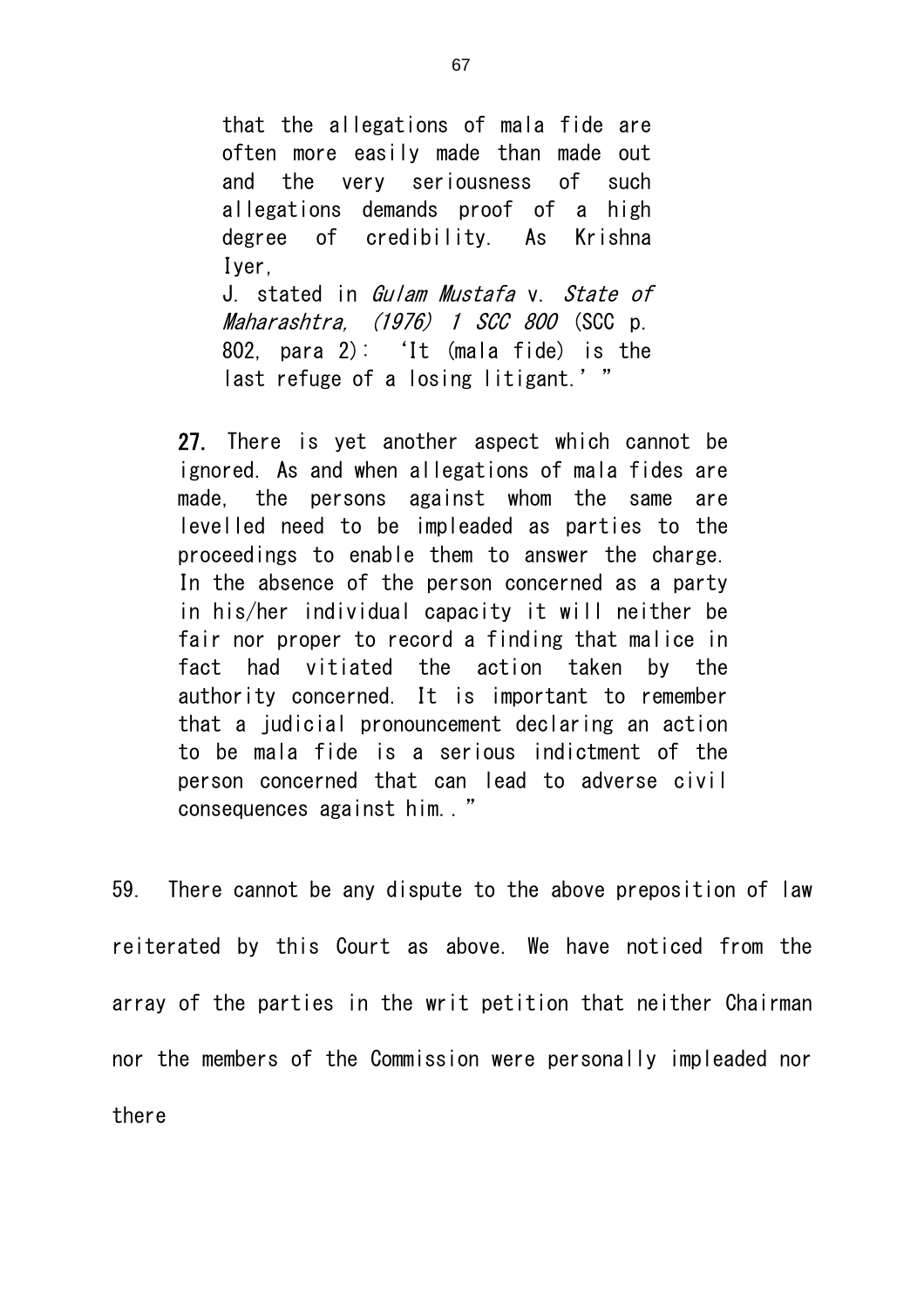are any specific allegations of mala fide against the Chairman or the members of the Commission.

60. The present is not a case of malice in fact. The "malice in fact" and "malice in law" are two well- known concepts in law. In Ratnagiri Gas and Power Private Limited (supra), this Court has dealt with both the concepts, i.e., "malice in fact" and "malice in law". Dealing with the conceptual difference between "malice in fact" and "malice in law", this Court laid down following in paragraphs 30, 31 and  $32:-$ 

"30. ……………………….The conceptual difference between the two has been succinctly stated in the following paragragh by Lord Haldane in *Shearer* v. Shields, 1914 AC 808 (HL) quoted with approval by this Court in ADM, Jabalpur v. Shivakant Shukla, (1976) 2 SCC 521: (SCC p. 641, para 317)

"317. … 'Between "malice in fact" and "malice in law" there is a broad distinction which is not peculiar to any system of jurisprudence. The person who inflicts a wrong or an injury upon any person in contravention of the law is not allowed to say that he did so with an innocent mind. He is taken to know the law and can only act within the law. He may, therefore, be guilty of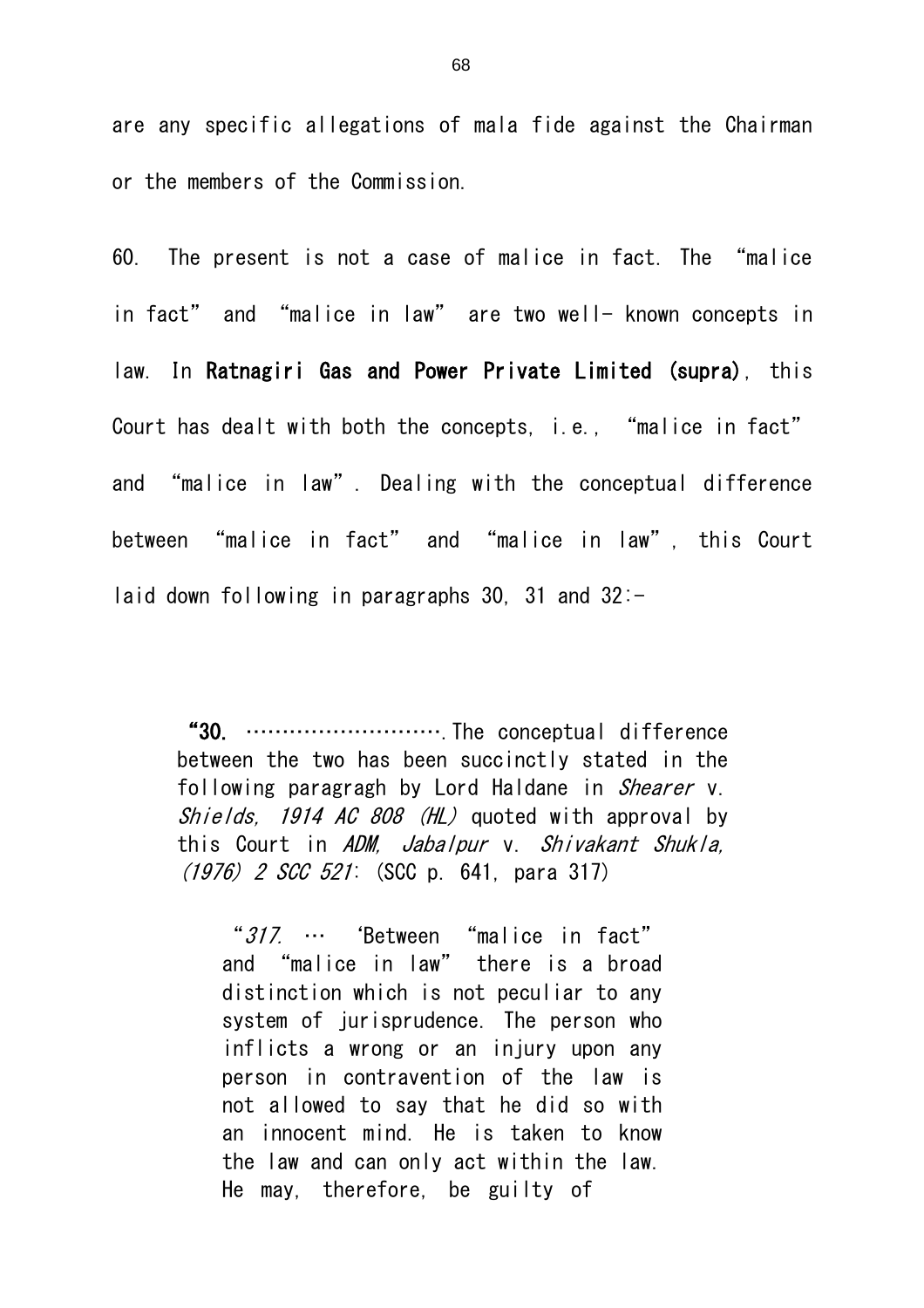"malice in law", although, so far as the state of his mind was concerned he acted ignorantly, and in that sense innocently. "Malice in fact" is a different thing. It means an actual malicious intention on the part of the person who has done the wrongful act.' " (Shearer case, 1914 AC 808 HL, AC pp. 813-14)

31. Reference may also be made to the decision of this Court in State of A.P. v. Goverdhanlal Pitti, (2003) 4 SCC 739 where the difference between "malice in fact" and "malice in law" was summed up in the following words: (SCC p. 744, paras 12-13)

"12. The legal meaning of 'malice' is 'ill will or spite towards a party and any indirect or improper motive in taking an action'. This is sometimes described as 'malice in fact'. 'Legal malice' or 'malice in law' means 'something done without lawful excuse'. In other words, *'it is an act* done wrongfully and wilfully without reasonable or probable cause, and not necessarily an act done from ill feeling and spite. It is a deliberate act in disregard of the rights of others.' (See Words and Phrases Legally Defined, 3rd Edn., London, Butterworths, 1989.)

13. Where malice is attributed to the State, it can never be a case of personal ill will or spite on the part of the State. If at all it is malice in legal sense, it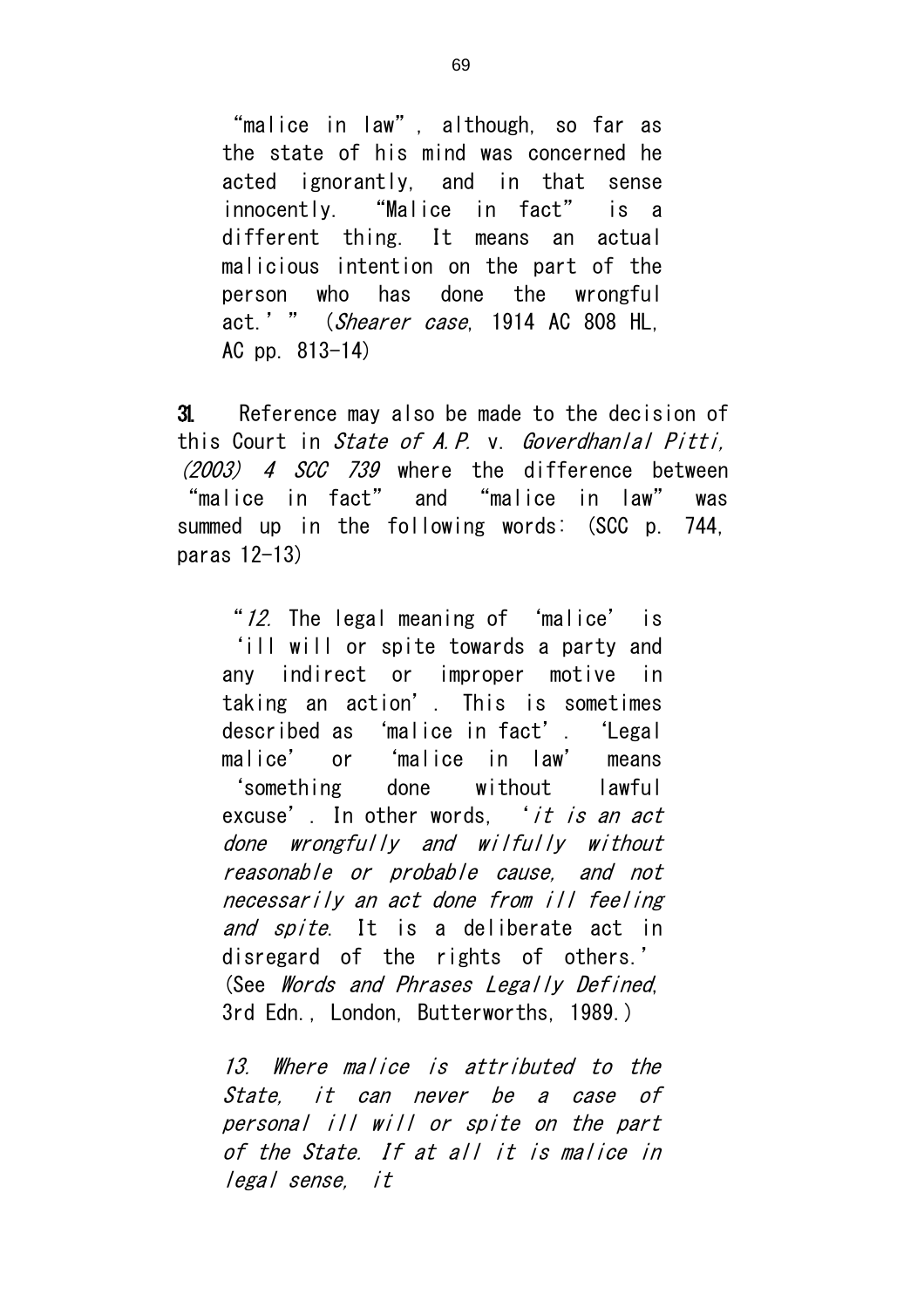can be described as an act which is taken with an oblique or indirect object."

(emphasis supplied)

32. To the same effect is the recent decision of this Court in Ravi Yashwant Bhoir v. Collector, (2012) 4 SCC 407 wherein this Court observed: (SCC p. 431, paras 47-48)

# "Malice in law

47. This Court has consistently held that the State is under an obligation to act fairly without ill will or malice in fact or in law. Where malice is attributed to the State, it can never be a case of personal ill will or spite on the part of the State.

'Legal malice' or 'malice in law' means something done without lawful excuse. It is a deliberate act in disregard to the rights of others. It is an act which is taken with an oblique or indirect object. It is an act done wrongfully and wilfully without reasonable or probable cause, and not necessarily an act done from ill feeling and spite.

48. Mala fide exercise of power does not imply any moral turpitude. It means exercise of statutory power for 'purposes foreign to those for which it is in law intended'. It means conscious violation of the law to the prejudice of another, a depraved inclination on the part of the authority to disregard the rights of others, where intent is manifested by its injurious acts.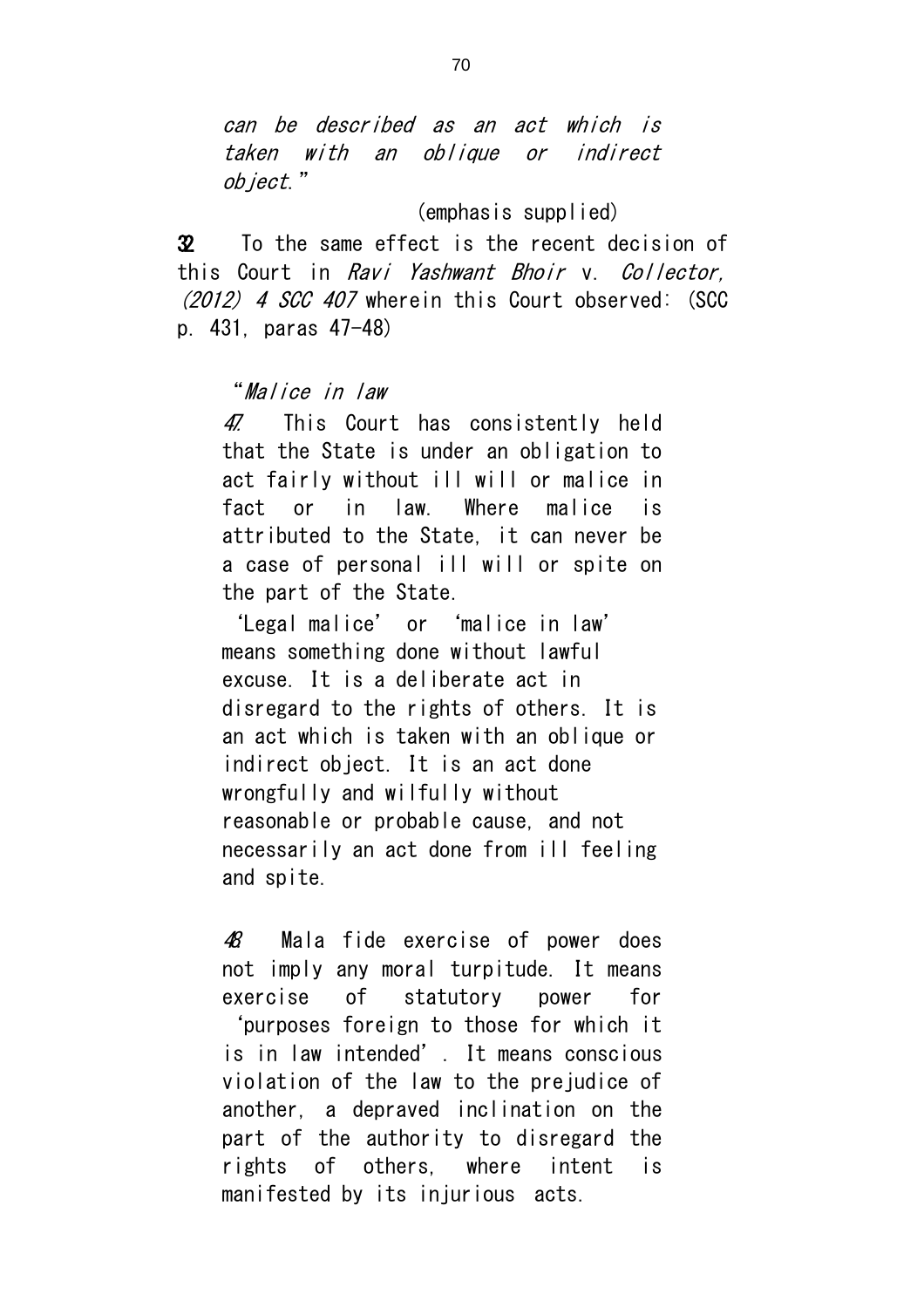Passing an order for unauthorised purpose constitutes malice in law. (See ADM, Jabalpur v. Shivakant Shukla, (1976) 2 SCC 521, Union of India v. V. Ramakrishnan, (2005) 8 SCC 394 and Kalabharati Advertising v. Hemant Vimalnath Narichania, (2010) 9 SCC 437.)"

61. The malice in law has been dealt as "something done without lawful excuse". The malice in law is also mala fide exercise of power, exercise of statutory power for purposes foreign to those for which it is in law intended. In the present case, the power to device the mode of selection and fix the criteria for selection was entrusted on the Commission to further the object of selection on merit to fill up post in State in consonance with the provisions of Articles 14 and 16 of the Constitution of India. When the alteration of criteria has been made, which has obviously affected the merit selection as we have found above, the allegations which have been made in the writ petition against the Commission in conducting the selection are allegations of malice-in-law and not malice-in-fact.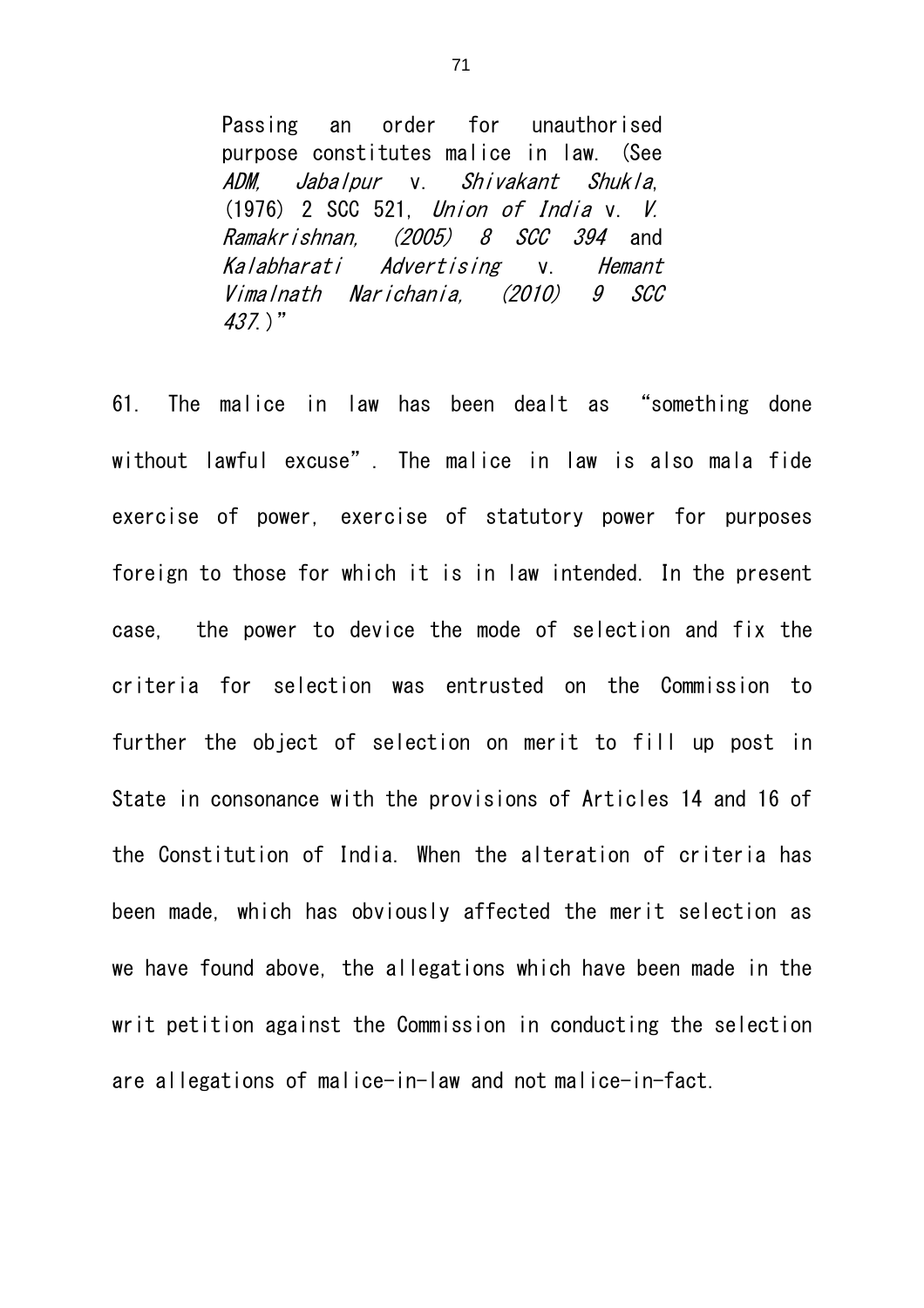62. The High Court had summoned the original records of the Commission including the marks awarded to the candidates both on basic qualification as well as essential qualification as well as viva voce. The observations, which have been made by the Division Bench in paragraphs 34 and 36 were inferences drawn by the High Court based on pattern of the marks allocated to some of the selected candidates and non- selected candidates. The observation of the High Court that "it cannot be a mere coincidence that 90% of the meritorious candidates in academics performed so poorly in viva voce that they could not secure even 10 marks out of the 30 marks or that the brilliance got configurated only in the average candidates possessing bare eligibility" where inferences drawn from result sheet and reaffirms the allegations of malice-in-law. The inferences drawn by the High Court, thus, cannot be said to be unfounded nor are based on no material or perverse so as to call for any interference by this Court in these appeals. We, thus, do not find any substance in the submission of Shri Sibal that since no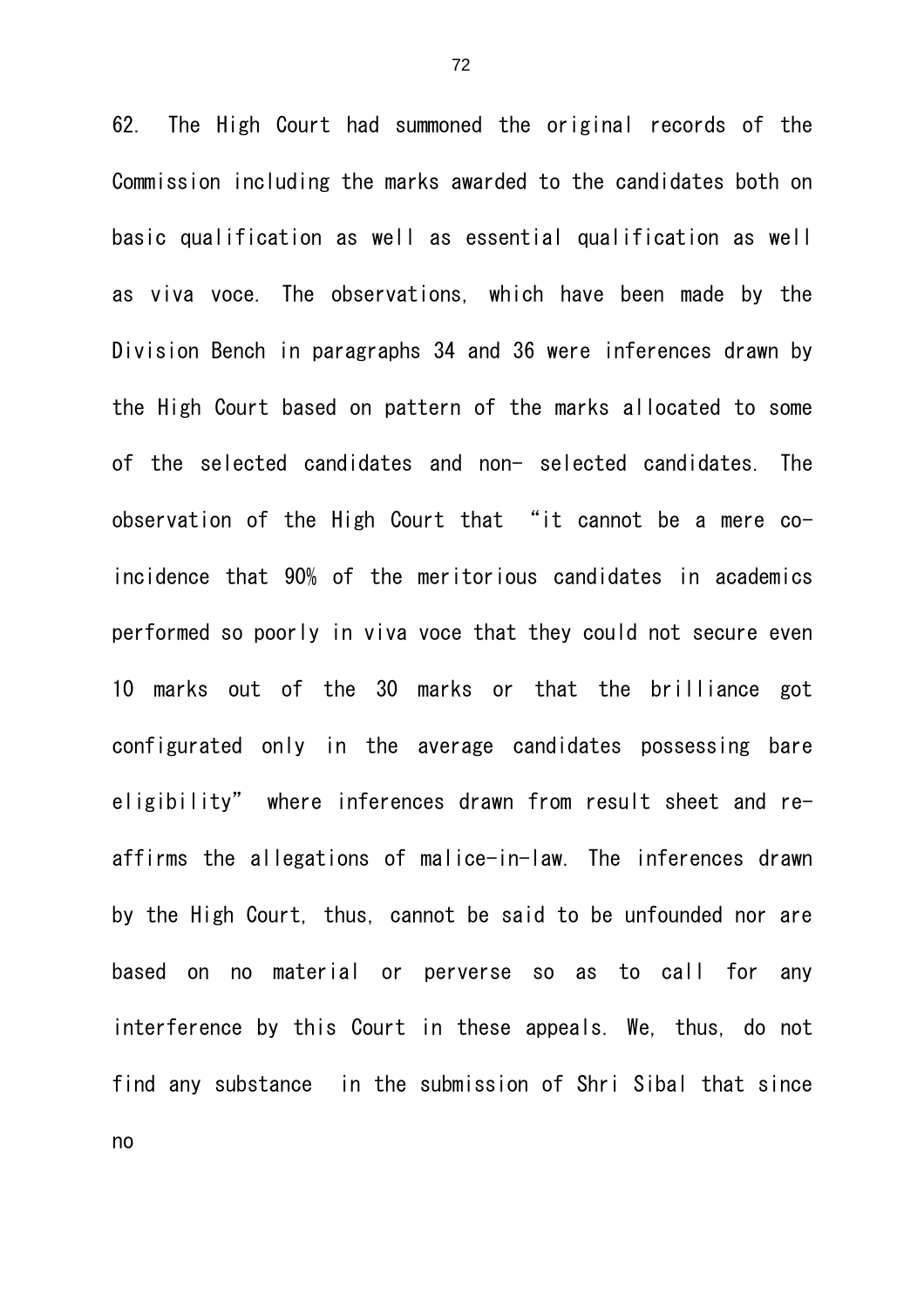specific allegations against Chairman and members have been made and they being not impleaded as the parties, the allegations in the writ petition regarding allocation of marks in viva voce cannot be looked into by the High Court. Point No.6 is answered accordingly.

## Point No.7

63. The learned Single Judge in the impugned judgment while allowing the writ petition issued following directions:  $-$ 

"These writ petitions are thus allowed. The purported selection made by the Haryana Staff Selection Commission in pursuance to the advertisement No.6/2006, result whereof was published on 11.4.2010 relating to category No. 23 for the posts of PTIs, is hereby quashed. A direction is issued to the Haryana Staff Selection Commission to hold a fresh selection, in accordance with law, within a period of five months from the date of receipt of certified copy of this order."

64. Learned counsel appearing for the Commission and for the State of Haryana submitted that no fresh selection can be conducted on the post of PTI in view of the statutory rules namely, Haryana School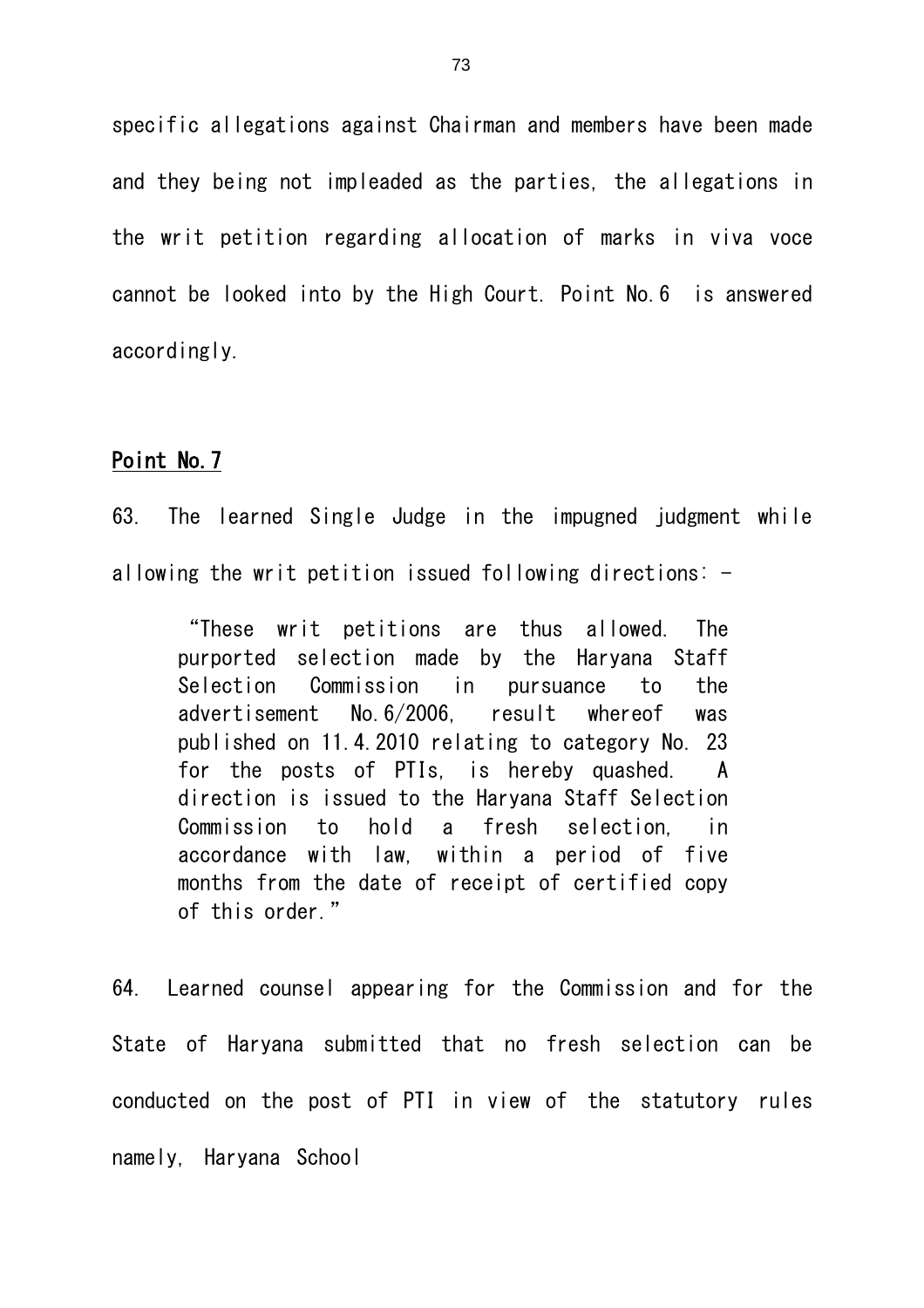Education State Cadre Service Rules, 2012, he submits that in the affidavit, which has been filed by the Commission on 11.02.2020, in paragraph 4, following has been stated:-

"4. That so far, the details of the vacancies existing as on date in the relevant PTI Cadre, the Haryana Staff Selection Commission wrote a letter to Department of School Education to get the status of existing vacancies in PTI Cadre. In response to above said letter, the Department of School Education provided the following response and the operative part of said response is reproduced as follows:-

"In this regard, it is submitted that the Classical & Vernacular (C&V) cadre which includes the appointment of PTI also has been declared diminishing cadre by the Government of Haryana by way of notifying the Haryana School Education (Group-C) State Cadre Service Rule, 2012 vide notification No. GSR-12/Const./Art.309/2012 dated 11.04.2012. The operative part of these rules, defined in Rule- 9(5) is relevant to be detailed herein:-

The present Classical & Vernacular (C&V) cadre consisting of the posts of Sanskrit Teachers, Hindi Teachers, Punjabi Teachers, Physical Training Instructors (PTIs), Art & Craft Teachers (Drawing Teachers), Tailoring Teachers and Tabla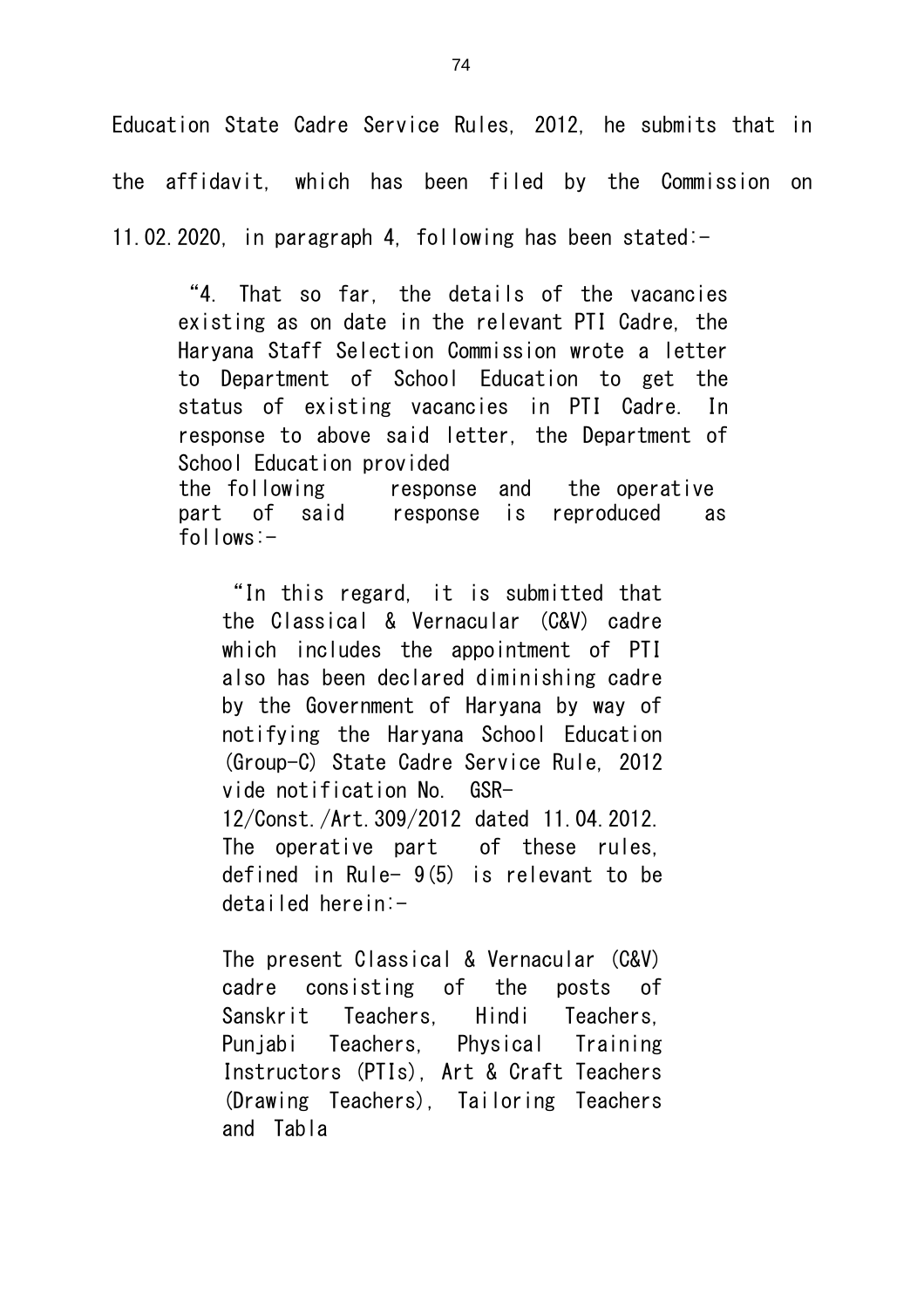Players and governed by the Haryana State Education School Cadre (Group C) Service Rules, 1998 shall be converted to TGT in relevant subject and no further requirement shall be made to these categories when the present incumbent on the notification of these rules vacate the post on his promotion, retirement or any other purpose.

Since all the vacancies which were in existence on 11.04.2012 have already been converted in TGT cadre and further the vacancy came into existence due to promotion, retirement or any other ground of a PTI has also got converted in TGT cadre, therefore, there exists no post of PTI now.

The latest status of vacancies of PTI is submitted for consideration and further action thereon."

65. Elaborating his submission, learned counsel submits that the post of PTI is a dying cadre and now under Rules, 2012, there is post of TGT (Physical Education), which has higher qualifications, i.e., Graduate with Physical Education from a recognised university. He submits that all posts of PTI have been converted into TGT, thus, fresh selection, if any, can be only on the post of TGT (Physical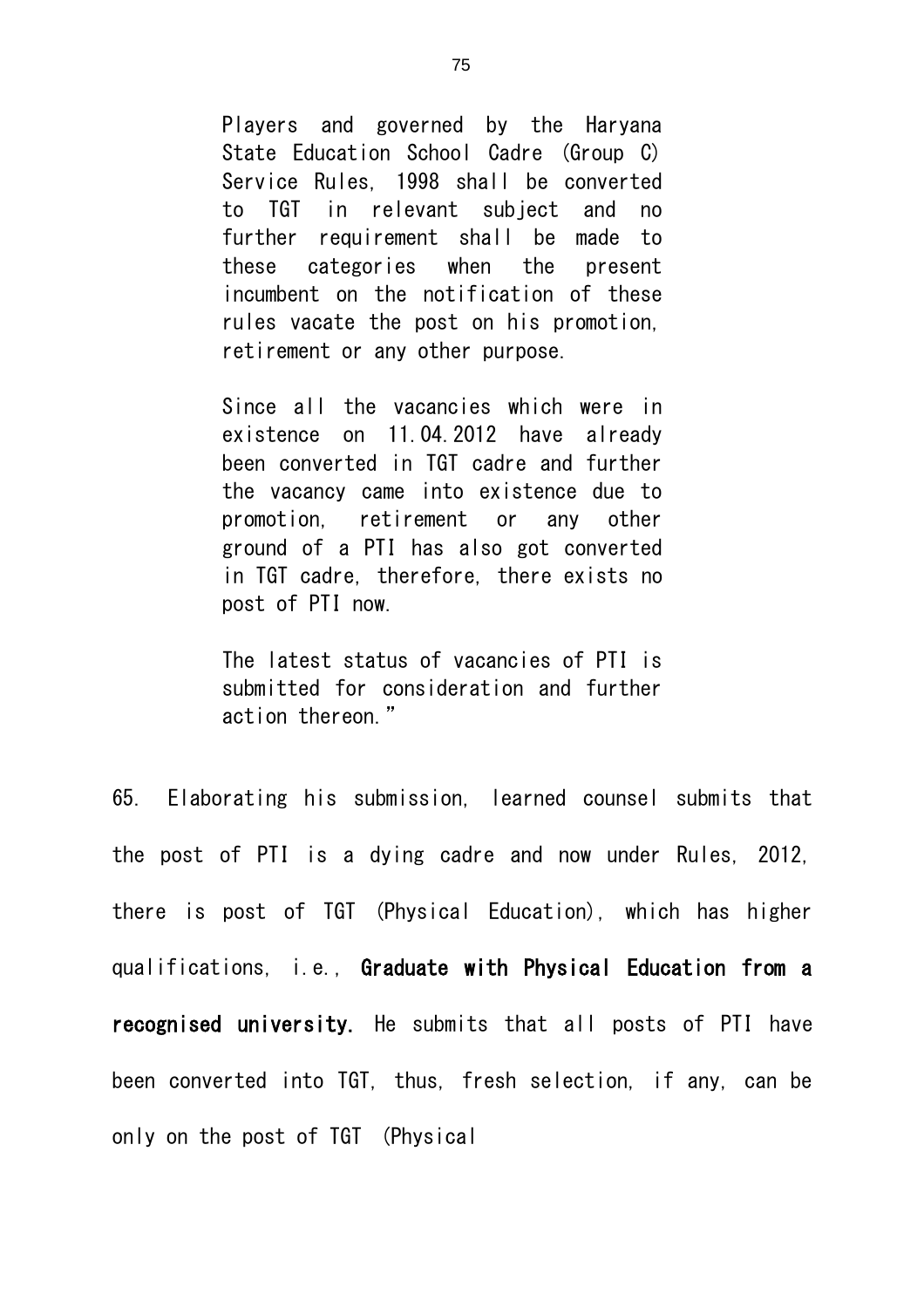Education). He has also referred to Rule 9(5) of Rules, 2012. which is to the following effect:-

"9(5). The present Classical & Vernacular (C&V) Cadre consisting of the posts of Sanskrit Teachers, Hindi Teachers, Punjabi Teachers, Physical Training Instructors (PTIs), Art & Craft Teachers (Drawing Teachers), Tailoring Teachers and Tabla Players and governed by the Haryana State Education School Cadre (Group C) Service Rules, 1998 shall be converted to TGT in relevant subject and no further recruitment shall be made to these categories when the present incumbent on the notification of these rules vacate the post on his promotion, retirement or any other purpose."

66. Rule 2(h) defines TGT in following words:-

"(h) "TGT" means Trained Graduate Teacher in the relevant subject appointed after notification of these rules and shall include masters appointed before notification of these rules; "

67. Rule 9(1) deals with recruitment in the services.

Rule  $9(1)(i)$ , which is relevant for the present case as

follows:-

## "(j) in the case of TGT Physical Education (PT Master),

- (i) 67% by direct recruitment on contract basis; and
- (ii) 33% by Promotion from PTIs; or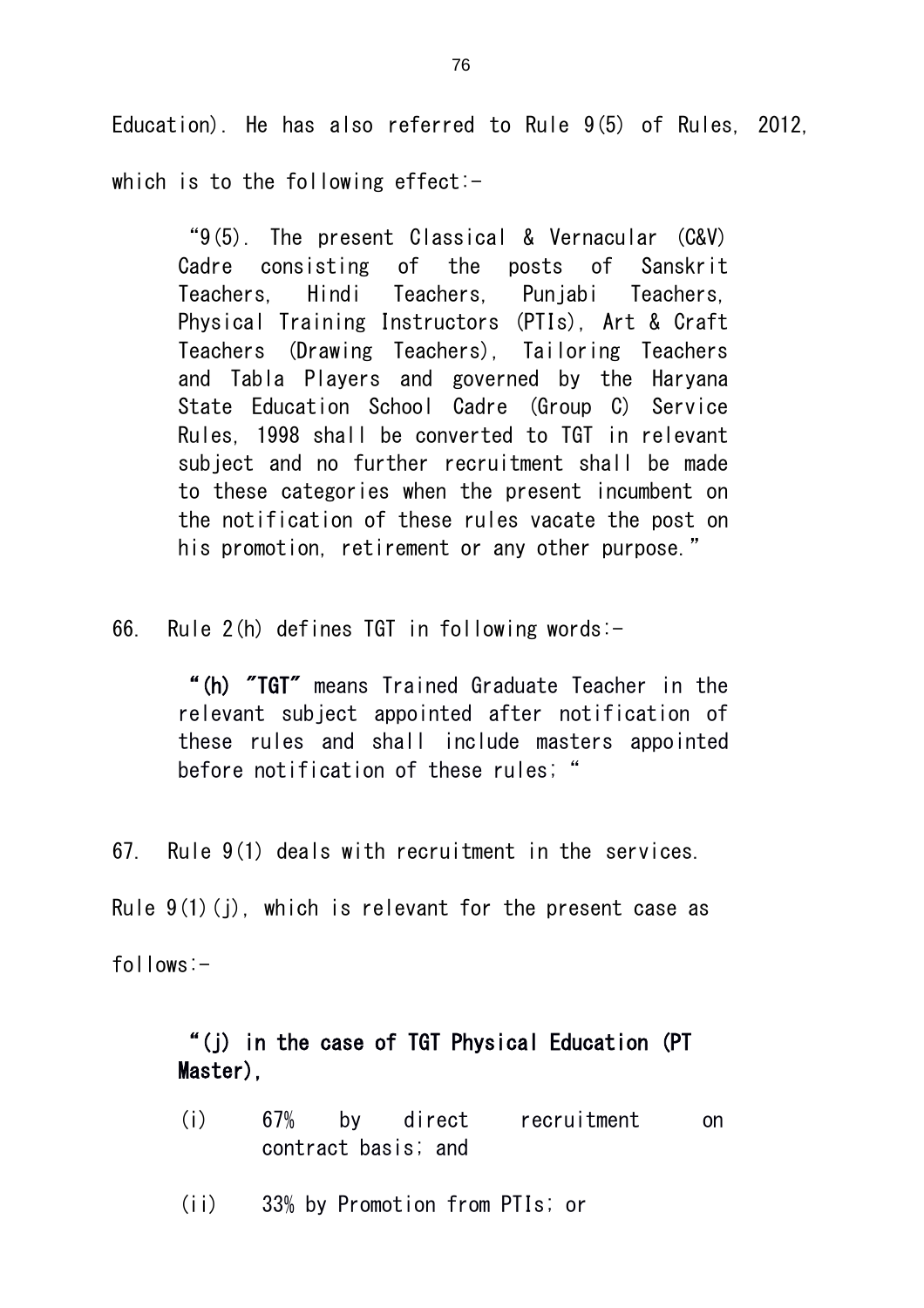(iii) by transfer or deputation of an official already in service of any State Government, Government of India;

68. When the rule contemplates filling up of the post of TGT (Physical Education) by 33% by promotion from PTI, PTI continues in the establishment, who can be promoted as TGT (Physical Education). The submission cannot be accepted that all PTI in block have been upgraded as TGT (Physical Education). Had the rule contemplated such result, there was no question of filling up TGT (Physical Education) by 33% by promotion from PTI. This court had occasion to examine Rules, 2012 in State of Haryana and Another Vs. Sandeep Singh and Others, (2019) 6 SCC 453. A writ petition was filed in the High Court by a teacher occupying the post of Drawing Teacher, he claimed that Drawing Teacher has been converted into Trained Graduated Teacher (TGT) under Rule 9(5), hence, the writ petitioners were also entitled to be promoted from the day their juniors were promoted as Trained Graduate Teachers. This Court examined the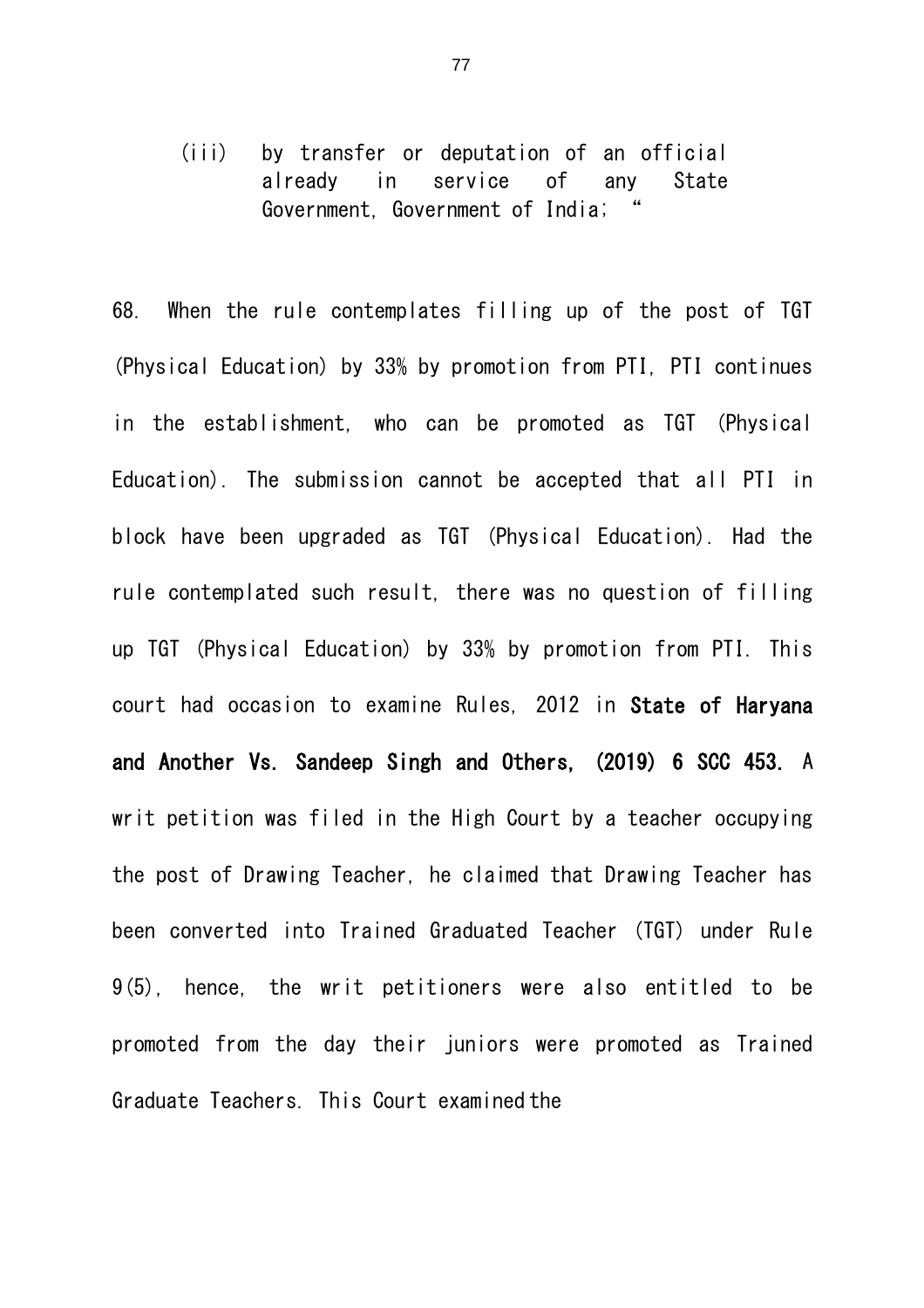Scheme of Rules, 2012 elaborately and following was laid down

in paragraphs 19 and 20:-

"19. The entire argument of the appellants is based upon the expression used that C&V teachers governed by the 1998 Rules shall be "converted to TGT in relevant subject". The question is whether such C&V teachers stand upgraded to the post of TGT though, their promotion channel under the 1998 Rules was to the post of Master which alone has been treated as TGT as defined in Rule  $2(h)$  of the 2012 Rules and in view of express language of Rule 7 which mandates that the appointment shall be made to the post of TGT only in accordance with the qualifications prescribed in the 2012 Rules.

20. The reading of the Rules would show that C&V teachers are treated to be TGT so as to avoid anomalous situation where the C&V teachers after the commencement of the 2012 Rules would not be governed by any set of Rules. Therefore, the expression that such C&V teachers stand converted to TGT is only to facilitate their service conditions to be governed by the 2012 Rules rather than to upgrade the C&V teachers as members of TGT cadre. The feeder and the promotional cadre cannot be treated on a par by virtue of the expression used in Rule 9(5) of the 2012 Rules that the C&V teachers shall be converted to TGT. Such conversion is only for a limited purpose of the 2012 Rules being extended to them and that such C&V teachers do not become member of the "cadre" eligible for promotion as Elementary School Headmaster. Rule 9(5) of the 2012 Rules does not use the word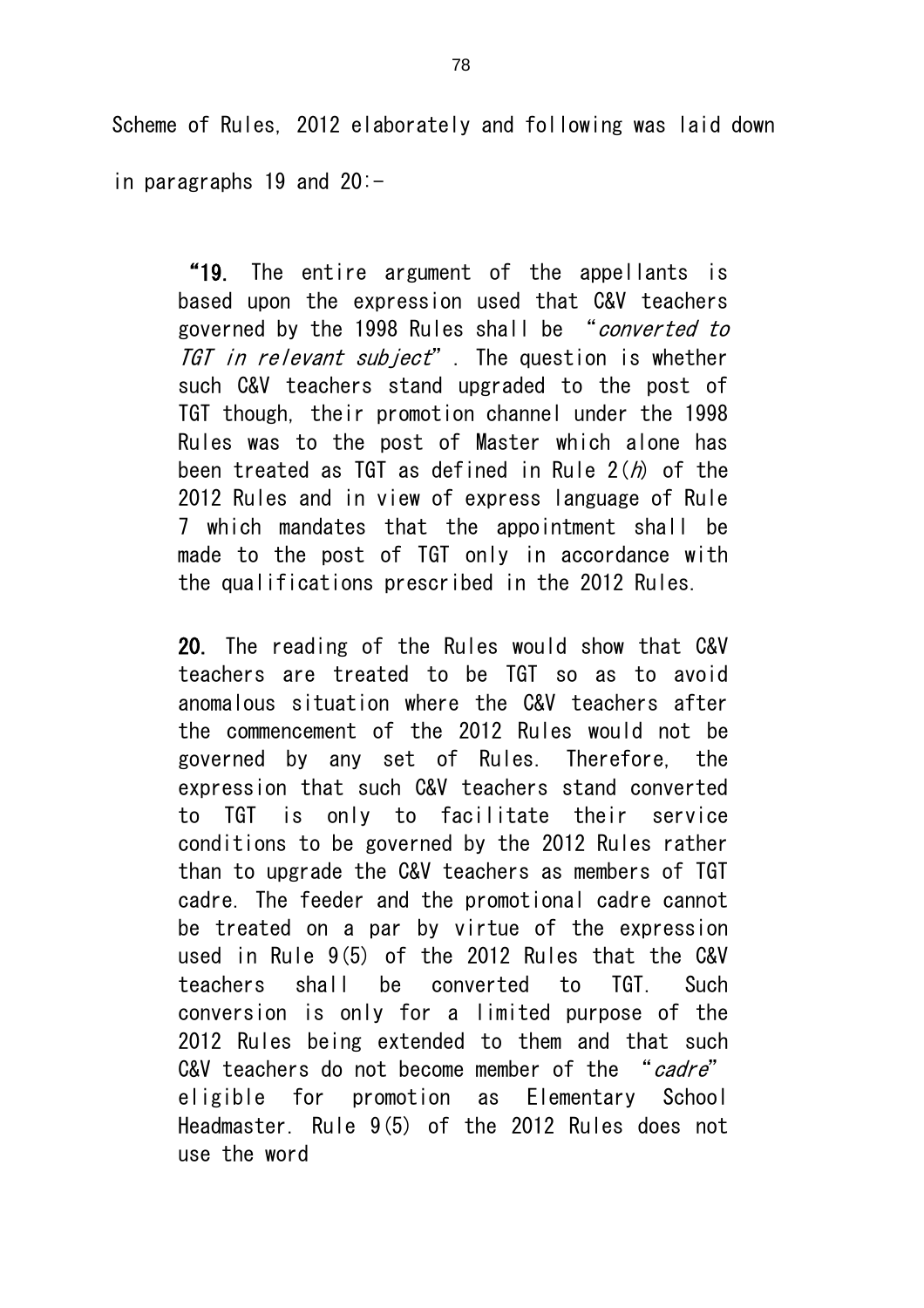"cadre". Therefore, such teachers cannot be treated to be part of TGT cadre. Such interpretation is further supported by the fact that C&V Teacher is a dying cadre and no further recruitment is to be made in these categories."

69. This Court in the above judgment has held that there is no automatic conversion, upgradation of C&V Teachers into TGT and only to facilitate their service conditions, they are to be governed by Rules, 2012.

70. We in the present case are concerned with a selection, which was undertaken in pursuance of advertisement No.6/2006 for 1983 posts of PTI, result of which selection was declared on 10.04.2010. Challenge was made to the said selection in various writ petitions, which writ petitions were allowed by learned Single Judge vide judgment dated 11.09.2012. The selection dated 10.04.2010 was set aside, quashed and the Commission was directed to hold a fresh selection within a period of five months. When the selection was set aside for the post of PTI, the fresh selection ought to be held as per the advertisement No.6/2006 and process of recruitment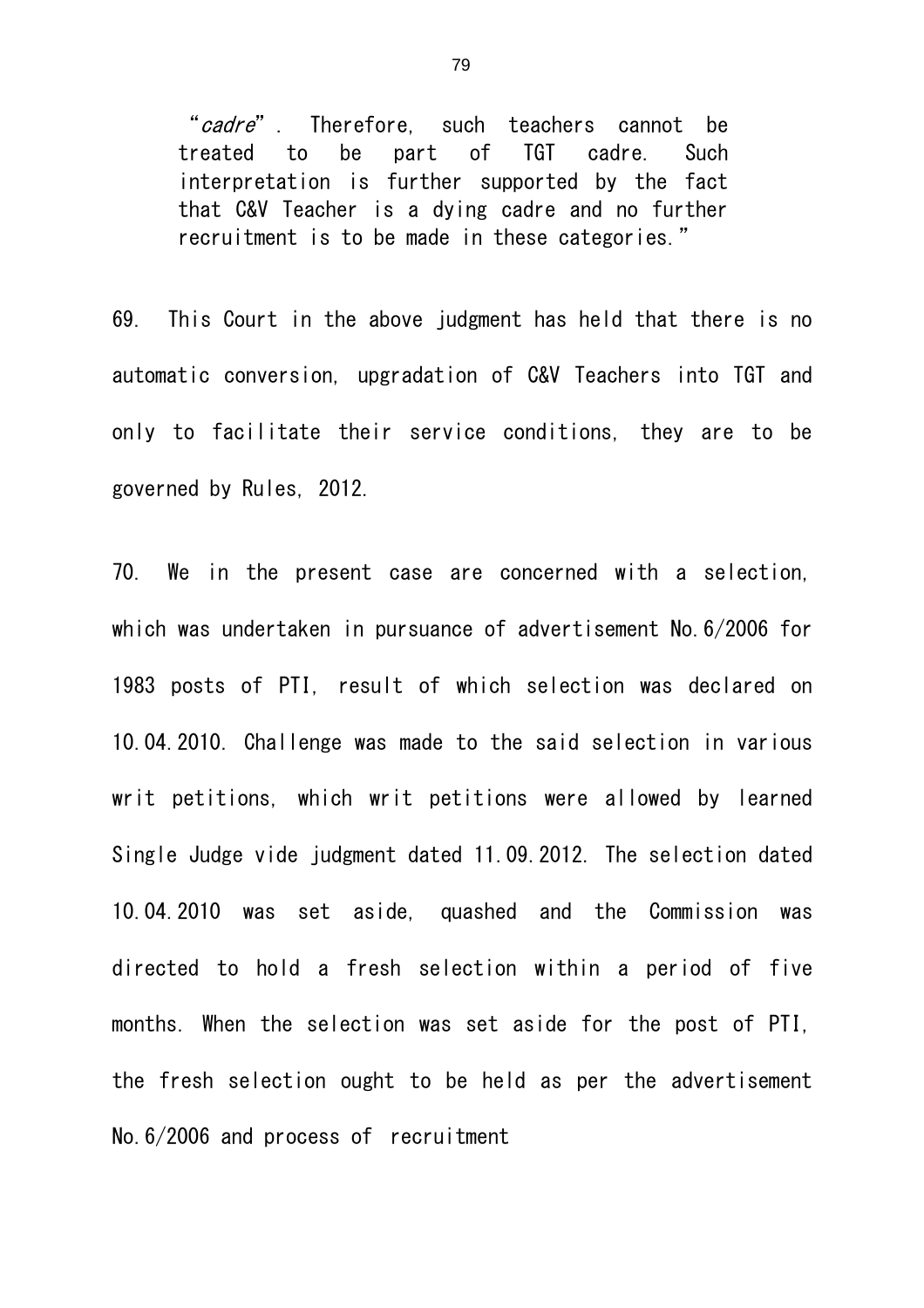initiated with the advertisement No.6/2006 has to be brought to its logical end and for the purpose of selection in pursuance of advertisement No.6/2006, Rules, 2012 shall not come into way. We may also notice Rule 20 of Rules, 2012, which is to the following effect:-

"20. The Haryana State Education School Cadre (Group-C) Service Rules, 1998, amended from time to time in so far as they are applicable to the posts included in the Service are hereby repealed:

Provided that any order made or action taken under the rules so repealed shall be deemed to have been made or taken under corresponding provisions of these rules."

71. The selection on the post of PTI vide advertisement No.6/2006 was under the statutory rules then existing and selection process, which has been initiated under erstwhile rules was to be continued and had not to be scrapped as is clear from the Scheme of Rules, 2012. In any view of the matter, when the selection for 1983 posts of PTI was set aside and the High Court directed to hold a fresh selection, the selection process was to be continued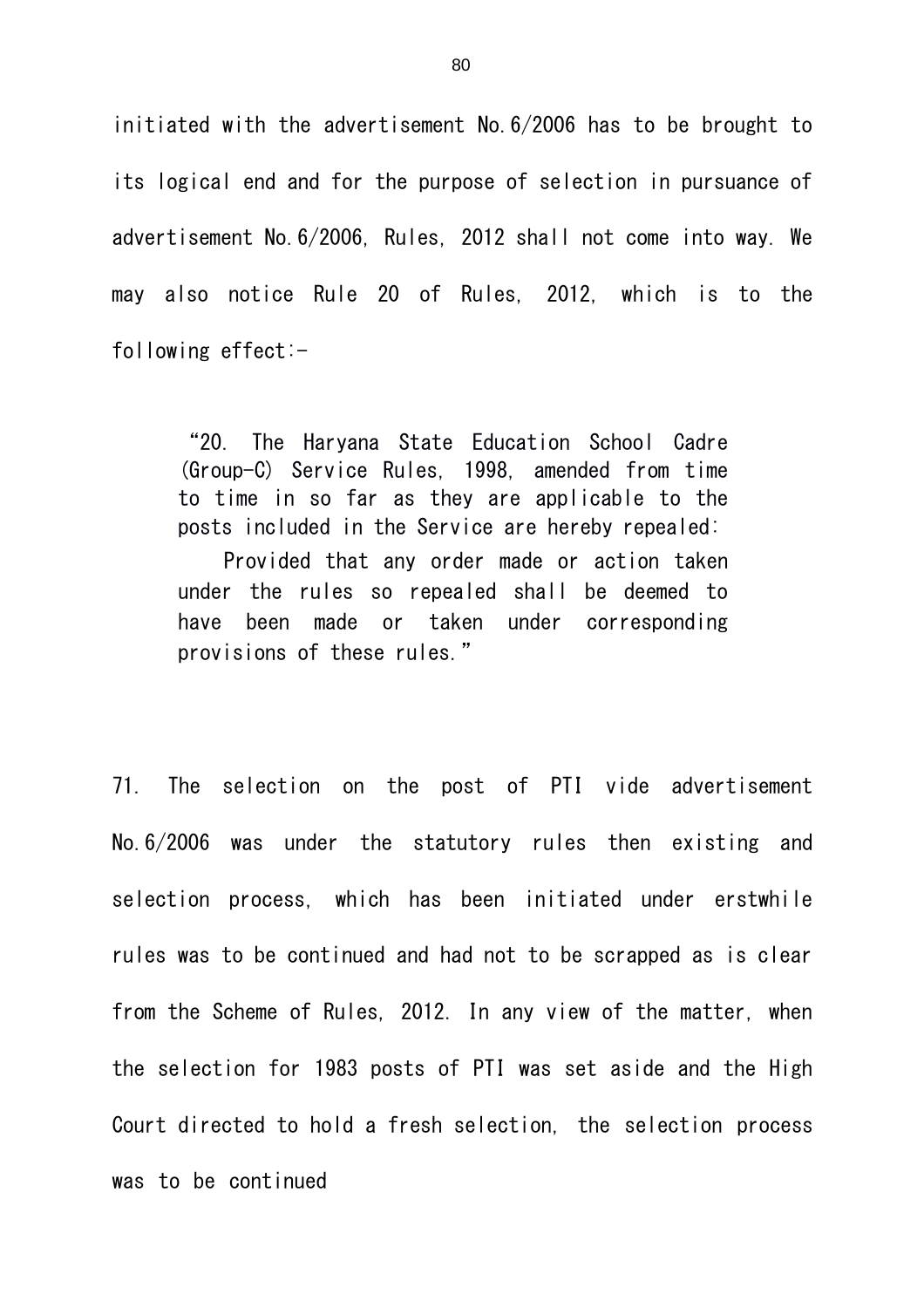and completed under the orders of the High Court. We, thus, reject the submission of the learned counsel for the Commission and the State that fresh selection cannot be held as per direction of the learned Single Judge affirmed by the Division Bench. We, however, are of the view that selection initiated vide advertisement No.6 of 2006 has to be proceeded further from the stage the criterion was arbitrarily changed by the Chairman. The completion of selection has to be only from amongst the candidates who had applied against post of PTI, including those who were selected.

72. The learned Single Judge after quashing the select list published on 11.04.2010 directed for fresh selection on post of PTI. The learned Single Judge, however, did not issue appropriate consequential directions for holding the fresh selection. There was no defect in the advertisement dated 20.06.2006 and mode of selection as envisaged by public notice dated 28.12.2006. The arbitrariness crept thereafter from the stage of scrapping the written test scheduled to take place on 20.07.2008.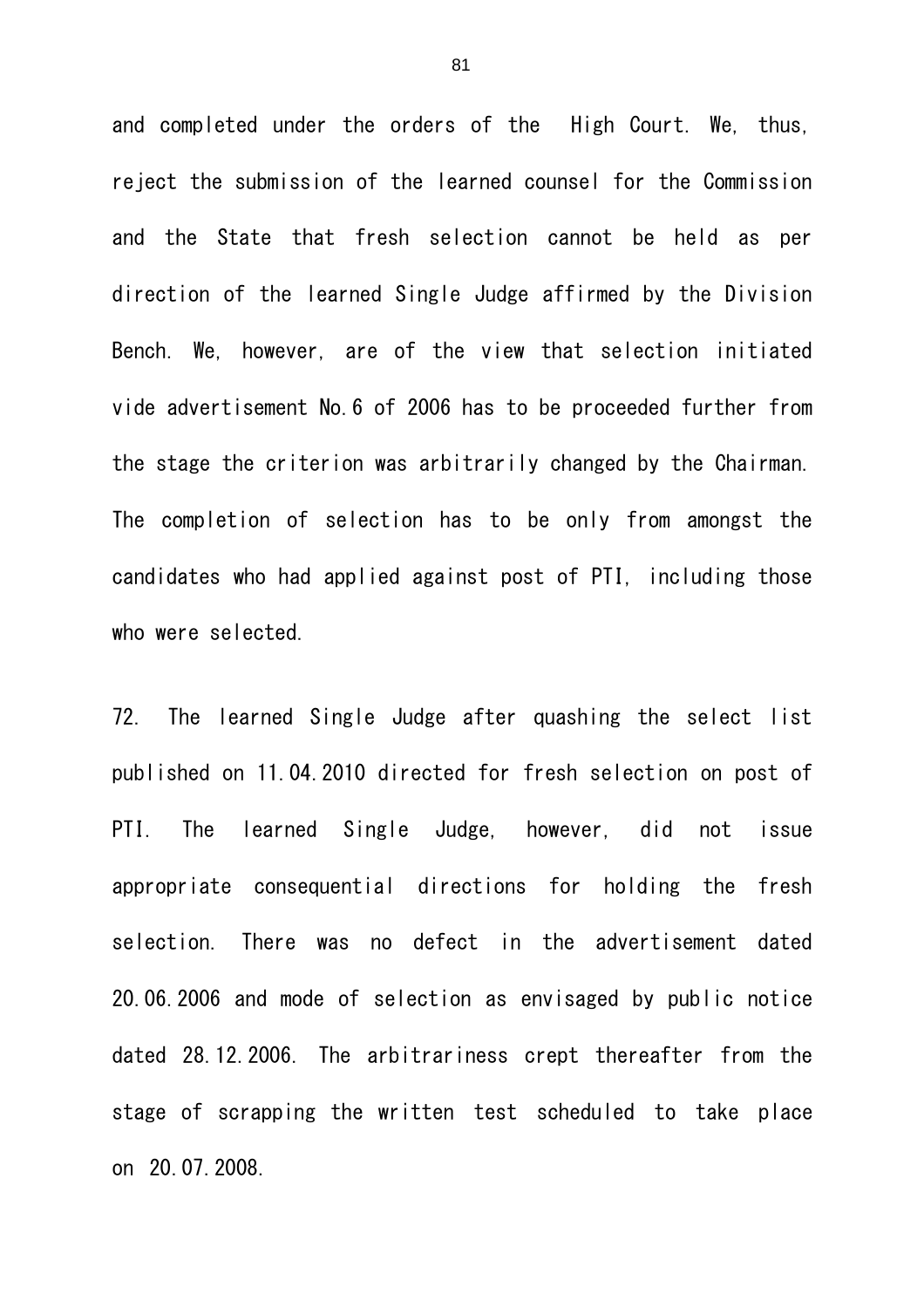The directions ought to have been issued to complete the process from that stage i.e. the stage of holding the written test. All the candidates who had applied for the post of PTI including those selected, ought to have been permitted to take the written test. We need to clarify that in the facts of the present case there was no requirement of fresh advertisement and inviting fresh applications. In the event fresh applications are called, large number of applicants who participated in the selection would have become over age. All the applicants who had applied in response to advertisement No.6 of 2006 had right to participate in selection as per criterion notified on 28.12.2006. The direction of learned Single Judge needs modification and clarification to the above effect.

73. We may also notice one more submission of the learned counsel for the appellant. Learned counsel for the appellant submits that in pursuance of selection dated 10.04.2010, the appellants were appointed and they have now continued for more than nine years and at this juncture, it is not equitable

82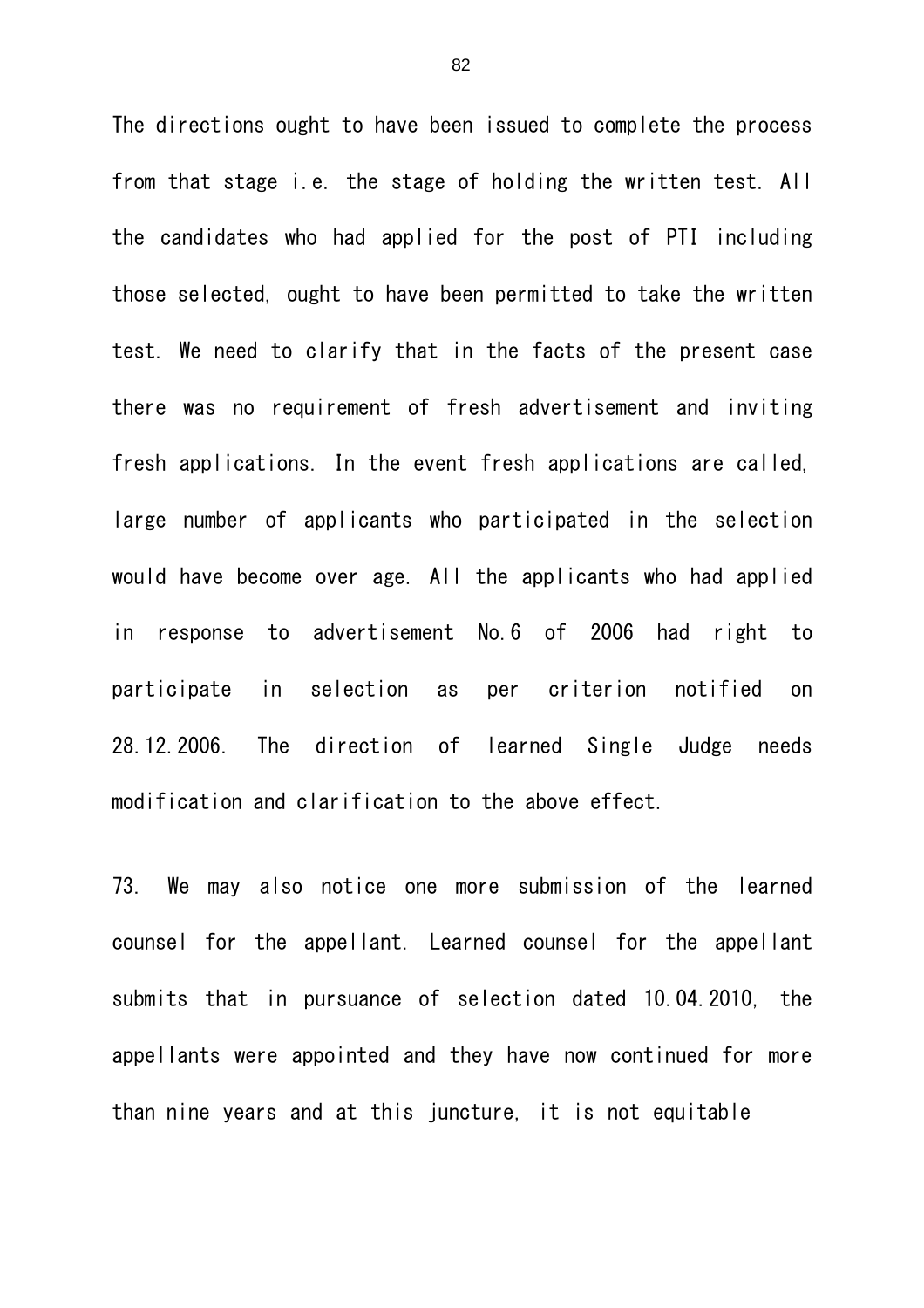to throw out them from their posts. In the present case, result of the selection dated 10.04.2010 was published on 11.04.2010 and the writ petitions were filed in May, 2010 itself, i.e., immediately. Selection was set aside by learned Single Judge on 11.09.2012. The continuance of the appellants is only by way of interim order. This Court has also passed an order on 29.11.2013 for maintaining status quo, which order has been continued till this date. When the continuance of a person on a post is by virtue of an interim order, the continuance is always subject to outcome of the litigation. The displacement of appellants from their posts is inevitable consequence of upholding of the judgment of the High Court. A Constitution Bench of this Court in C. Channabasavaih Etc. Etc. Vs. State of Mysore and Others, AIR 1965 SC 1293 has made following observations in paragraph 9 in such a situation, which is beneficial to record, is as follows:-

"9. It is very unfortunate that these persons should be uprooted after they had been appointed but if equality and equal

83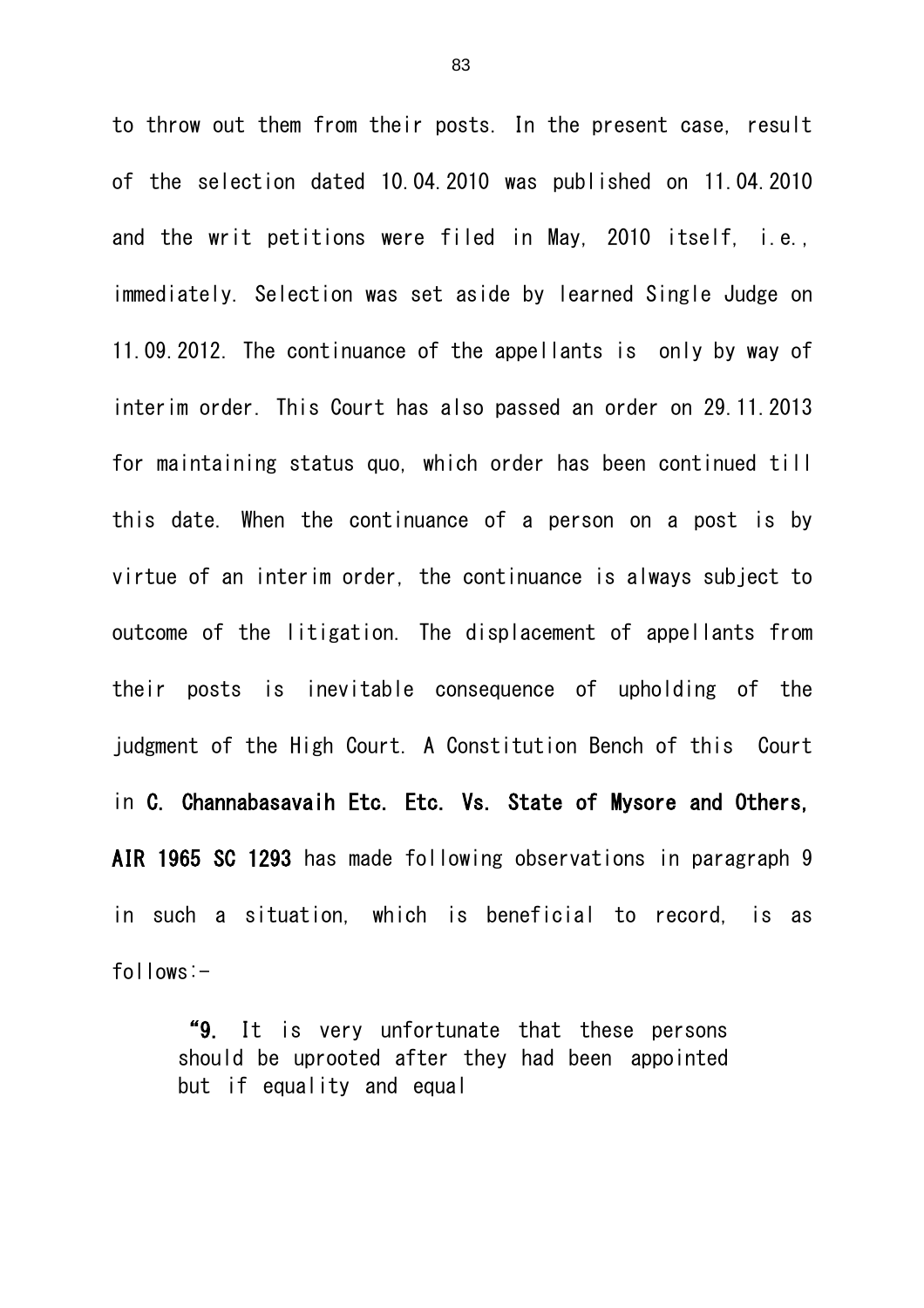protection before the law have any meaning and if our public institutions are to inspire that confidence which is expected of them we would be failing in our duty if we did not, even at the cost of considerable inconvenience to Government and the selected candidates do the right thing… ................... "

74. In view of the foregoing discussions and conclusions, we dispose of these appeals with the following directions:

- (i) The Commission shall conclude the entire selection process initiated by the advertisement No.6 of 2006 as per criterion notified on 28.12.2006 i.e. holding objective type written test of 200 marks and viva voce of 25 marks. All the applicants who had submitted applications in response to the above advertisement including those who were selected shall be permitted to participate in the fresh selection as directed.
- (ii) The candidates who have been selected and have worked on the post of PTI shall not be asked to refund any of the salary and other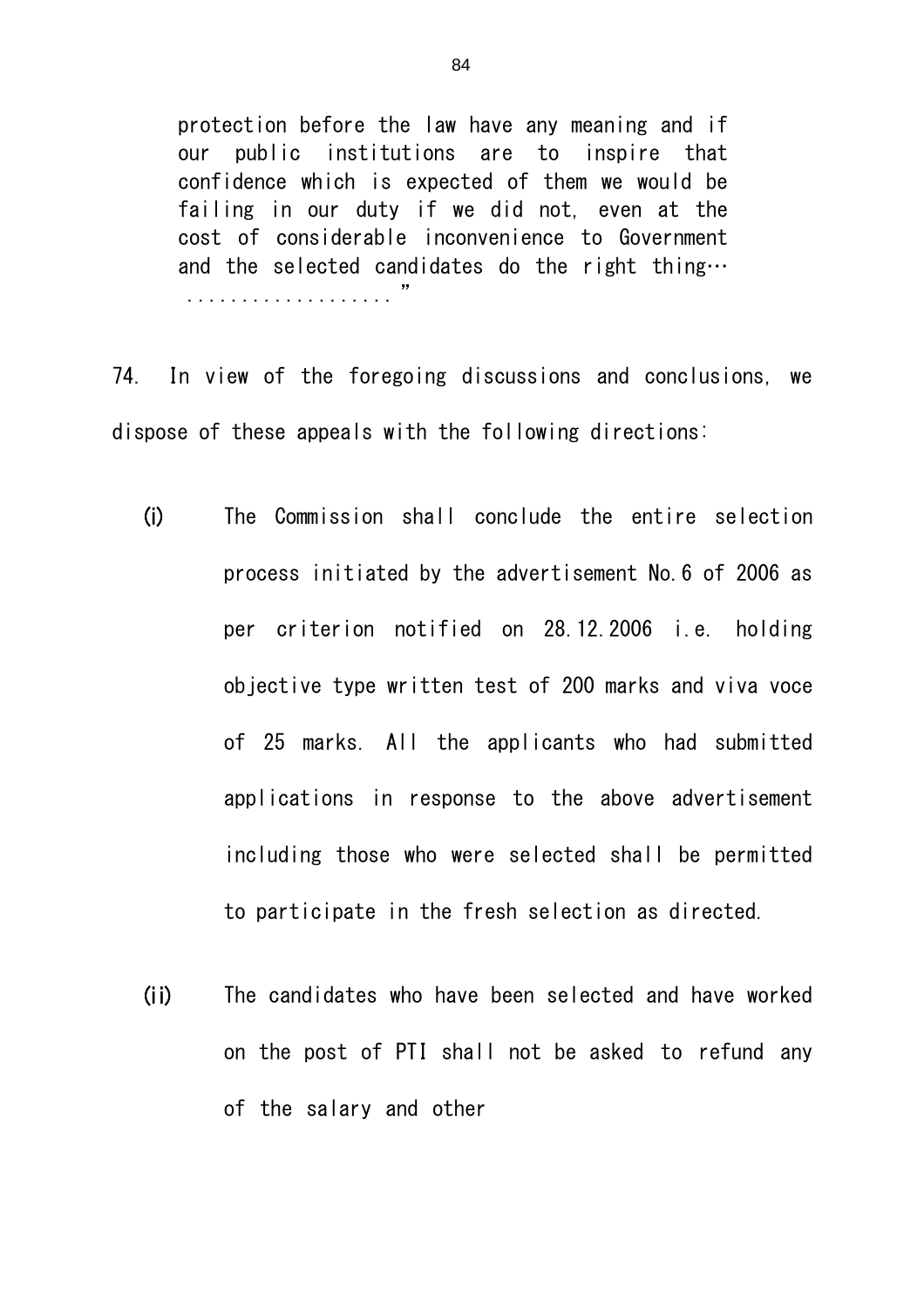benefits received by them as against their working on the posts. No refund shall also be asked from those candidates who after their selection worked and retired from service.

- (iii) The entire process be completed by the Commission within a period of five months from the date Commission starts working after the present lockdown is over, which was the time fixed by the learned Single Judge for completing the process.
- (iv) The costs imposed by the Division Bench in paragraph 54 of the judgment of the High Court are deleted except the costs imposed on the Commission.

75. We, thus, while upholding the judgments of the High Court, subject to the modifications as above, dispose of these appeals.

76. Before we close, we record our appreciation to learned counsel for the parties, who have rendered